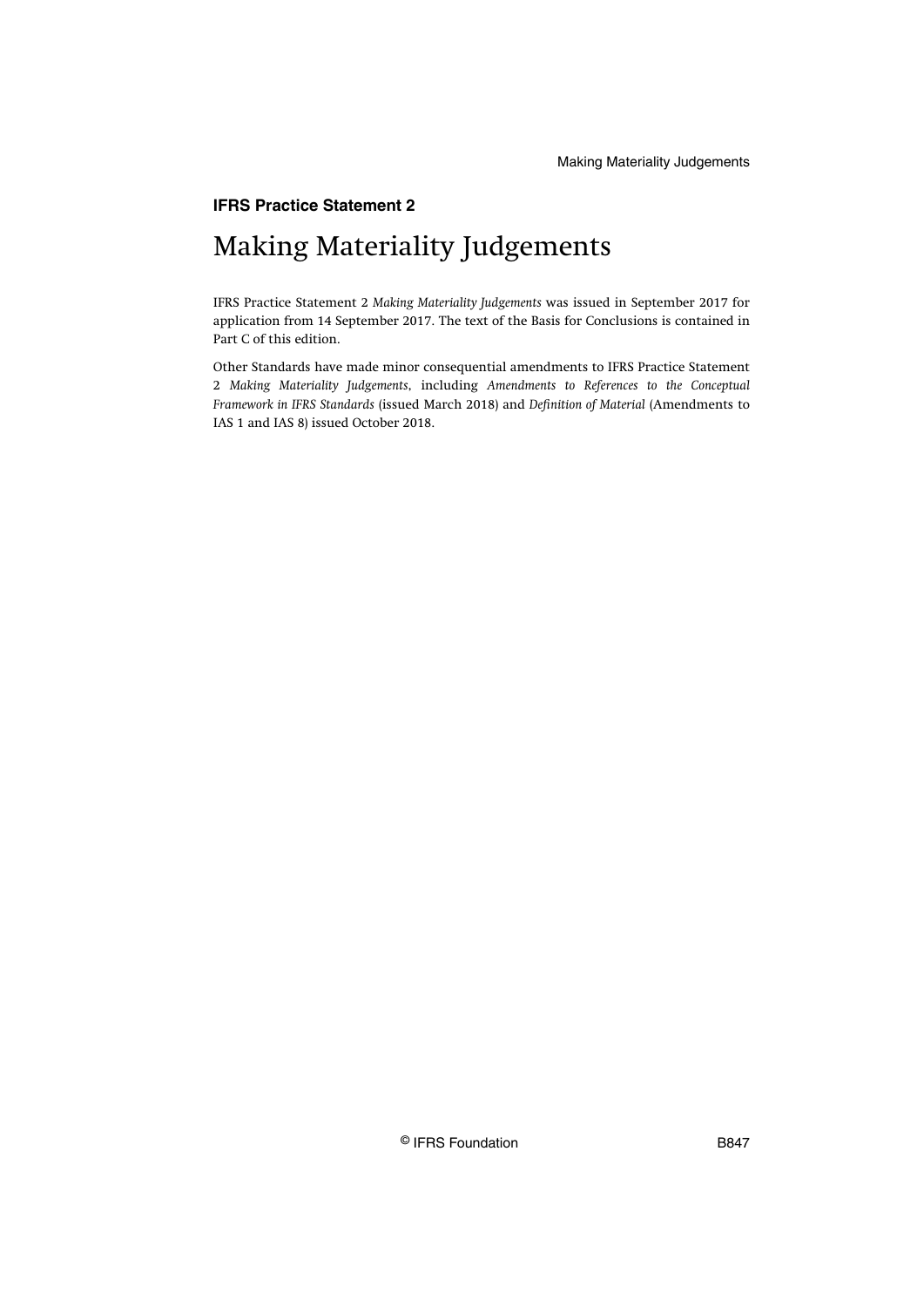**CONTENTS** 

|                                                                                 | from paragraph  |
|---------------------------------------------------------------------------------|-----------------|
| <b>INTRODUCTION</b>                                                             | IN <sub>1</sub> |
| <b>IFRS PRACTICE STATEMENT 2 MAKING MATERIALITY</b><br><i><b>JUDGEMENTS</b></i> |                 |
| <b>OBJECTIVE</b>                                                                | 1               |
| <b>SCOPE</b>                                                                    | 3               |
| <b>GENERAL CHARACTERISTICS OF MATERIALITY</b>                                   | 5               |
| <b>Definition of material</b>                                                   | 5               |
| Materiality judgements are pervasive                                            | 8               |
| Judgement                                                                       | 11              |
| Primary users and their information needs                                       | 13              |
| Decisions made by primary users                                                 | 16              |
| Meeting primary users' information needs                                        | 21              |
| Impact of publicly available information                                        | 24              |
| <b>INTERACTION WITH LOCAL LAWS AND REGULATIONS</b>                              | 27              |
| <b>MAKING MATERIALITY JUDGEMENTS</b>                                            | 29              |
| Overview of the materiality process                                             | 29              |
| A four-step materiality process                                                 | 33              |
| Step 1-identify                                                                 | 35              |
| Step 2-assess                                                                   | 40              |
| Step 3-organise                                                                 | 56              |
| Step 4-review                                                                   | 60              |
| <b>SPECIFIC TOPICS</b>                                                          | 66              |
| <b>Prior-period information</b>                                                 | 66              |
| Prior-period information not previously provided                                | 70              |
| Summarising prior-period information                                            | 71              |
| <b>Errors</b>                                                                   | 72              |
| Cumulative errors                                                               | 77              |
| Information about covenants                                                     | 81              |
| Materiality judgements for interim reporting                                    | 84              |
| Interim reporting estimates                                                     | 88              |
| <b>APPLICATION DATE</b>                                                         | 89              |
| <b>APPENDIX</b>                                                                 |                 |
| APPROVAL BY THE BOARD OF THE IFRS PRACTICE                                      |                 |

# **STATEMENT 2 [MAKING MATERIALITY JUDGEMENTS](#page-43-0) ISSUED IN [SEPTEMBER 2017](#page-43-0)**

**FOR THE BASIS FOR CONCLUSIONS, SEE PART C OF THIS EDITION**

**BASIS FOR CONCLUSIONS**

B848 **CONSTRUSS CONSTRUSS CONSTRUSS CONSTRUSS**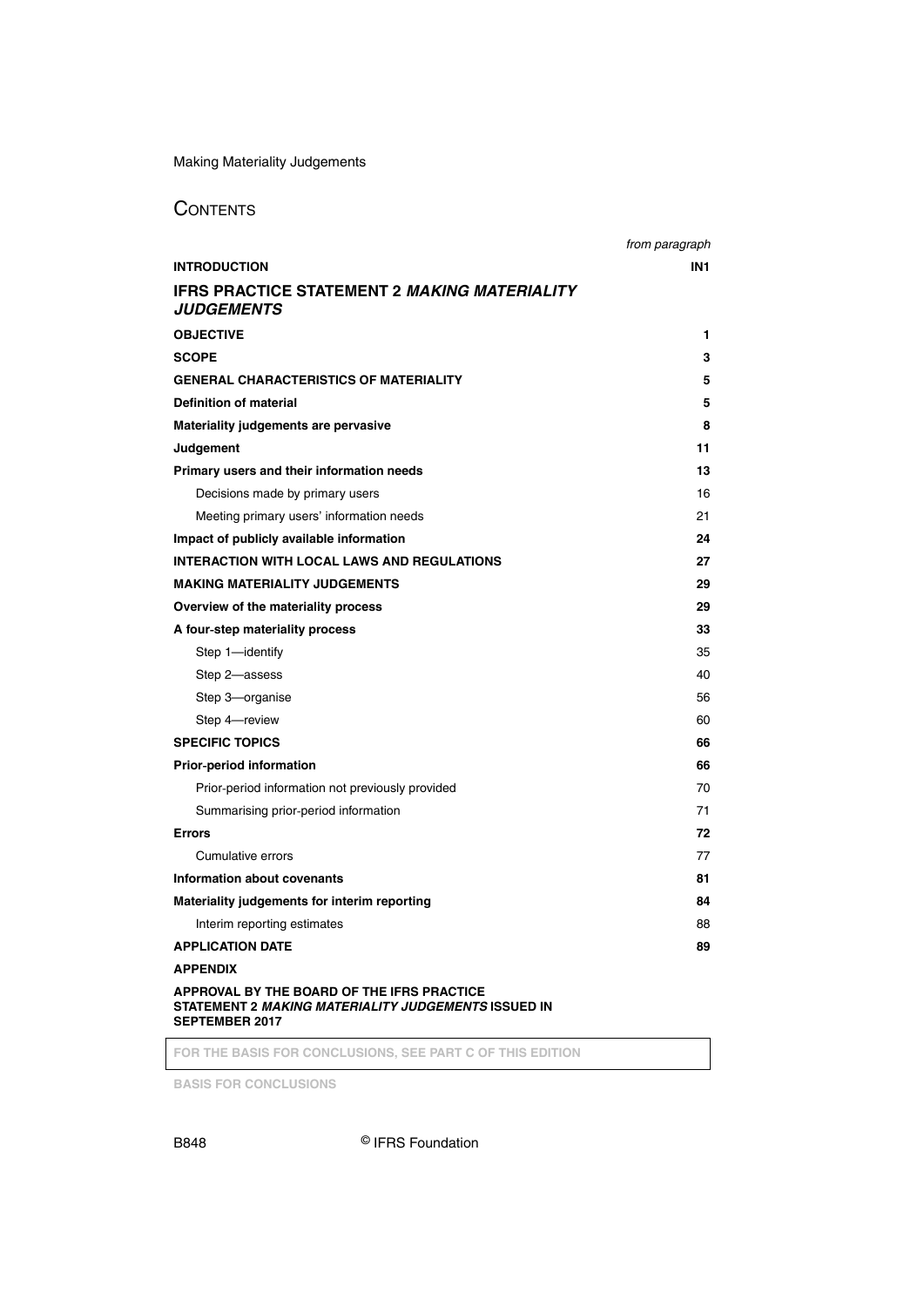IFRS Practice Statement 2 *Making Materiality Judgements* (Practice Statement) is set out in paragraphs 1–89. This Practice Statement should be read in the context of its objective and Basis for Conclusions, as well as in the context of the *Preface to IFRS Standards*, the *Conceptual Framework for Financial Reporting* and IFRS Standards.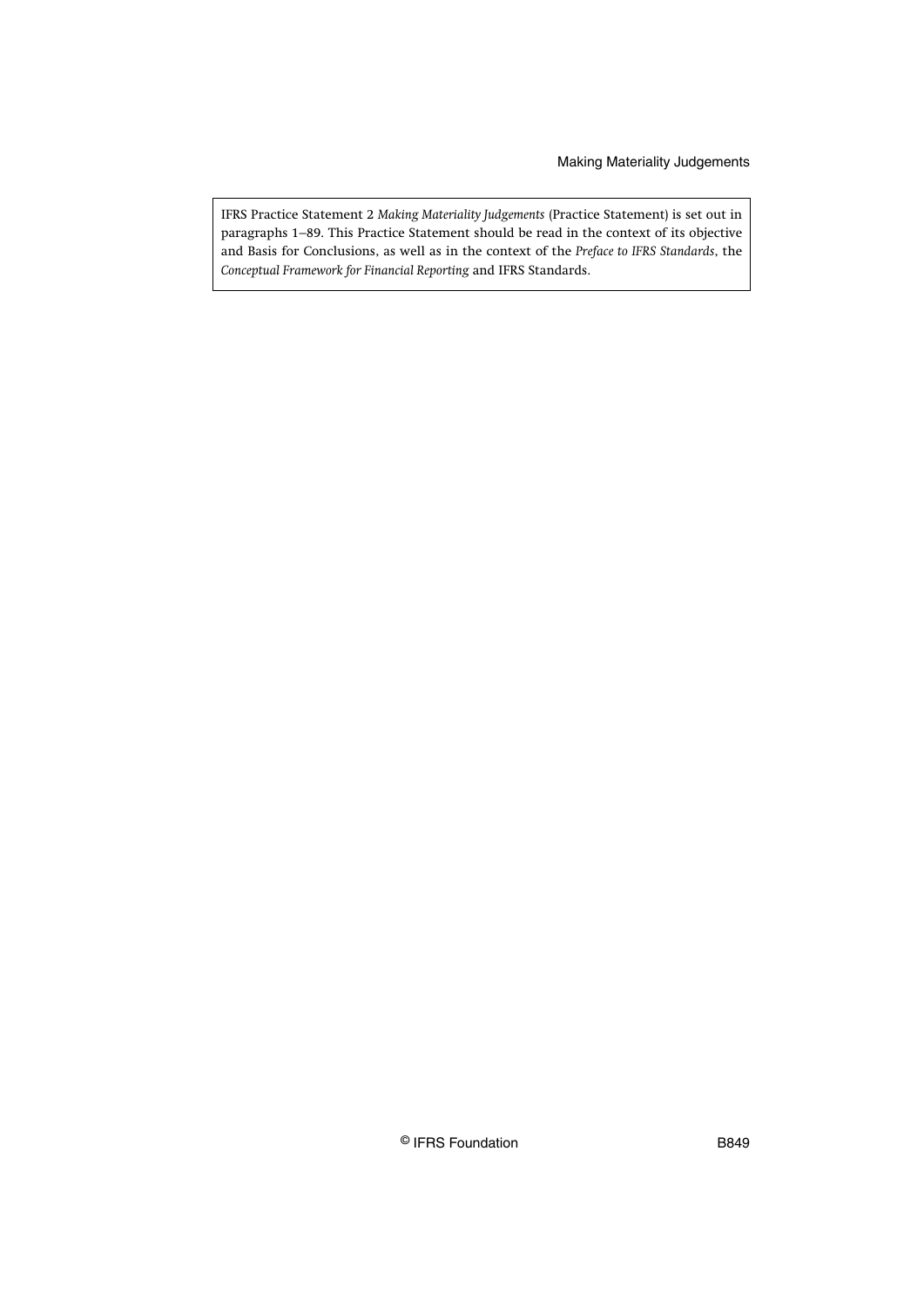# <span id="page-3-0"></span>**Introduction**

- The objective of general purpose financial statements is to provide financial information about a reporting entity that is useful to existing and potential investors, lenders and other creditors in making decisions about providing resources to the entity. The entity identifies the information necessary to meet that objective by making appropriate materiality judgements. IN1
- The aim of this IFRS Practice Statement 2 *Making Materiality Judgements* (Practice Statement) is to provide reporting entities with guidance on making materiality judgements when preparing general purpose financial statements in accordance with IFRS Standards. While some of the guidance in this Practice Statement may be useful to entities applying the *IFRS for SMEs*® Standard, the Practice Statement is not intended for those entities. IN2
- The need for materiality judgements is pervasive in the preparation of financial statements. An entity makes materiality judgements when making decisions about recognition and measurement as well as presentation and disclosure. Requirements in IFRS Standards only need to be applied if their effect is material to the complete set of financial statements. IN3
- This Practice Statement: IN4
	- (a) provides an overview of the general characteristics of materiality.
	- (b) presents a four‑step process an entity may follow in making materiality judgements when preparing its financial statements (materiality process). The description of the materiality process provides an overview of the role materiality plays in the preparation of financial statements, with a focus on the factors the entity should consider when making materiality judgements.
	- (c) provides guidance on how to make materiality judgements in specific circumstances, namely, how to make materiality judgements about prior‑period information, errors and covenants, and in the context of interim reporting.
- Whether information is material is a matter of judgement and depends on the facts involved and the circumstances of a specific entity. This Practice Statement illustrates the types of factors that the entity should consider when judging whether information is material. IN5
- A Practice Statement is non‑mandatory guidance developed by the International Accounting Standards Board. It is not a Standard. Therefore, its application is not required to state compliance with IFRS Standards. IN6
- This Practice Statement includes examples illustrating how an entity might apply some of the guidance in the Practice Statement based on the limited facts presented. The analysis in each example is not intended to represent the only manner in which the guidance could be applied. IN7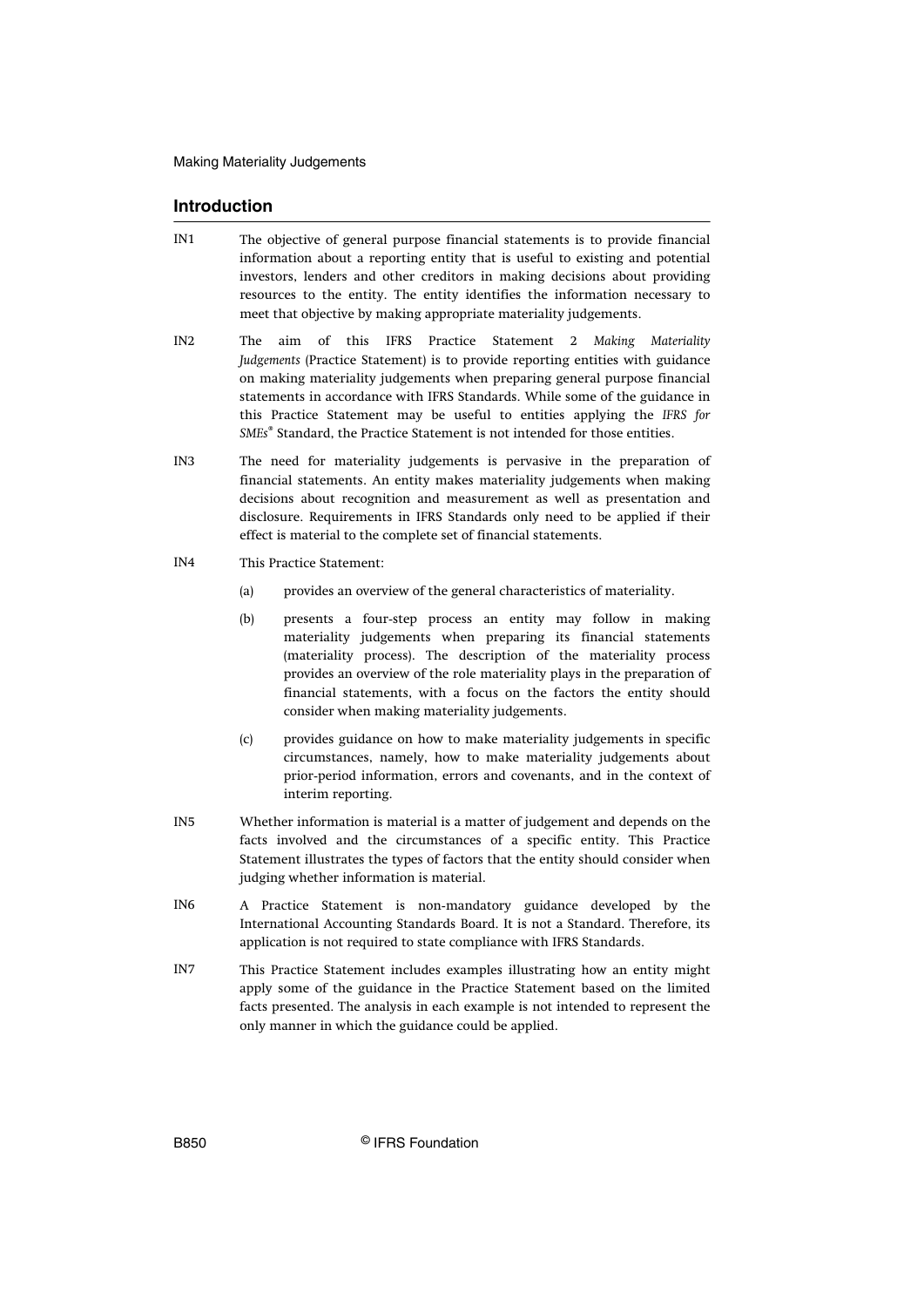# <span id="page-4-0"></span>**IFRS Practice Statement 2 Making Materiality Judgements**

# **Objective**

- This IFRS Practice Statement 2 *Making Materiality Judgements* (Practice Statement) provides reporting entities with non‑mandatory guidance on making materiality judgements when preparing general purpose financial statements in accordance with IFRS Standards. 1
- The guidance may also help other parties involved in financial reporting to understand how an entity makes materiality judgements when preparing such financial statements. 2

### **Scope**

5

- The Practice Statement is applicable when preparing financial statements in accordance with IFRS Standards. It is not intended for entities applying the *IFRS for SMEs*® Standard. 3
- The Practice Statement provides non-mandatory guidance; therefore, its application is not required to state compliance with IFRS Standards. 4

# **General characteristics of materiality**

# **Definition of material**

The *Conceptual Framework for Financial Reporting* (*Conceptual Framework*) provides the following definition of material information (paragraph 7 of IAS 1 Presentation of Financial Statements provides a similar definition<sup>1</sup>):

> Information is material if omitting, misstating or obscuring it could reasonably be expected to influence decisions that the primary users of general purpose financial reports make on the basis of those reports, which provide financial information about a specific reporting entity. In other words, materiality is an entity-specific aspect of relevance based on the nature or magnitude, or both, of the items to which the information relates in the context of an individual entity's financial report.<sup>2</sup>

When making materiality judgements, an entity needs to take into account how information could reasonably be expected to influence the primary users of its financial statements—its primary users—when they make decisions<sup>3</sup> on the basis of those statements (see [paragraphs 13–23\)](#page-8-0).<sup>4</sup> 6

© IFRS Foundation B851

<sup>1</sup> See paragraph 7 of IAS 1 *Presentation of Financial Statements*.

<sup>2</sup> Paragraph 2.11 of the *Conceptual Framework for Financial Reporting* (*Conceptual Framework*).

<sup>3</sup> Throughout this Practice Statement, the term 'decisions' refers to decisions about providing resources to the entity, unless specifically indicated otherwise.

<sup>4</sup> See paragraph 7 of IAS 1.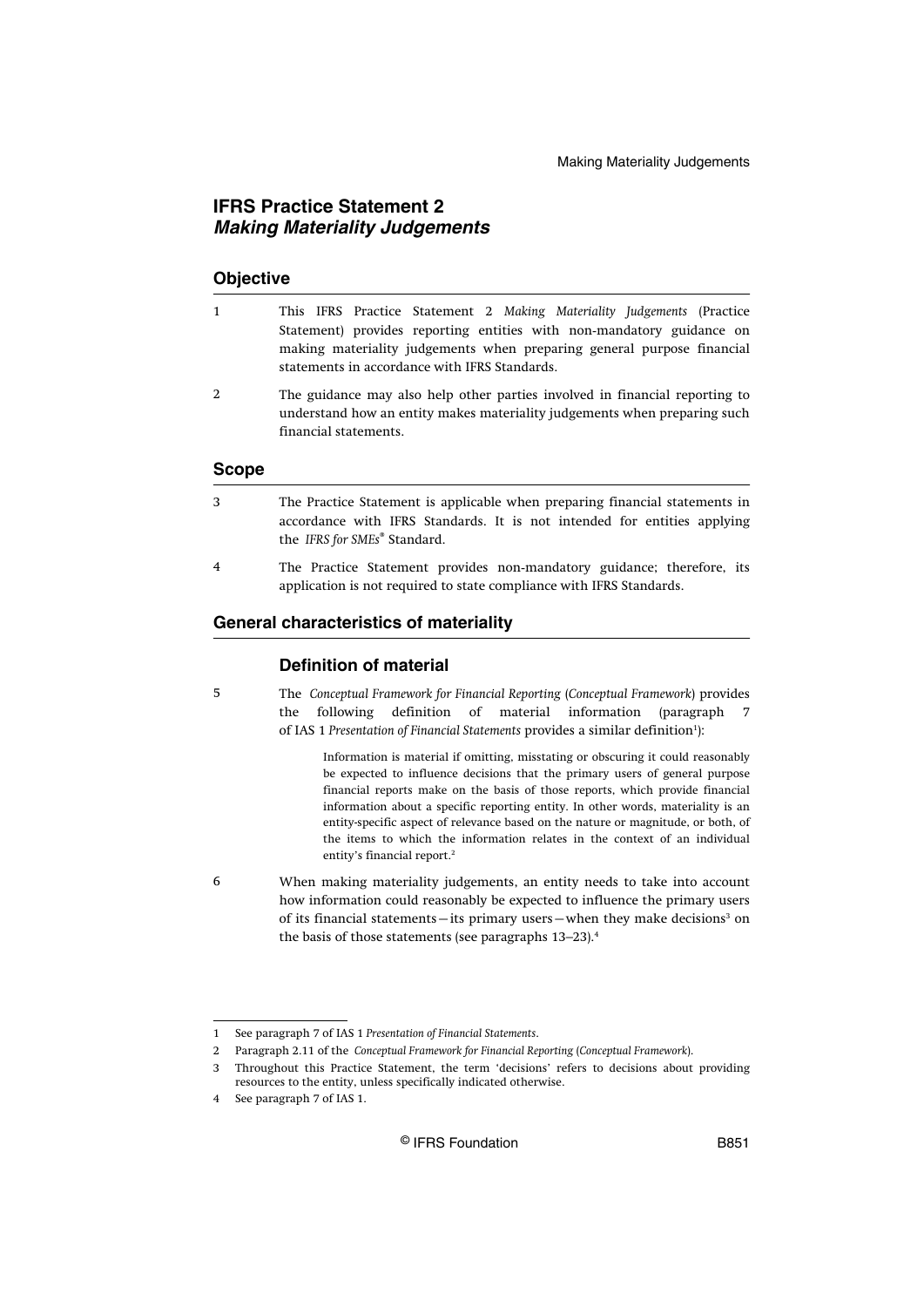<span id="page-5-0"></span>The objective of financial statements is to provide financial information about a reporting entity that is useful to existing and potential investors, lenders and other creditors in making decisions about providing resources to the entity.<sup>5</sup> The entity identifies the information necessary to meet that objective by making appropriate materiality judgements. 7

# **Materiality judgements are pervasive**

The need for materiality judgements is pervasive in the preparation of financial statements. An entity makes materiality judgements when making decisions about recognition, measurement, presentation and disclosure. Requirements in IFRS Standards only need to be applied if their effect is material to the complete set of financial statements,<sup>6</sup> which includes the primary financial statements<sup>7</sup> and the notes. However, it is inappropriate for the entity to make, or leave uncorrected, immaterial departures from IFRS Standards to achieve a particular presentation of its financial position, financial performance or cash flows.<sup>8</sup> 8

#### Recognition and measurement

9

IFRS Standards set out reporting requirements that the International Accounting Standards Board (Board) has concluded will lead to financial statements that provide information about the financial position, financial performance and cash flows of an entity that is useful to the primary users of those statements. The entity is only required to apply recognition and measurement requirements when the effect of applying them is material.

| Example A—materiality judgements on the application of accounting<br>policies                                                                                                                      |
|----------------------------------------------------------------------------------------------------------------------------------------------------------------------------------------------------|
| Background                                                                                                                                                                                         |
| An entity has a policy of capitalising expenditures on items of property,<br>plant and equipment (PP&E) in excess of a specified threshold and recognis-<br>ing any smaller amounts as an expense. |
| Application                                                                                                                                                                                        |
| IAS 16 Property, Plant and Equipment requires that the cost of an item of PP&E<br>is recognised as an asset when the criteria in paragraph 7 of IAS 16 are met.                                    |
| continued                                                                                                                                                                                          |
|                                                                                                                                                                                                    |
|                                                                                                                                                                                                    |

<sup>5</sup> See paragraph 1.2 of the *Conceptual Framework*.

<sup>6</sup> In this Practice Statement the phrases 'complete set of financial statements' and 'financial statements as a whole' are used interchangeably.

<sup>7</sup> For the purposes of this Practice Statement, the primary financial statements comprise the statement of financial position, statement(s) of financial performance, statement of changes in equity and statement of cash flows.

<sup>8</sup> See paragraph 8 of IAS 8 *Accounting Policies, Changes in Accounting Estimates and Errors*.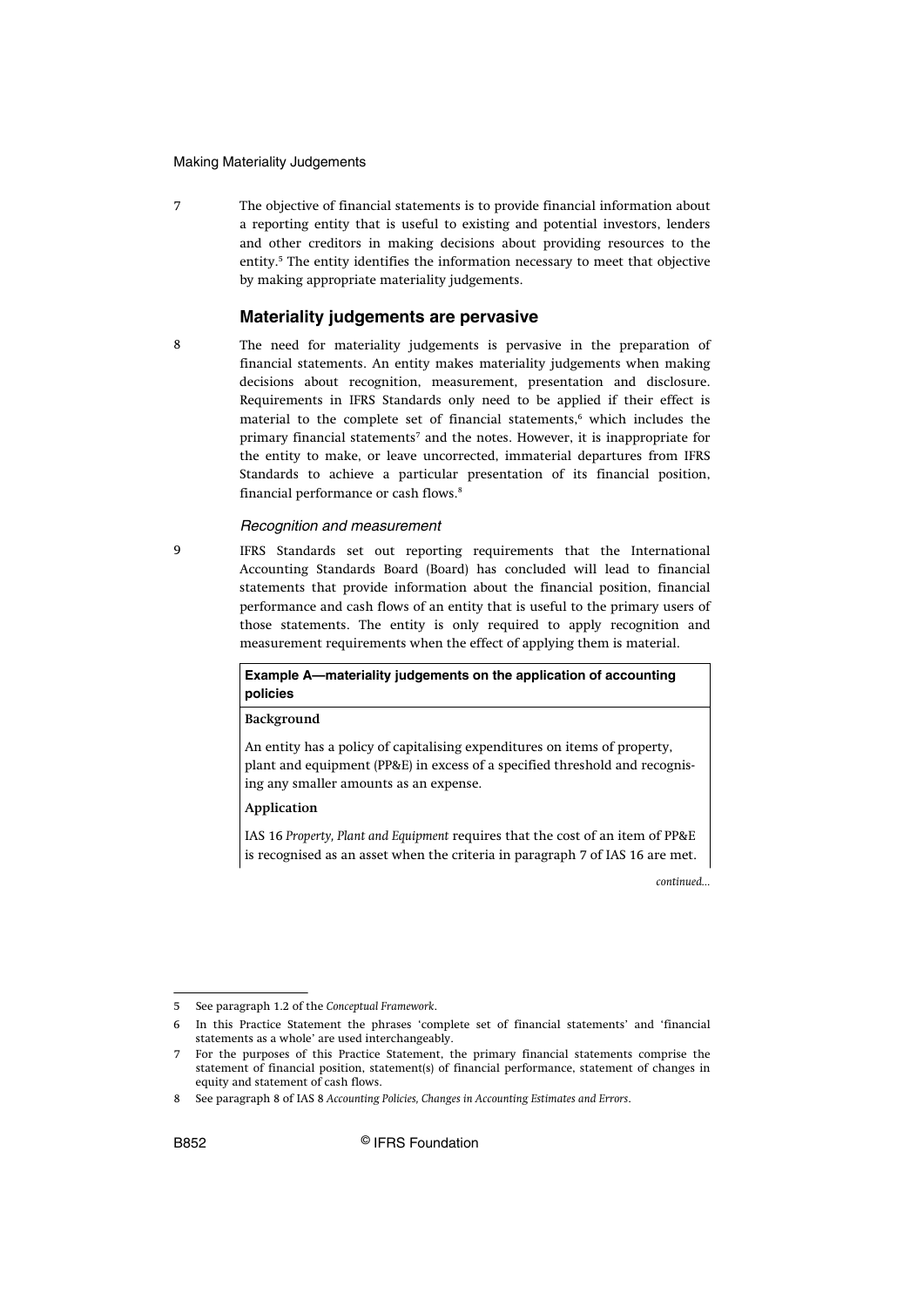#### <span id="page-6-0"></span>*...continued*

The entity has assessed that its accounting policy—not capitalising expenditure below a specific threshold—will not have a material effect on the current‑period financial statements or on future financial statements, because information reflecting the capitalisation and amortisation of such expenditure could not reasonably be expected to influence decisions made by the primary users of the entity's financial statements.

Provided that such a policy does not have a material effect on the financial statements and was not set to intentionally achieve a particular presentation of the entity's financial position, financial performance or cash flows, the entity's financial statements comply with IAS 16. Such a policy is nevertheless reassessed each reporting period to ensure that its effect on the entity's financial statements remains immaterial.

#### Presentation and disclosure

10

An entity need not provide a disclosure specified by an IFRS Standard if the information resulting from that disclosure is not material. This is the case even if the Standard contains a list of specific disclosure requirements or describes them as 'minimum requirements'. Conversely, the entity must consider whether to provide information not specified by IFRS Standards if that information is necessary for primary users to understand the impact of particular transactions, other events and conditions on the entity's financial position, financial performance and cash flows.<sup>9</sup>

# **Example B—materiality judgements on disclosures specified by IFRS Standards**

#### **Background**

An entity presents property, plant and equipment (PP&E) as a separate line item in its statement of financial position.

### **Application**

IAS 16 *Property, Plant and Equipment* sets out specific disclosure requirements for PP&E, including the disclosure of the amount of contractual commitments for the acquisition of PP&E (paragraph 74(c) of IAS 16).

When preparing its financial statements, the entity assesses whether disclosures specified in IAS 16 are material information. Even if PP&E is presented as a separate line item in the statement of financial position, not all disclosures specified in IAS 16 will automatically be required. In the absence of any qualitative considerations (see paragraphs 46–51), if the amount of contractual commitments for the acquisition of PP&E is not material, the entity is not required to disclose this information.

<sup>9</sup> See paragraphs 17(c) and 31 of IAS 1.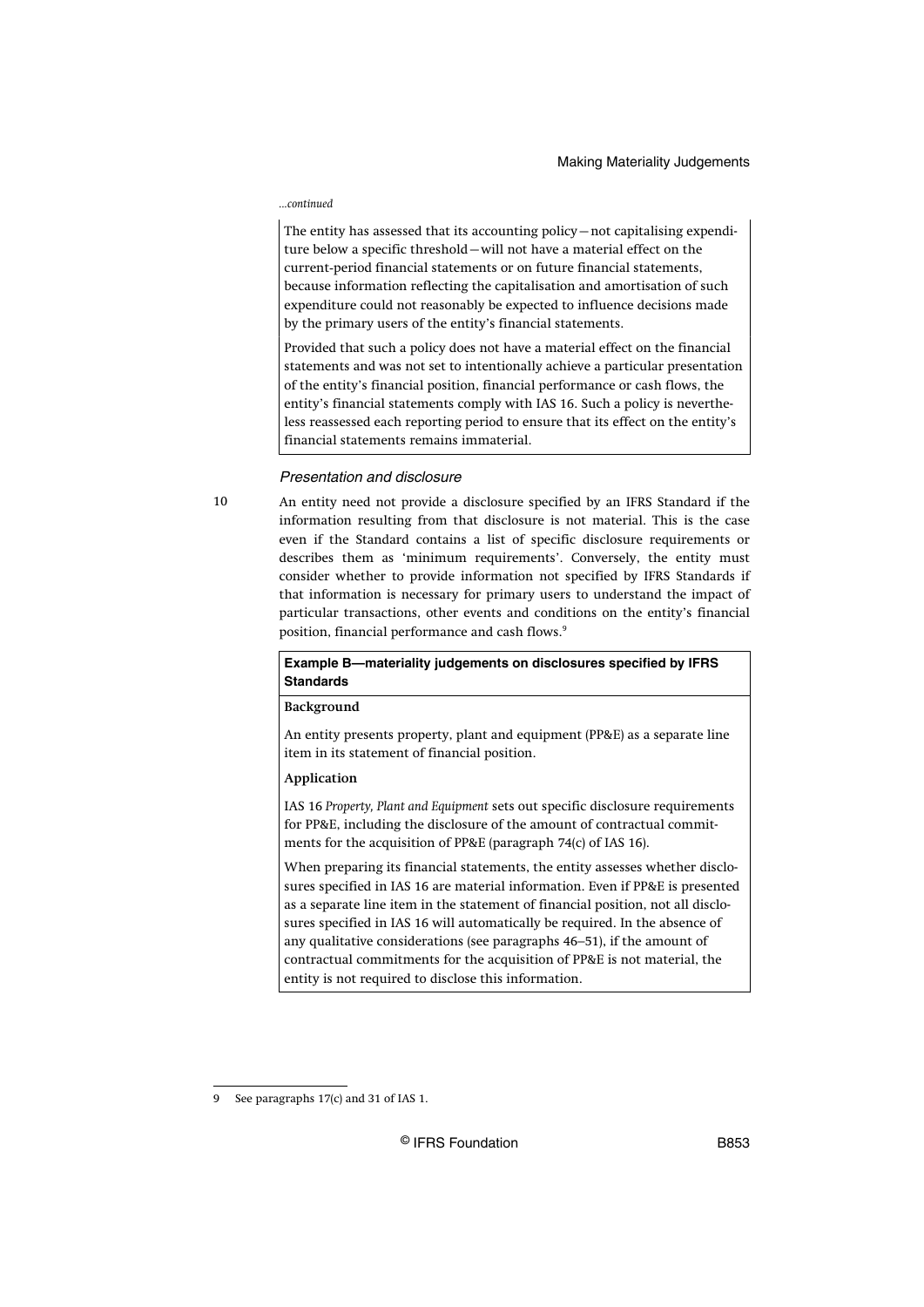<span id="page-7-0"></span>**Example C—materiality judgements that lead to the disclosure of information in addition to the specific disclosure requirements in IFRS Standards**

# **Background**

An entity has its main operations in a country that, as part of an international agreement, is committed to introducing regulations to reduce the use of carbon-based energy. The regulations had not yet been enacted in the national legislation of that country at the end of the reporting period.

The entity owns a coal-fired power station in that country. During the reporting period, the entity recorded an impairment loss on its coal-fired power station, reducing the carrying amount of the power station to its recoverable amount. No goodwill or intangible assets with an indefinite useful life were included in the cash‑generating unit.

#### **Application**

Paragraph 132 of IAS 36 *Impairment of Assets* does not require an entity to disclose the assumptions used to determine the recoverable amount of a tangible asset, unless goodwill or intangible assets with an indefinite useful life are included in the carrying amount of the cash-generating unit.

Nevertheless, the entity has concluded that the assumptions about the likelihood of national enactment of regulations to reduce the use of carbon-based energy, as well as about the enactment plan, it considered in measuring the recoverable amount of its coal-fired power station could reasonably be expected to influence decisions primary users make on the basis of the entity's financial statements. Hence, information about those assumptions is necessary for primary users to understand the impact of the impairment on the entity's financial position, financial performance and cash flows. Therefore, even though not specifically required by IAS 36, the entity concludes that its assumptions about the likelihood of national enactment of regulations to reduce the use of carbon‑based energy, as well as about the enactment plan, constitute material information and discloses those assumptions in its financial statements.

# **Judgement**

11

When assessing whether information is material to the financial statements, an entity applies judgement to decide whether the information could reasonably be expected to influence decisions that primary users make on the basis of those financial statements. When applying such judgement, the entity considers both its specific circumstances and how the information provided in the financial statements responds to the information needs of primary users.

Because an entity's circumstances change over time, materiality judgements are reassessed at each reporting date in the light of those changed circumstances. 12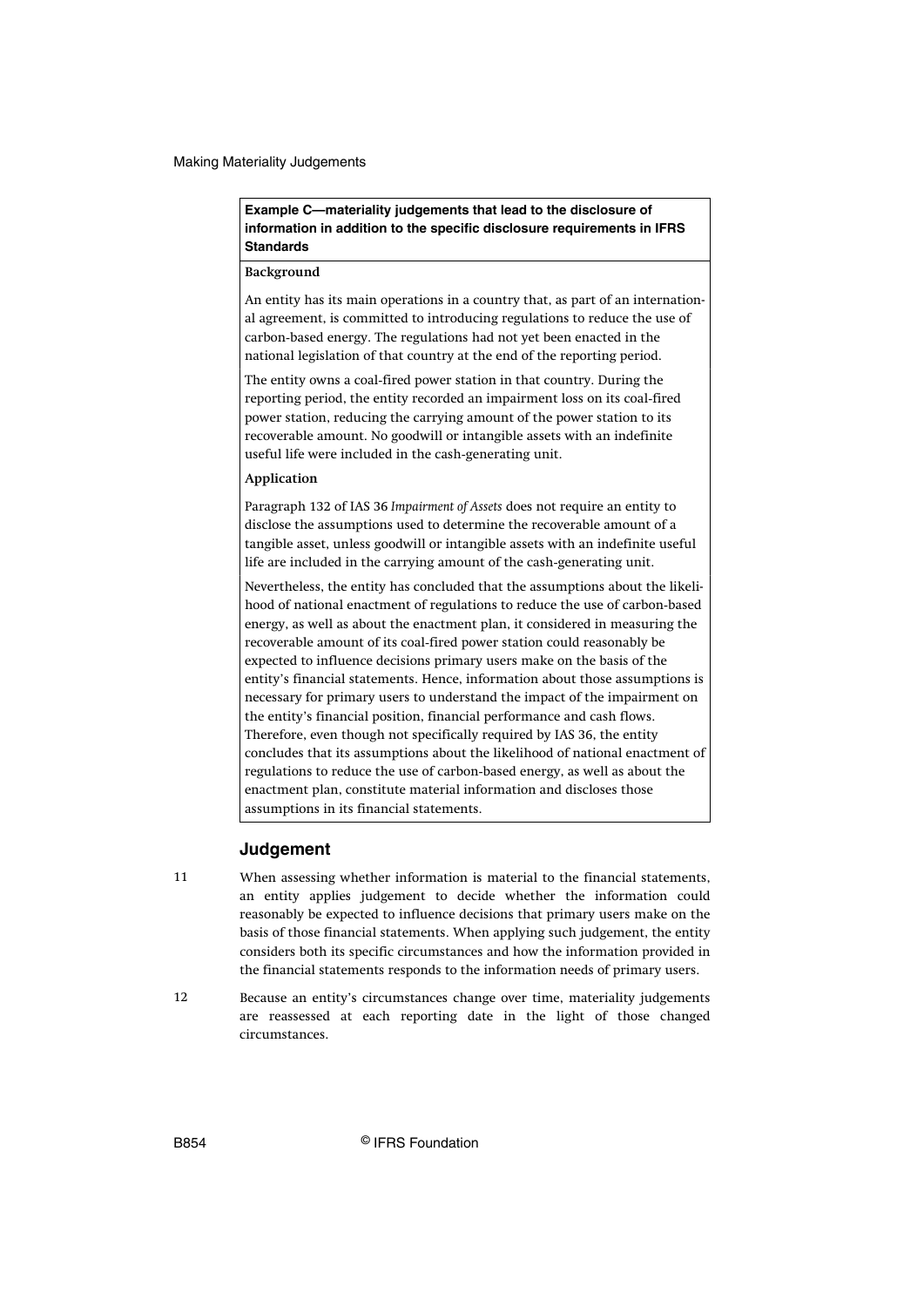# **Primary users and their information needs**

When making materiality judgements, an entity needs to consider the impact information could reasonably be expected to have on the primary users of its financial statements. Those primary users are existing and potential investors, lenders and other creditors—those users who cannot require entities to provide information directly to them and must rely on general purpose financial statements for much of the financial information they need.<sup>10</sup> In addition to those primary users, other parties, such as the entity's management, regulators and members of the public, may be interested in financial information about the entity and may find the financial statements useful. However, the financial statements are not primarily directed at these other parties.<sup>11</sup>

Because primary users include potential investors, lenders and other creditors, it would be inappropriate for an entity to narrow the information provided in its financial statements by focusing only on the information needs of existing investors, lenders and other creditors.

# **Example D—existing and potential investors, lenders and other creditors**

# **Background**

An entity is 100 per cent owned by its parent. Its parent provides the entity with semi-finished products that the entity assembles and sells back to the parent. The entity is entirely financed by its parent. The current users of the entity's financial statements include the parent and the entity's creditors (mainly local suppliers).

# **Application**

The entity refers to the *Conceptual Framework for Financial Reporting* to identify the primary users of its financial statements—existing and potential investors, lenders and other creditors who cannot require the entity to provide information directly to them and must rely on general purpose financial statements. When making materiality judgements in the preparation of its financial statements, the entity does not reduce its disclosures to only those of interest to its parent or its existing creditors. The entity also considers the information needs of potential investors, lenders and other creditors when making those judgements.

When making materiality judgements, an entity also considers that primary users are expected to have a reasonable knowledge of business and economic activities and to review and analyse the information included in the financial statements diligently.<sup>12</sup>

© IFRS Foundation B855

14

<span id="page-8-0"></span>13

15

<sup>10</sup> See paragraph 1.5 of the *Conceptual Framework*.

<sup>11</sup> See paragraphs 1.9 and 1.10 of the *Conceptual Framework*.

<sup>12</sup> See paragraph 2.36 of the *Conceptual Framework*.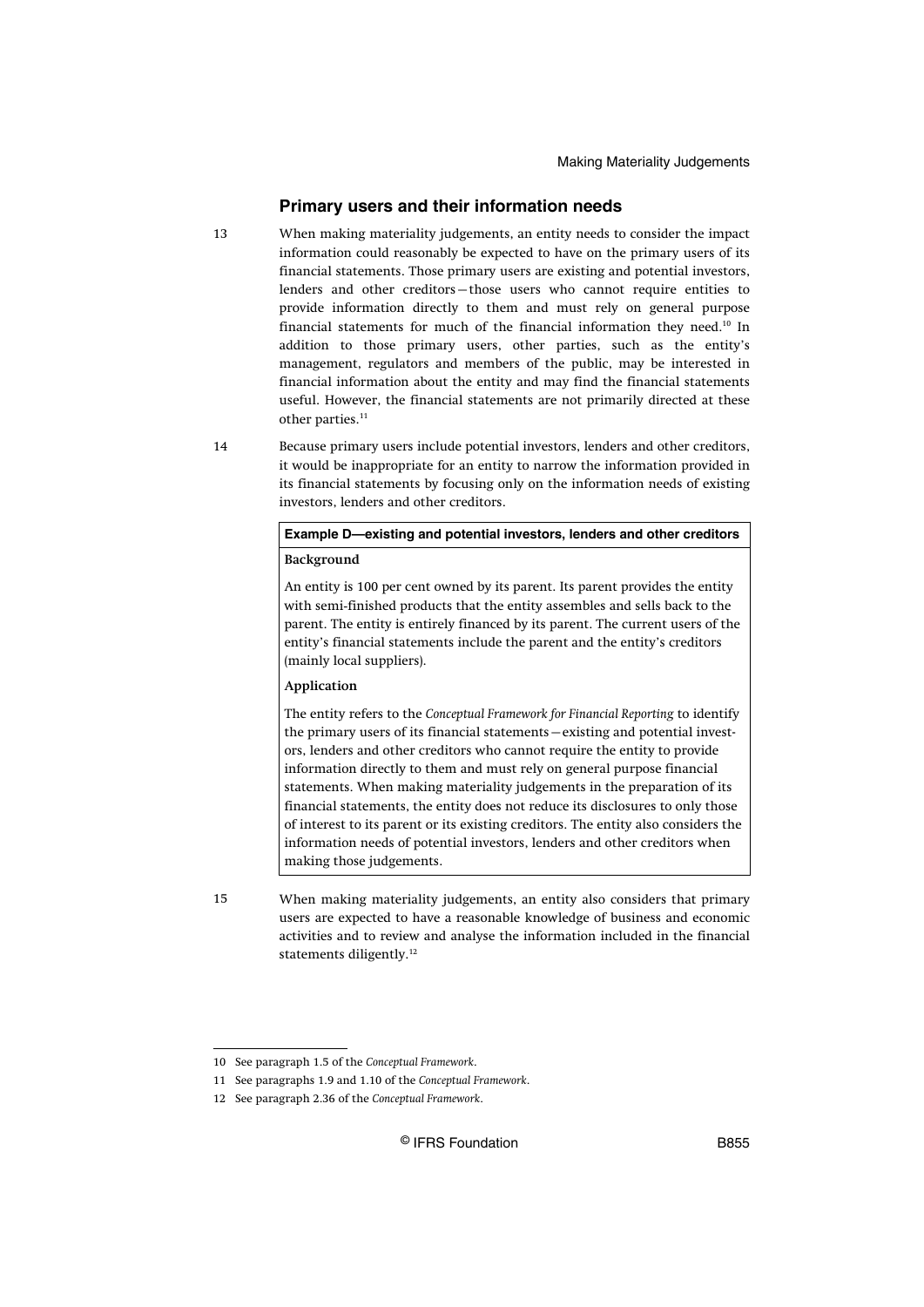#### **Decisions made by primary users**

- <span id="page-9-0"></span>An entity needs to consider what type of decisions its primary users make on the basis of the financial statements and, consequently, what information they need to make those decisions. 16
- The primary users of an entity's financial statements make decisions about providing resources to the entity. Those decisions involve: buying, selling or holding equity and debt instruments, providing or settling loans and other forms of credit, and exercising rights while holding investments (such as the right to vote on or otherwise influence management's actions that affect the use of the entity's economic resources).<sup>13</sup> Such decisions depend on the returns that primary users expect from an investment in those instruments. 17
- The expectations existing and potential investors, lenders and other creditors have about returns, in turn, depend on their assessment of the amount, timing and uncertainty of the future net cash inflows to an entity, $14$  together with their assessment of management's stewardship of the entity's resources. 18
- Consequently, an entity's primary users need information about: 19
	- (a) the resources of the entity (assets), claims against the entity (liabilities and equity) and changes in those resources and claims (income and expenses); and
	- (b) how efficiently and effectively the entity's management and governing board have discharged their responsibility to use the entity's resources.<sup>15</sup>
- Financial information can make a difference in decisions if it has predictive value, confirmatory value or both.<sup>16</sup> When making materiality judgements, an entity needs to assess whether information could reasonably be expected to influence primary users' decisions, rather than assessing whether that information alone could reasonably be expected to change their decisions. 20

#### **Meeting primary users' information needs**

The objective of financial statements is to provide primary users with financial information that is useful to them in making decisions about providing resources to an entity. However, general purpose financial statements do not, and cannot, provide all the information that primary users need.<sup>17</sup> Therefore, the entity aims to meet the common information needs of its primary users. It does not aim to address specialised information needs—information needs that are unique to particular users. 21

<sup>13</sup> See paragraph 1.2 of the *Conceptual Framework*.

<sup>14</sup> See paragraph 1.3 of the *Conceptual Framework*.

<sup>15</sup> See paragraph 1.4 of the *Conceptual Framework*.

<sup>16</sup> See paragraph 2.7 of the *Conceptual Framework*.

<sup>17</sup> See paragraph 1.6 of the *Conceptual Framework*.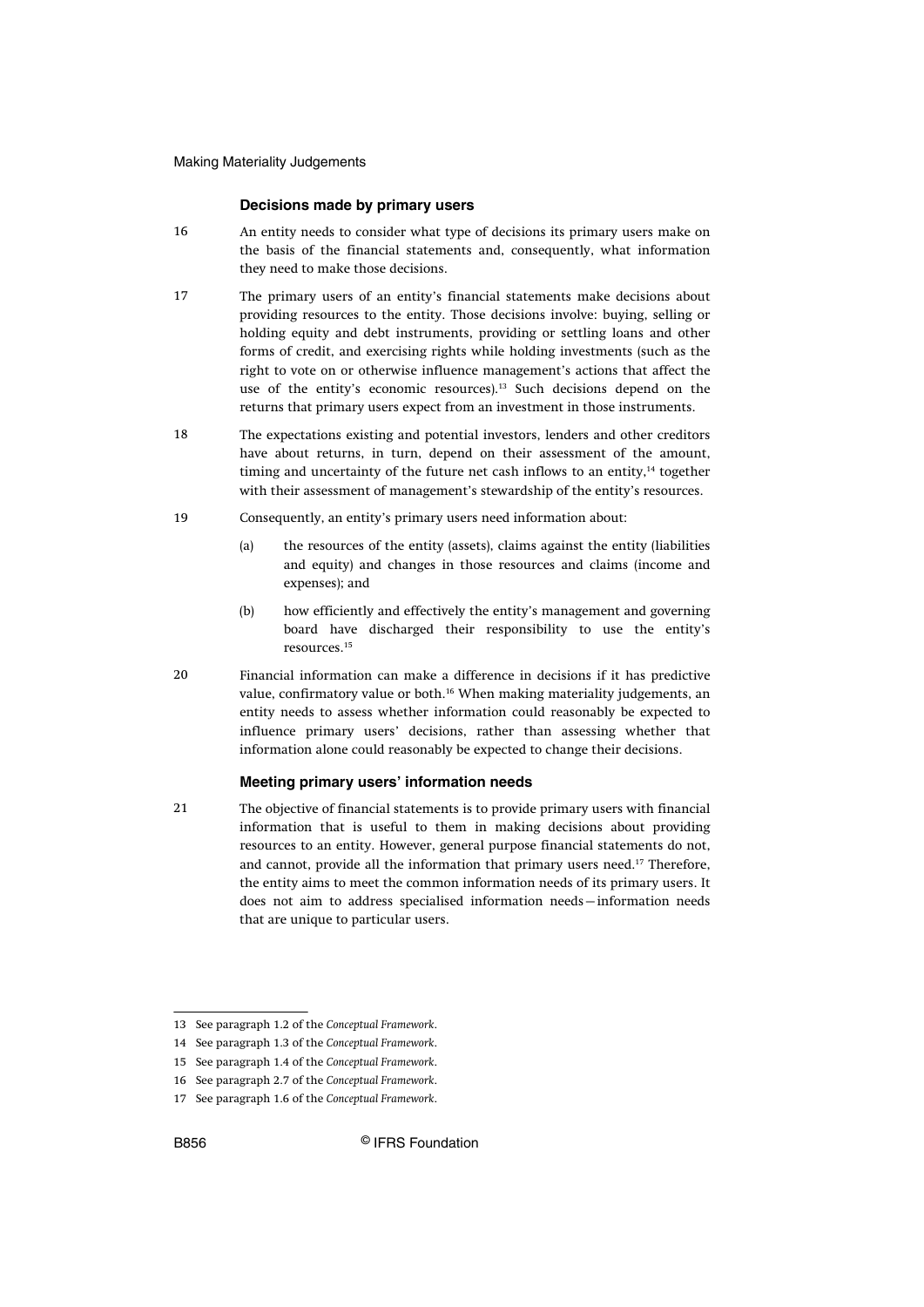# <span id="page-10-0"></span>**Example E—primary users' unique or individual information requests**

# **Background**

Twenty investors each hold 5 per cent of an entity's voting rights. One of these investors is particularly interested in information about the entity's expenditure in a specific location because that investor operates another business in that location. Such information could not reasonably be expected to influence decisions that other primary users make on the basis of the entity's financial statements.

# **Application**

In making its materiality judgements, the entity does not need to consider the specific information needs of that single investor. The entity concludes that information about its expenditure in the specific location is immaterial information for its primary users as a group and therefore decides not to provide it in its financial statements.

- To meet the common information needs of its primary users, an entity first separately identifies the information needs that are shared by users within one of the three categories of primary users defined in the *Conceptual Framework*—for example investors (existing and potential)—then repeats the assessment for the two remaining categories—namely lenders (existing and potential) and other creditors (existing and potential). The total of the information needs identified is the set of common information needs the entity aims to meet. 22
- In other words, the assessment of common information needs does not require identifying information needs shared across all existing and potential investors, lenders and other creditors. Some of the identified information needs will be common to all three categories, but others may be specific to only one or two of those categories. If an entity were to focus only on those information needs that are common to all categories of primary users, it might exclude information that meets the needs of only one category. 23

# **Impact of publicly available information**

- The primary users of financial statements generally consider information from sources other than just the financial statements. For example, they might also consider other sections of the annual report, information about the industry an entity operates in, its competitors and the state of the economy, the entity's press releases as well as other documents the entity has published.  $24$
- However, the financial statements are required to be a comprehensive document that provides information about the financial position, financial performance and cash flows of an entity that is useful to primary users in making decisions about providing resources to the entity. Consequently, the entity assesses whether information is material to the financial statements, regardless of whether such information is also publicly available from another source. 25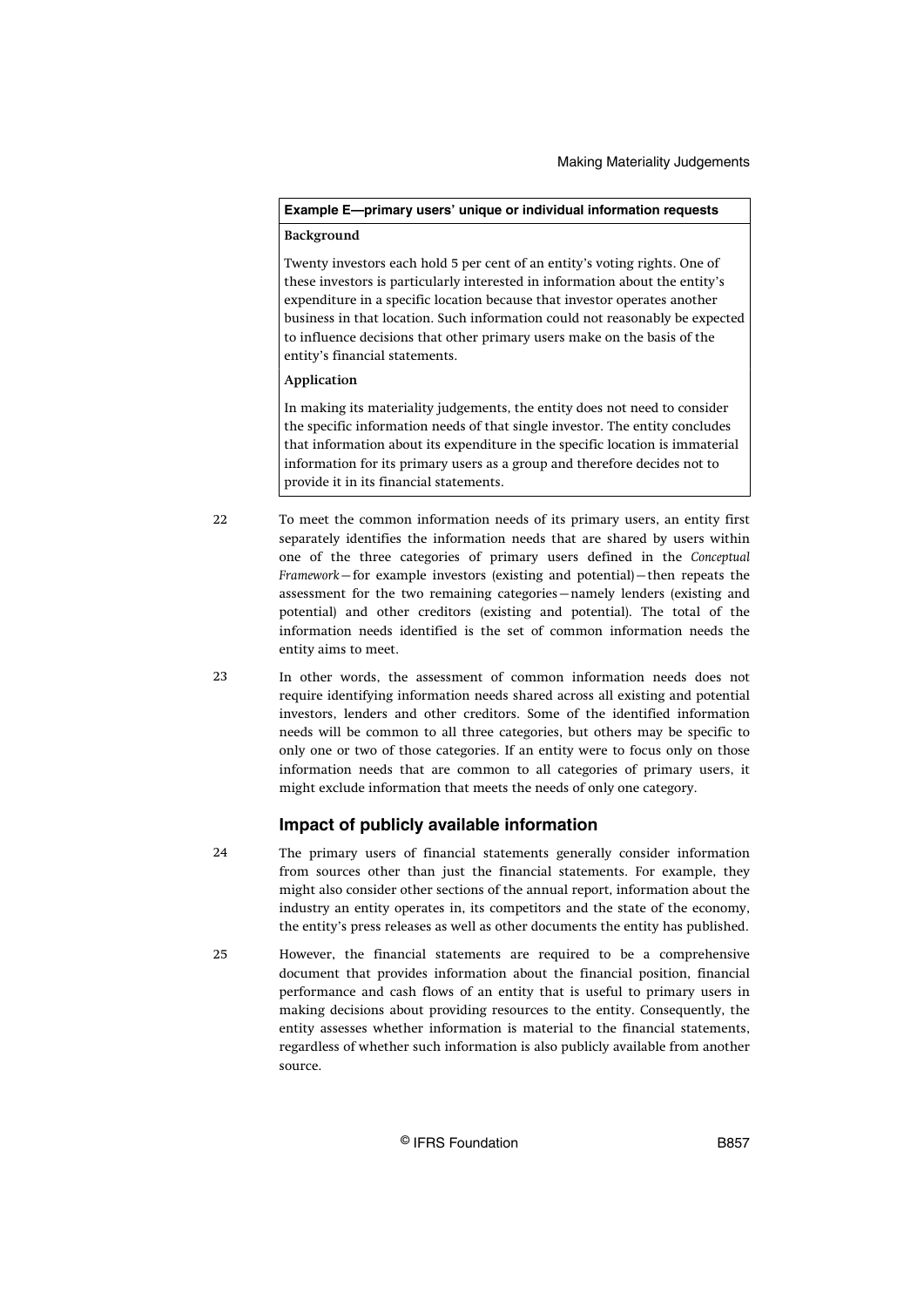<span id="page-11-0"></span>26

Moreover, public availability of information does not relieve an entity of the obligation to provide material information in its financial statements.

# **Example F—impact of an entity's press release on materiality judgements**

### **Background**

An entity undertook a business combination in the reporting period. The acquisition doubled the size of the entity's operations in one of its main markets. On the acquisition date, the entity issued a press release providing an extensive explanation of the primary reasons for the business combination and a description of how it obtained control over the acquired business, together with other information related to the acquisition.

# **Application**

In preparing its financial statements, the entity first considered the disclosure requirements in IFRS 3 *Business Combinations*. Paragraph B64(d) of IFRS 3 requires an entity to disclose, for each business combination that occurs during the reporting period, 'the primary reasons for the business combination and a description of how the acquirer obtained control of the acquiree'.

The entity concludes that information about the business combination is material because the acquisition is expected to have a significant impact on the entity's operations, due to the overall size of the transaction compared with the size of the entity. In these circumstances, even though information relating to the primary reasons for the business combination and the description of how it obtained control is already included in a public statement, the entity needs to provide the information in its financial statements.

# **Interaction with local laws and regulations**

- An entity's financial statements must comply with the requirements in IFRS Standards, including requirements related to materiality (materiality requirements), for the entity to state its compliance with those Standards. Hence, an entity that wishes to state compliance with IFRS Standards cannot provide less information than the information required by the Standards, even if local laws and regulations permit otherwise. 27
- Nevertheless, local laws and regulations may specify requirements that affect what information is provided in the financial statements. In such circumstances, providing information to meet local legal or regulatory requirements is permitted by IFRS Standards, even if that information is not material according to the materiality requirements in the Standards. However, such information must not obscure information that is material according to IFRS Standards.<sup>18</sup> 28

<sup>18</sup> See paragraph 30A of IAS 1 and paragraph BC30F of the Basis for Conclusions on IAS 1.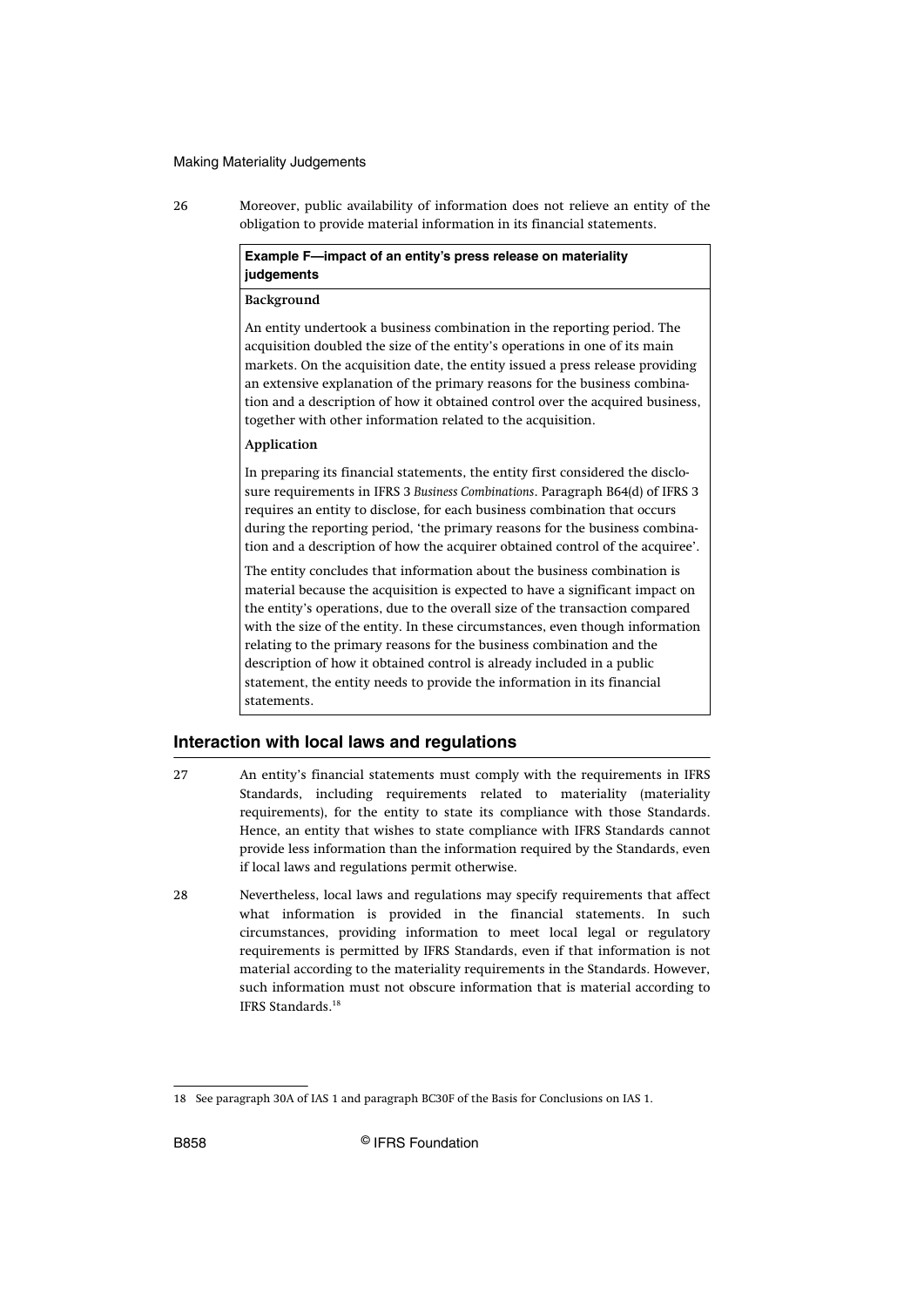# **Example G—information that is immaterial according to IFRS Standards required by local laws and regulations**

### **Background**

An entity is a food retailer operating in country ABC. In country ABC, investments in research and development (R&D) are generally limited across the industry; nonetheless, the government requires all entities to disclose, in their financial statements, the aggregate amount of R&D expenditure incurred during the period.

In the current reporting period, the entity recognised a small amount of expenditure on R&D activities as an expense. No R&D expenditure was capitalised during the period.

When preparing its financial statements, the entity assessed the disclosure of information about R&D expenditure incurred during the period as immaterial, for IFRS purposes.

# **Application**

To comply with local regulations, the entity discloses in its financial statements information about R&D expenditure incurred during the period. IFRS Standards permit the entity to disclose that information in its financial statements, but the entity needs to organise its disclosures to ensure that material information is not obscured.

# **Example H—information that is material according to IFRS Standards not required by local laws and regulations**

### **Background**

An entity operates in a country where the government requires the disclosure of the details of property, plant and equipment (PP&E) disposals, but only if their carrying amounts exceed a specified percentage of total assets.

In the current reporting period, the entity disposed of PP&E below the threshold specified in the local regulation. This transaction was with a related party, which paid the entity less than the fair value of the item disposed.

When preparing its financial statements, the entity applied judgement and concluded that information about the details of the disposal was material, mainly because of the terms of the transaction and the fact it was with a related party.

### **Application**

To comply with IFRS Standards, the entity discloses details of that disposal even though local regulations require disclosure of PP&E disposals only if their carrying amount exceeds a specified percentage of total assets.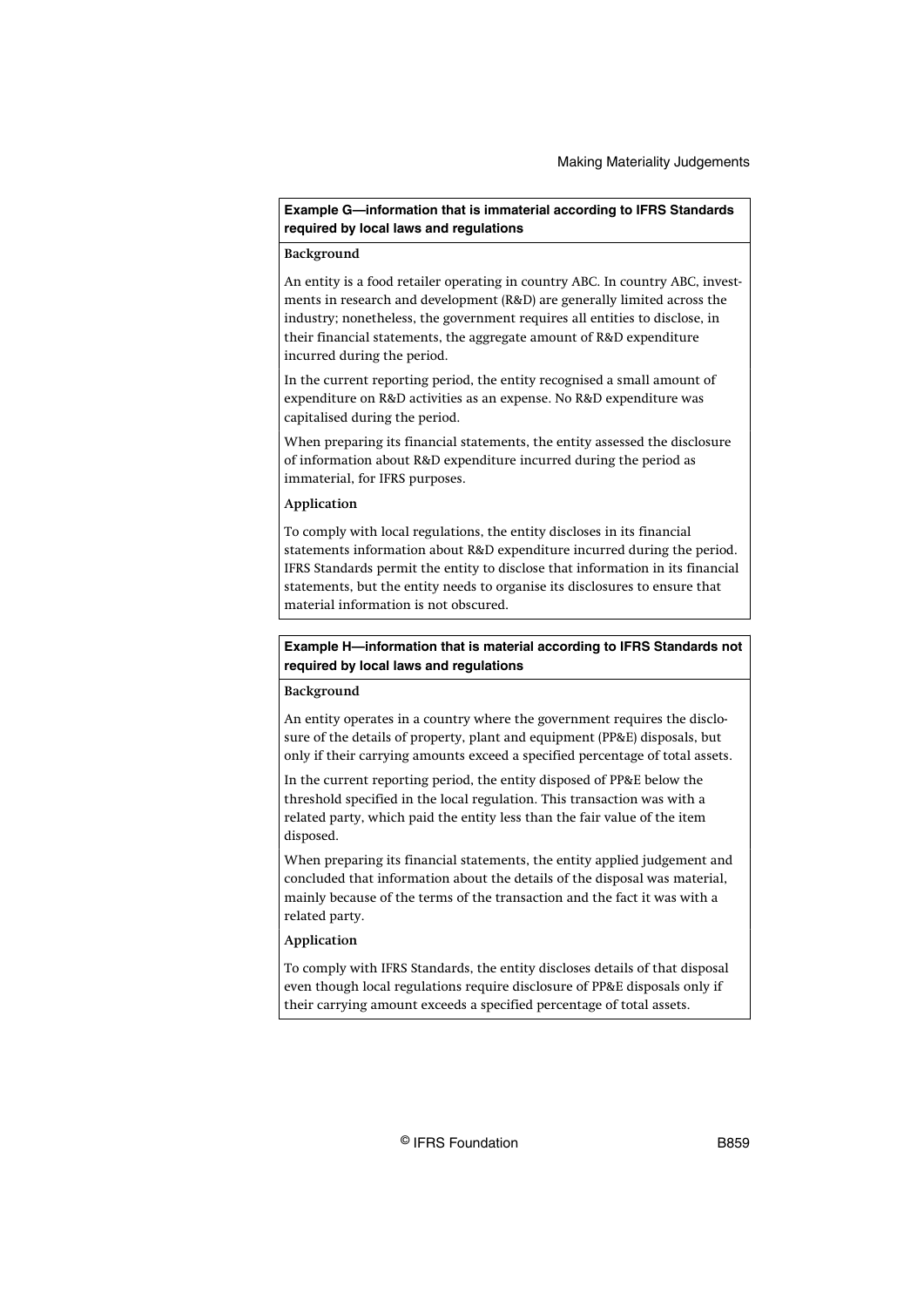# <span id="page-13-0"></span>**Making materiality judgements**

### **Overview of the materiality process**

- An entity may find it helpful to follow a systematic process in making materiality judgements when preparing its financial statements. The four-step process described in the following paragraphs is an example of such a process. This description provides an overview of the role materiality plays in the preparation of financial statements, with a focus on the factors the entity should consider when making materiality judgements. In this Practice Statement, this four-step process is called the 'materiality process'. 29
- The materiality process describes how an entity could assess whether information is material for the purposes of presentation and disclosure, as well as for recognition and measurement. The process illustrates one possible way to make materiality judgements, but it incorporates the materiality requirements an entity must apply to state compliance with IFRS Standards. The materiality process considers potential omission and potential misstatement of information, as well as unnecessary inclusion of immaterial information and whether immaterial information obscures material information. In all cases, the entity needs to focus on how the information could reasonably be expected to influence decisions of the primary users of its financial statements. 30
- Judgement is involved in assessing materiality when preparing financial statements. The materiality process is designed as a practice guide to help an entity apply judgement in an efficient and effective way. 31
- The materiality process is not intended to describe the assessment of materiality for local legal and regulatory purposes. An entity refers to its local requirements to assess whether it is compliant with local laws and regulations. 32

# **A four‑step materiality process**

- The steps identified as a possible approach to the assessment of materiality in the preparation of the financial statements are, in summary: 33
	- (a) [Step 1—](#page-14-0)identify. Identify information that has the potential to be material.
	- (b) [Step 2—](#page-15-0)assess. Assess whether the information identified in Step 1 is, in fact, material.
	- (c) [Step 3](#page-20-0)—organise. Organise the information within the draft financial statements in a way that communicates the information clearly and concisely to primary users.
	- (d) [Step 4](#page-21-0)—review. Review the draft financial statements to determine whether all material information has been identified and materiality considered from a wide perspective and in aggregate, on the basis of the complete set of financial statements.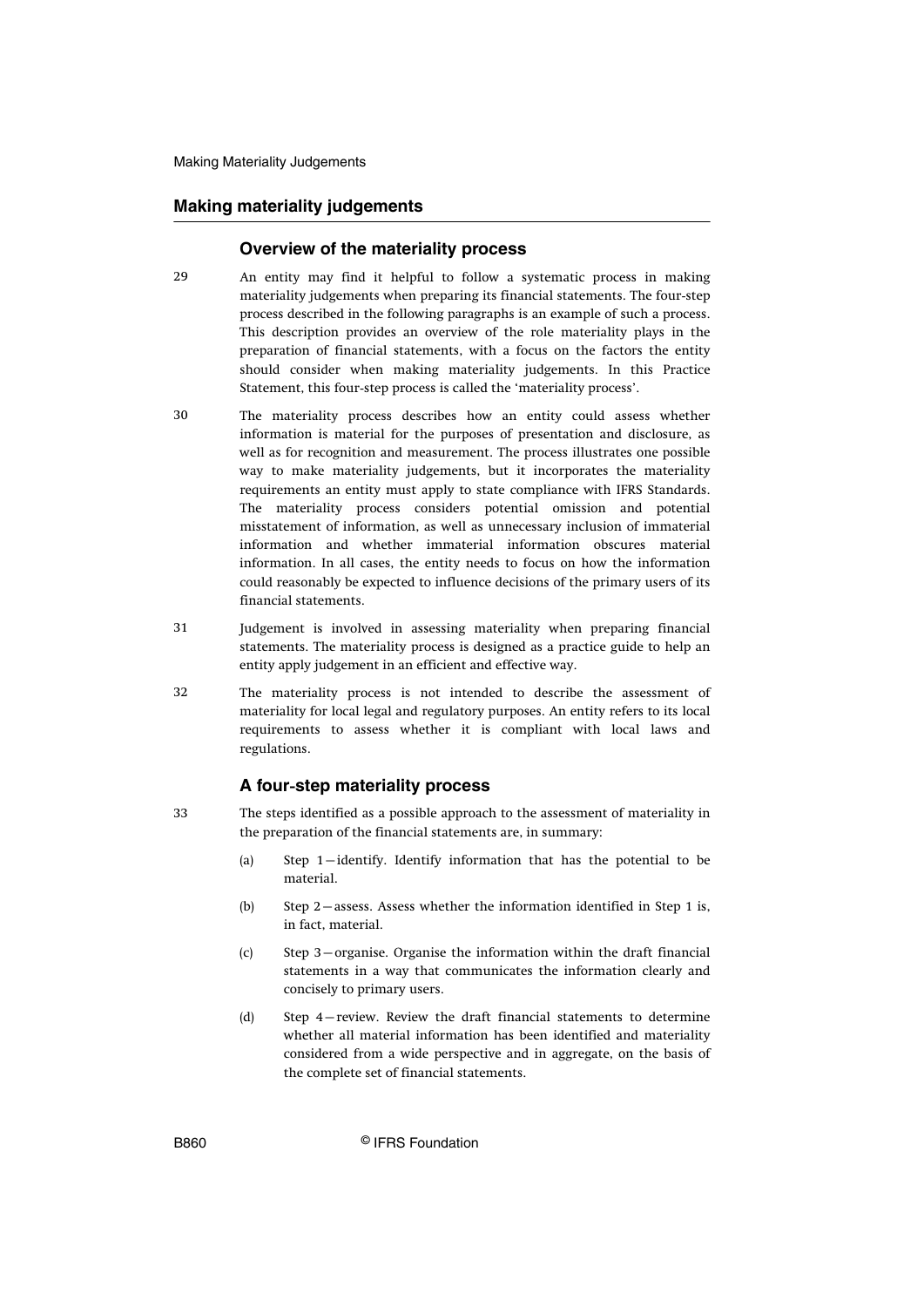When preparing its financial statements, an entity may rely on materiality assessments from prior periods, provided that it reconsiders them in the light of any change in circumstances and of any new or updated information.

Diagram—the four-step materiality process



# **Step 1—identify**

35

- An entity identifies information about its transactions, other events and conditions that primary users might need to understand to make decisions about providing resources to the entity.
- In identifying this information, an entity considers, as a starting point, the requirements of the IFRS Standards applicable to its transactions, other events and conditions. This is the starting point because, when developing a Standard, the Board identifies the information it expects will meet the needs of a broad range of primary users for a wide variety of entities in a range of circumstances.<sup>19</sup> 36

<span id="page-14-0"></span>34

<sup>19</sup> See paragraph 1.8 of the *Conceptual Framework*.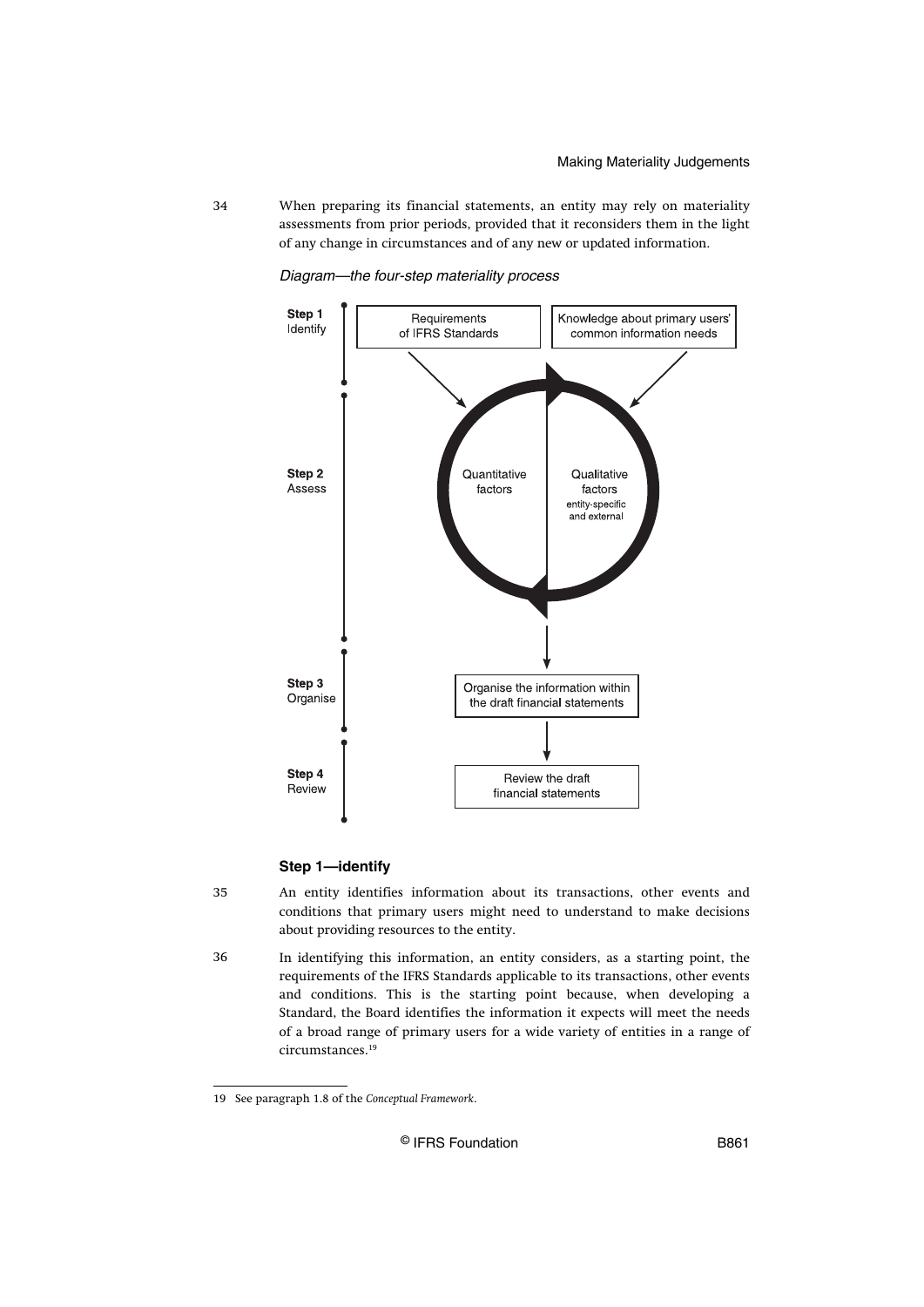- <span id="page-15-0"></span>When the Board develops a Standard, it also considers the balance between the benefits of providing information and the costs of complying with the requirements in that Standard. However, the cost of applying the requirements in the Standards is not a factor for an entity to consider when making materiality judgements—the entity should not consider the cost of complying with requirements in IFRS Standards, unless there is explicit permission in the Standards. 37
- An entity also considers its primary users' common information needs (as explained in [paragraphs 21–23\)](#page-9-0) to identify any information—in addition to that specified in IFRS Standards—necessary to enable primary users to understand the impact of the entity's transactions, other events and conditions on the entity's financial position, financial performance and cash flows (see [paragraph 10](#page-6-0)). Existing and potential investors, lenders and other creditors need information about the resources of the entity (assets), claims against the entity (liabilities and equity) and changes in those resources and claims (income and expenses), and information that will help them assess how efficiently and effectively the entity's management and governing board have discharged their responsibility to use the entity's resources.<sup>20</sup> 38
- The output of Step 1 is a set of potentially material information. 39

#### **Step 2—assess**

- An entity assesses whether the potentially material information identified in [Step 1](#page-14-0) is, in fact, material. In making this assessment, the entity needs to consider whether its primary users could reasonably be expected to be influenced by the information when making decisions about providing resources to the entity on the basis of the financial statements. The entity performs this assessment in the context of the financial statements as a whole. 40
- An entity might conclude that an item of information is material for various reasons. Those reasons include the item's nature or magnitude, or a combination of both, judged in relation to the particular circumstances of the entity.<sup>21</sup> Therefore, making materiality judgements involves both quantitative and qualitative considerations. It would not be appropriate for the entity to rely on purely numerical guidelines or to apply a uniform quantitative threshold for materiality (see paragraphs 53–55). 41
- The following paragraphs describe some common 'materiality factors' that an entity should use to help identify when an item of information is material. These factors are organised into the following categories: 42
	- (a) quantitative; and
	- (b) qualitative either entity-specific or external.

<sup>20</sup> See paragraph 1.4 of the *Conceptual Framework*.

<sup>21</sup> See paragraph 7 of IAS 1.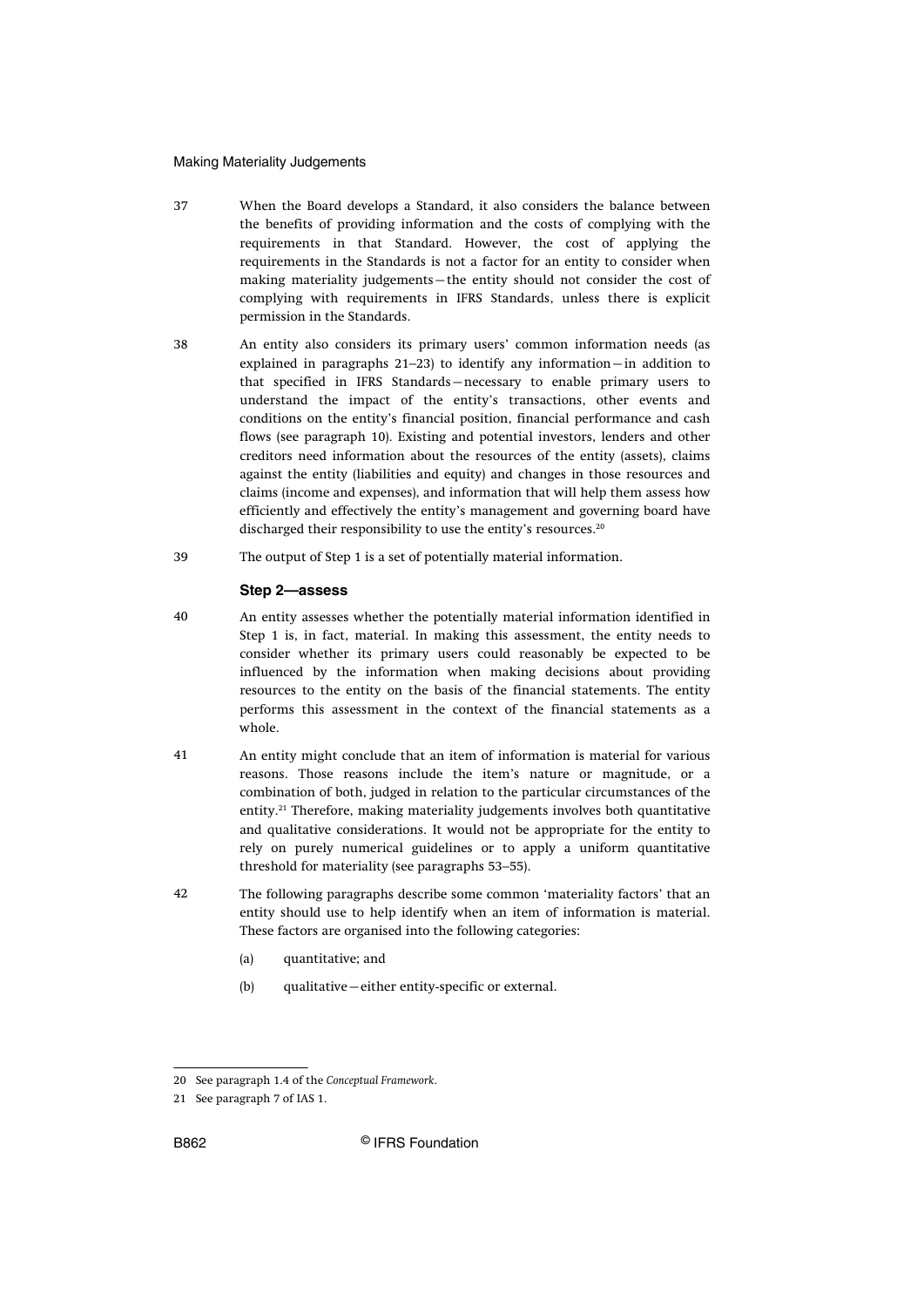The output of Step 2 is a preliminary set of material information. For presentation and disclosure, this involves decisions about what information an entity needs to provide in its financial statements, and in how much detail<sup>22</sup> (including identifying appropriate levels of aggregation an entity provides in the financial statements). For recognition and measurement, the output of Step 2 involves the identification of information that, if not recognised or otherwise misstated, could reasonably be expected to influence primary users' decisions. 43

#### Quantitative factors

44

- An entity ordinarily assesses whether information is quantitatively material by considering the size of the impact of the transaction, other event or condition against measures of the entity's financial position, financial performance and cash flows. The entity makes this assessment by considering not only the size of the impact it recognises in its primary financial statements but also any unrecognised items that could ultimately affect primary users' overall perception of the entity's financial position, financial performance and cash flows (eg contingent liabilities or contingent assets). The entity needs to assess whether the impact is of such a size that information about the transaction, other event or condition could reasonably be expected to influence its primary users' decisions about providing resources to the entity.
- Identifying the measures against which an entity makes this quantitative assessment is a matter of judgement. That judgement depends on which measures are of great interest to the primary users of the entity's financial statements. Examples include measures of the entity's revenues, the entity's profitability, financial position ratios and cash flow measures. 45

#### Qualitative factors

- For the purposes of this Practice Statement, qualitative factors are characteristics of an entity's transactions, other events or conditions, or of their context, that, if present, make information more likely to influence the decisions of the primary users of the entity's financial statements. The mere presence of a qualitative factor will not necessarily make the information material, but is likely to increase primary users' interest in that information. 46
- In making materiality judgements, an entity considers both entity-specific and external qualitative factors. These factors are described separately in the following paragraphs. However, in practice, the entity may need to consider them together. 47
- An entity‑specific qualitative factor is a characteristic of the entity's transaction, other event or condition. Examples of such factors include, but are not limited to: 48
	- (a) involvement of a related party of the entity;

<sup>22</sup> See paragraph 29 of IAS 1.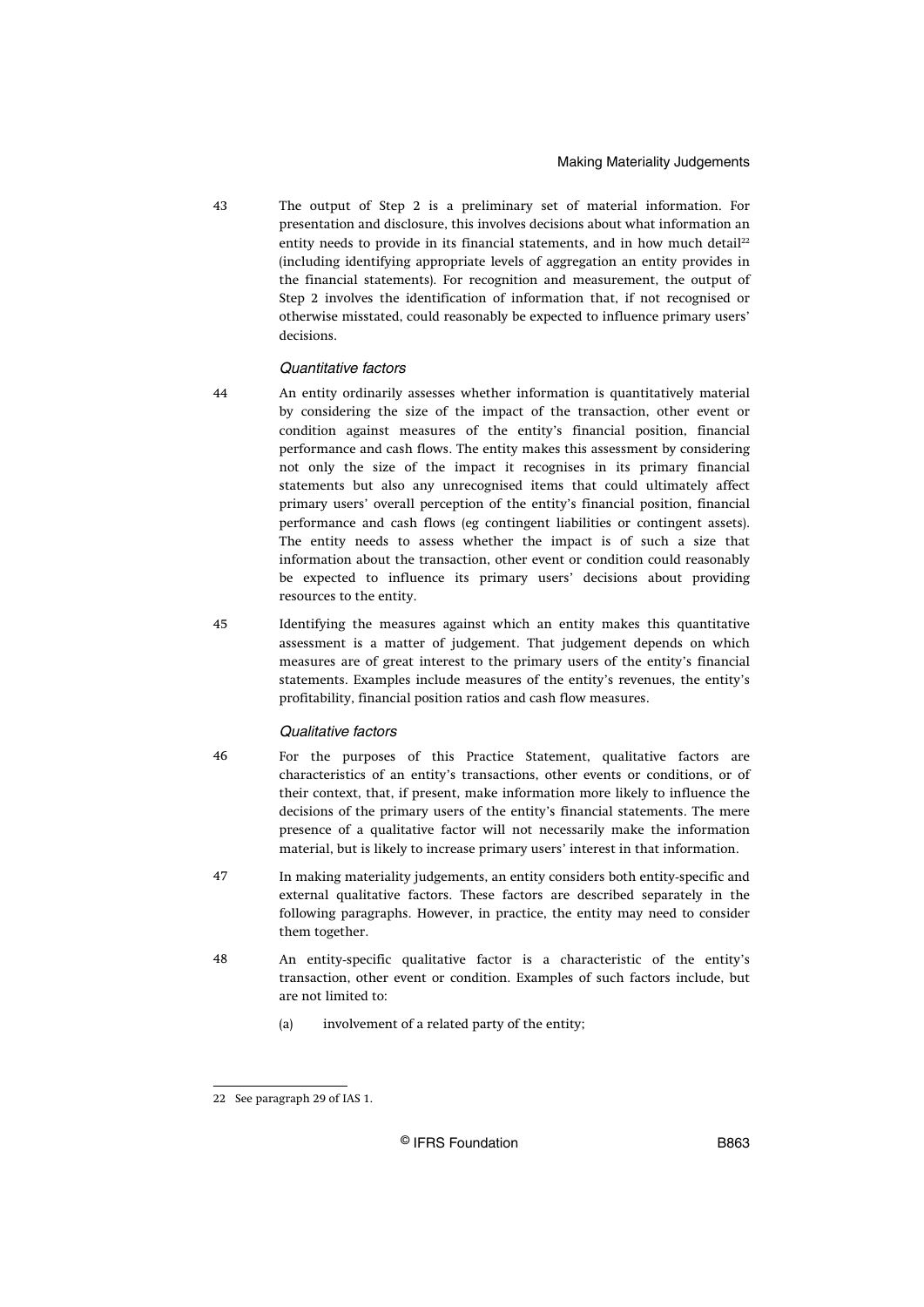- (b) uncommon, or non‑standard, features of a transaction or other event or condition; or
- (c) unexpected variation or unexpected changes in trends. In some circumstances, the entity might consider a quantitatively immaterial amount as material because of the unexpected variation compared to the prior‑period amount provided in its financial statements.
- The relevance of information to the primary users of an entity's financial statements can also be affected by the context in which the entity operates. An external qualitative factor is a characteristic of the context in which the entity's transaction, other event or condition occur that, if present, makes information more likely to influence the primary users' decisions. Characteristics of the entity's context that might represent external qualitative factors include, but are not limited to, the entity's geographical location, its industry sector, or the state of the economy or economies in which the entity operates. 49
- Due to the nature of external qualitative factors, entities operating in the same context might share a number of external qualitative factors. Moreover, external qualitative factors could remain constant over time or could vary. 50
- In some circumstances, if an entity is not exposed to a risk to which other entities in its industry are exposed, that fact could reasonably be expected to influence its primary users' decisions; that is, information about the lack of exposure to that particular risk could be material information. 51

#### Interaction of qualitative and quantitative factors

- An entity could identify an item of information as material on the basis of one or more materiality factors. In general, the more factors that apply to a particular item, or the more significant those factors are, the more likely it is that the item is material. 52
- Although there is no hierarchy among materiality factors, assessing an item of information from a quantitative perspective first could be an efficient approach to assessing materiality. If an entity identifies an item of information as material solely on the basis of the size of the impact of the transaction, other event or condition, the entity does not need to assess that item of information further against other materiality factors. In these circumstances, a quantitative threshold—a specified level, rate or amount of one of the measures used in assessing size—can be a helpful tool in making a materiality judgement. However, a quantitative assessment alone is not always sufficient to conclude that an item of information is not material. The entity should further assess the presence of qualitative factors. 53
- The presence of a qualitative factor lowers the thresholds for the quantitative assessment. The more significant the qualitative factors, the lower those quantitative thresholds will be. However, in some cases an entity might decide that, despite the presence of qualitative factors, an item of information is not material because its effect on the financial statements is so small that it could not reasonably be expected to influence primary users' decisions. 54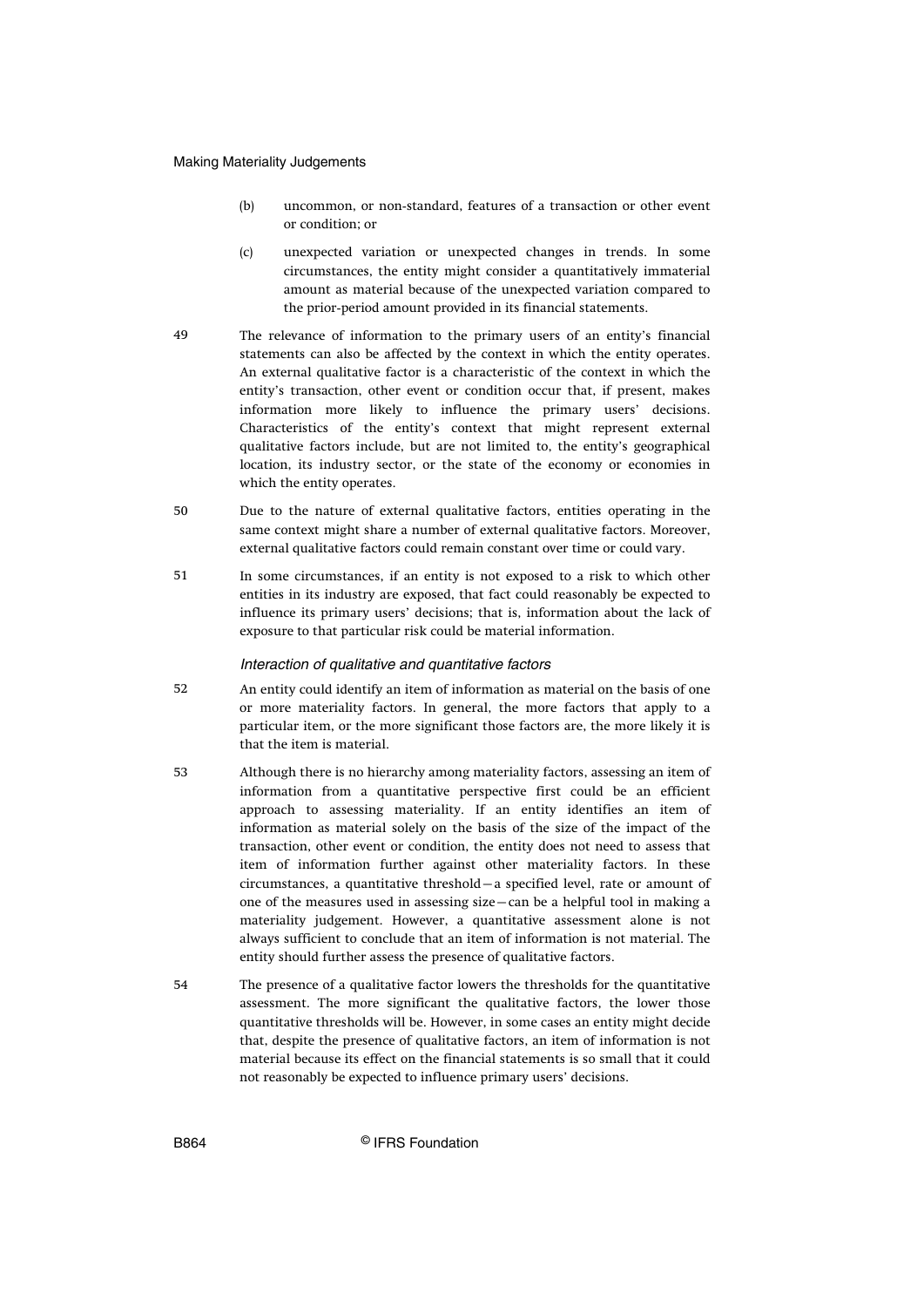In some other circumstances, an item of information could reasonably be expected to influence primary users' decisions regardless of its size—a quantitative threshold could even reduce to zero. This might happen when information about a transaction, other event or condition is highly scrutinised by the primary users of an entity's financial statements. Moreover, a quantitative assessment is not always possible: non‑numeric information might only be assessed from a qualitative perspective.

# **Example I—information about a related party transaction assessed as material**

#### **Background**

An entity has identified measures of its profitability as the measures of great interest to the primary users of its financial statements. In the current reporting period, the entity signed a five-year contract with company ABC. Company ABC will provide the entity with maintenance services for the entity's offices for an annual fee. Company ABC is controlled by a member of the entity's key management personnel. Hence, company ABC is a related party of the entity.

#### **Application**

IAS 24 *Related Party Disclosures* requires an entity to disclose, for each related party transaction that occurred during the period, the nature of the related party relationship as well as information about the transaction and outstanding balances, including commitments, necessary for users to understand the potential effect of the relationship on the financial statements.

When preparing its financial statements, the entity assessed whether information about the transaction with company ABC was material.

The entity started its assessment from a quantitative perspective and evaluated the impact of the related party transaction against measures of the entity's profitability. Having initially concluded that the impact of the related party transaction was not material from a purely quantitative perspective, the entity further assessed the presence of any qualitative factors.

As the Board noted in developing IAS 24, related parties may enter into transactions that unrelated parties would not enter into, and the transactions may be priced at amounts that differ from the price for transactions between unrelated parties.

The entity identified the fact that the maintenance agreement was concluded with a related party as a characteristic that makes information about that transaction more likely to influence the decisions of its primary users.

*continued...*

55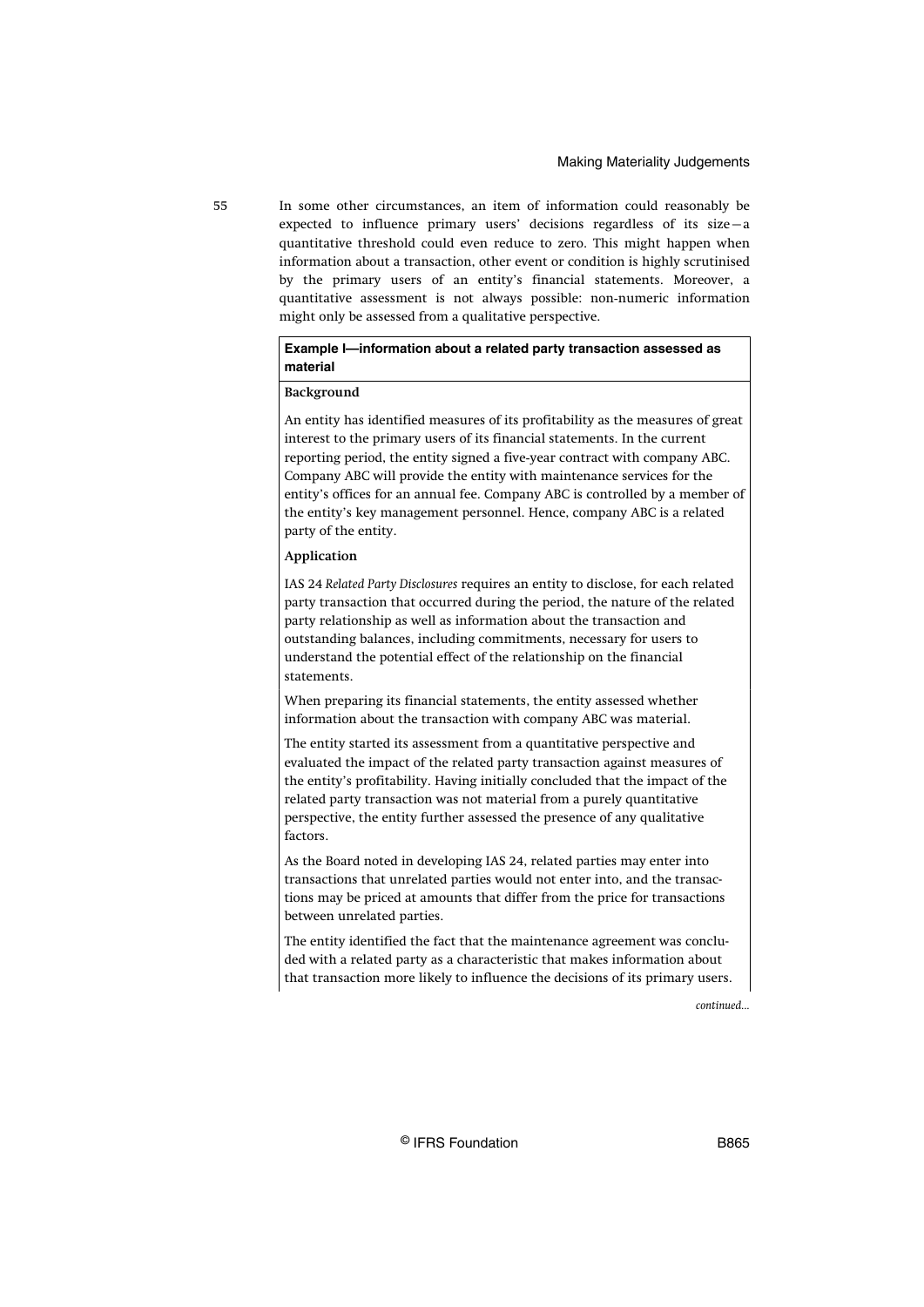#### *...continued*

The entity further assessed the transaction from a quantitative perspective to determine whether the impact of the transaction could reasonably be expected to influence primary users' decisions when considered with the fact that the transaction was with a related party (ie the presence of a qualitative factor lowers the quantitative threshold). Having considered that the transaction was with a related party, the entity concluded that the impact was large enough to reasonably be expected to influence primary users' decisions. Hence, the entity assessed information about the transaction with company ABC as material and disclosed that information in its financial statements.

### **Example J—information about a related party transaction assessed as immaterial**

### **Background**

An entity has identified measures of its profitability as the measures of great interest to the primary users of its financial statements. The entity owns a large fleet of vehicles. In the current reporting period, the entity sold an almost fully depreciated vehicle to company DEF. The entity transferred the vehicle for total consideration consistent with its market value and its carrying amount. Company DEF is controlled by a member of the entity's key management personnel. Hence, company DEF is a related party of the entity.

#### **Application**

When preparing its financial statements, the entity assessed whether information about the transaction with company DEF was material.

As in **Example I**, the entity started its assessment from a quantitative perspective and evaluated the impact of the related party transaction against measures of the entity's profitability. Having initially concluded that the impact of the related party transaction was not material from a purely quantitative perspective, the entity further assessed the presence of any qualitative factors.

The entity transferred the vehicle for a total consideration consistent with its market value and its carrying amount. However, the entity identified the fact that the vehicle was sold to a related party as a characteristic that makes information about that transaction more likely to influence the decisions of its primary users.

The entity further assessed the transaction from a quantitative perspective but concluded that its impact was too small to reasonably be expected to influence primary users' decisions, even when considered with the fact that the transaction was with a related party. Information about the transaction with company DEF was consequently assessed as immaterial and not disclosed in the entity's financial statements.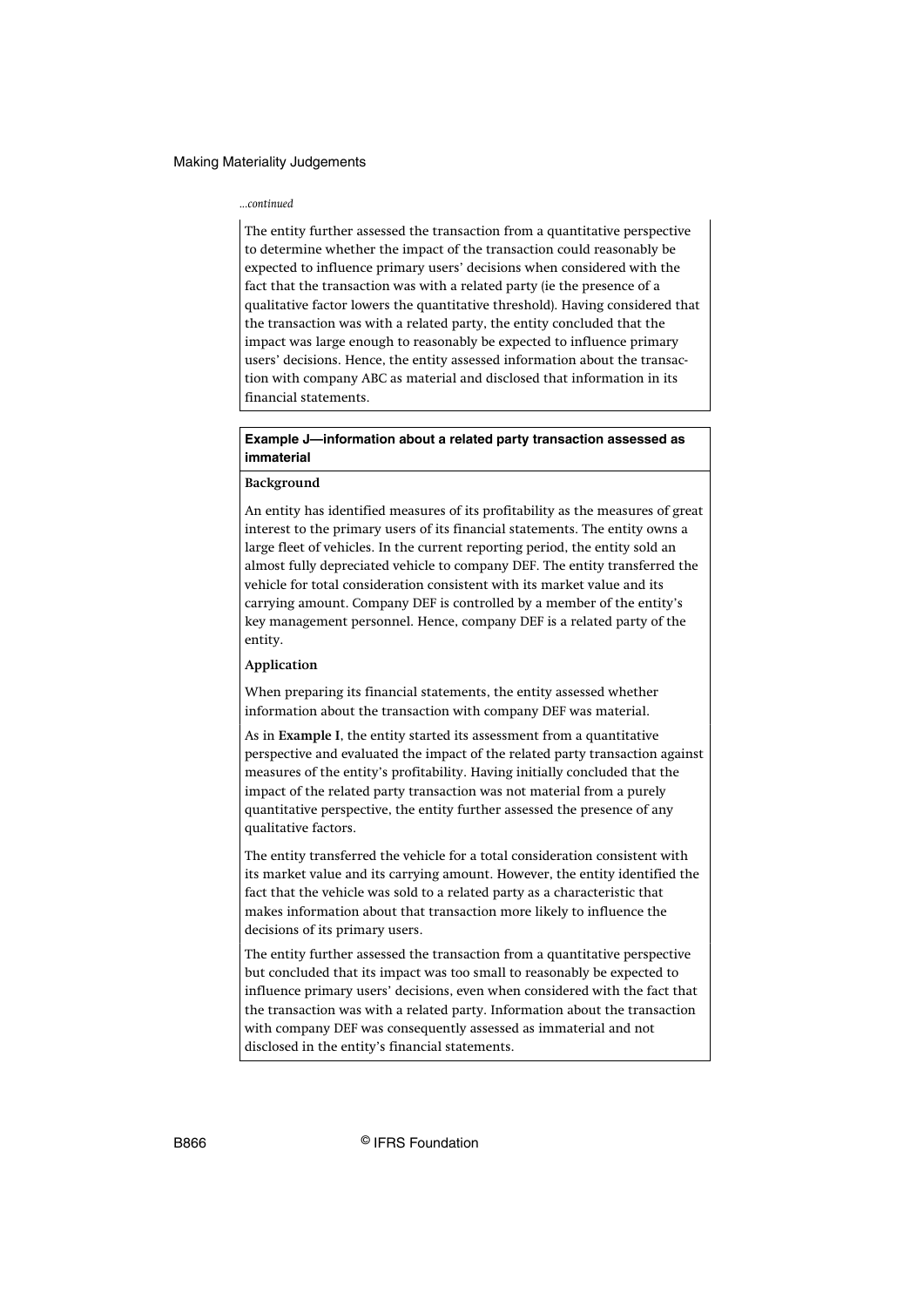# <span id="page-20-0"></span>**Example K—influence of external qualitative factors on materiality judgements**

### **Background**

An international bank holds a very small amount of debt originating from a country whose national economy is currently experiencing severe financial difficulties. Other international banks that operate in the same sector as the entity hold significant amounts of debt originating from that country and, hence, are significantly affected by the financial difficulties in that country.

## **Application**

Paragraph 31 of IFRS 7 *Financial Instruments: Disclosures* requires an entity to disclose information that enables users of its financial statements to evaluate the nature and extent of risk arising from financial instruments to which the entity is exposed at the end of the reporting period.

When preparing its financial statements, the bank assessed whether the fact that it holds a very small amount of debt originating from that country was material information.

In making that assessment, the bank considered the exposure to that particular debt faced by other international banks operating in the same sector (external qualitative factor).

In these circumstances, the fact that the bank is holding a very small amount of debt (or even no debt at all) originating from that country, while other international banks operating in the same sector have significant holdings, provides the entity's primary users with useful information about how effective management has been at protecting the bank's resources from unfavourable effects of the economic conditions in that country.

The bank assessed the information about the lack of exposure to that particular debt as material and disclosed that information in its financial statements.

#### **Step 3—organise**

56

Classifying, characterising and presenting information clearly and concisely makes it understandable.<sup>23</sup> An entity exercises judgement when deciding how to communicate information clearly and concisely. For example, the entity is more likely to clearly and concisely communicate the material information identified in [Step 2](#page-15-0) by organising it to:

- (a) emphasise material matters;
- (b) tailor information to the entity's own circumstances;
- (c) describe the entity's transactions, other events and conditions as simply and directly as possible without omitting material information and without unnecessarily increasing the length of the financial statements;

<sup>23</sup> See paragraph 2.34 of the *Conceptual Framework*.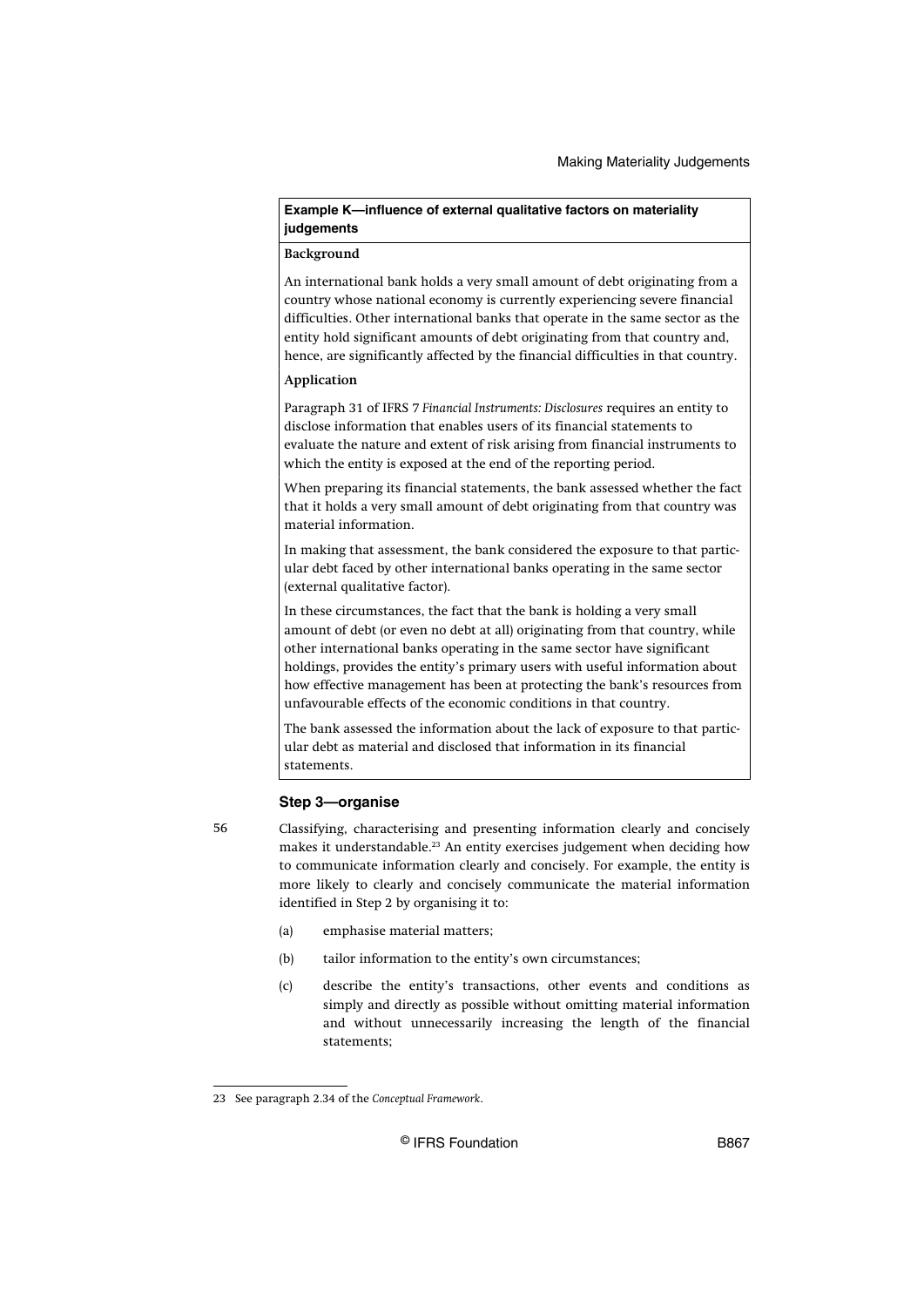- <span id="page-21-0"></span>(d) highlight relationships between different pieces of information;
- (e) provide information in a format that is appropriate for its type, eg tabular or narrative;
- (f) provide information in a way that maximises, to the extent possible, comparability among entities and across reporting periods;
- (g) avoid or minimise duplication of information in different parts of the financial statements; and
- (h) ensure material information is not obscured by immaterial information.
- Financial statements are less understandable for primary users if information is organised in an unclear manner. Similarly, financial statements are less understandable if an entity aggregates material items that have different natures or functions, or if material information is obscured, $24$  for example, by an excessive amount of immaterial information. 57
- Furthermore, an entity considers the different roles of primary financial statements and notes in deciding whether to present an item of information separately in the primary financial statements, to aggregate it with other information or to disclose the information in the notes. 58
- The output of Step 3 is the draft financial statements. 59

# **Step 4—review**

- An entity needs to assess whether information is material both individually and in combination with other information $25$  in the context of its financial statements as a whole. Even if information is judged not to be material on its own, it might be material when considered in combination with other information in the complete set of financial statements. 60
- When reviewing its draft financial statements, an entity draws on its knowledge and experience of its transactions, other events and conditions to identify whether all material information has been provided in the financial statements, and with appropriate prominence. 61
- This review gives an entity the opportunity to 'step back' and consider the information provided from a wider perspective and in aggregate. This enables the entity to consider the overall picture of its financial position, financial performance and cash flows. In performing this review, the entity also considers whether:  $62$ 
	- (a) all relevant relationships between different items of information have been identified. Identifying new relationships between information might lead to that information being identified as material for the first time.

<sup>24</sup> See paragraph 30A of IAS 1.

<sup>25</sup> See paragraph 7 of IAS 1.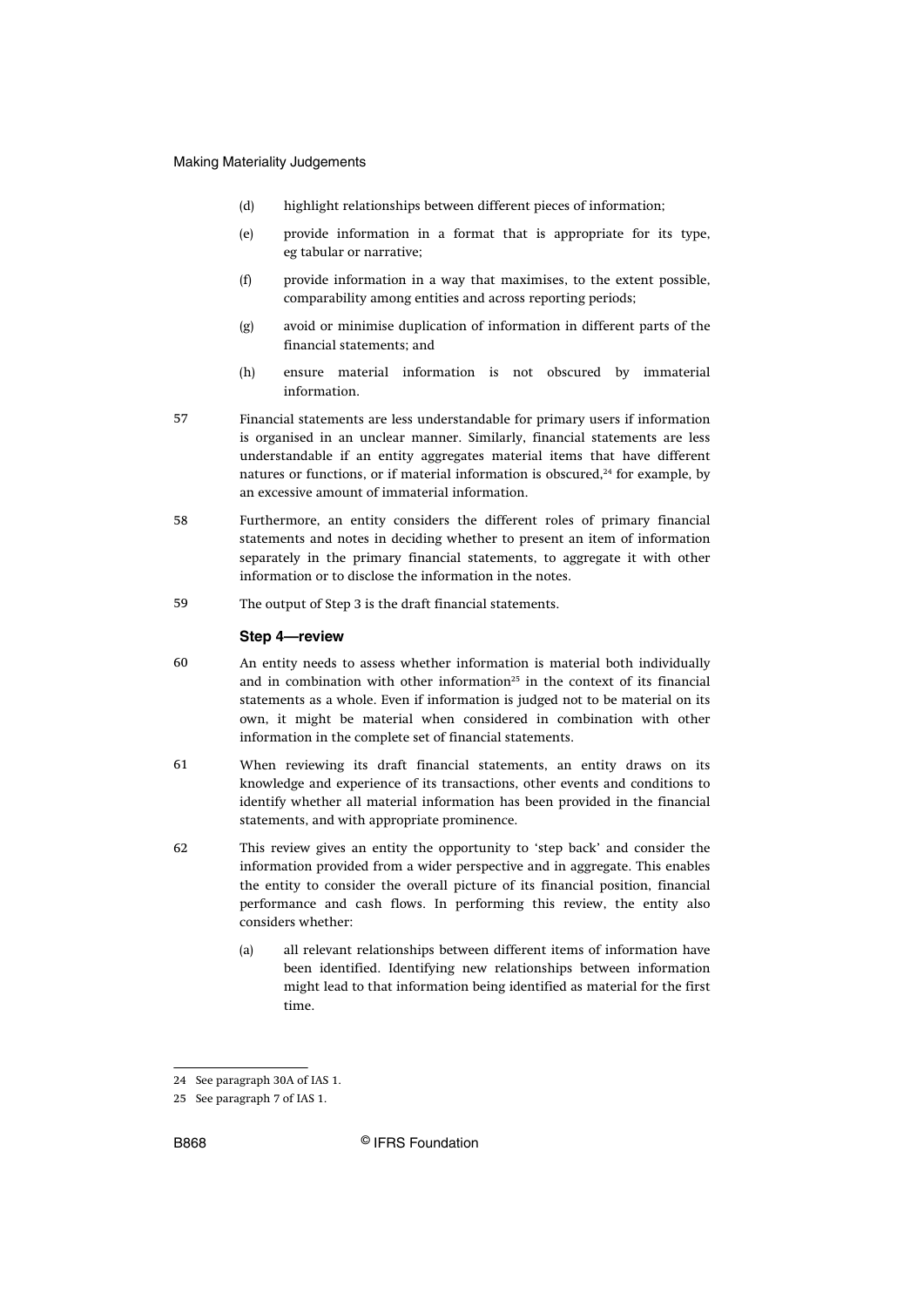- <span id="page-22-0"></span>(b) items of information that are individually immaterial, when considered together, could nevertheless reasonably be expected to influence primary users' decisions.
- (c) the information in the financial statements is communicated in an effective and understandable way, and organised to avoid obscuring material information.
- (d) the financial statements provide a fair presentation of the entity's financial position, financial performance and cash flows.<sup>26</sup>
- The review may lead to: 63
	- (a) additional information being provided in the financial statements;
	- (b) greater disaggregation of information that had already been identified as material;
	- (c) information that had already been identified as immaterial being removed from the financial statements to avoid obscuring material information; or
	- (d) information being reorganised within the financial statements.
- The review in [Step 4](#page-21-0) may also lead an entity to question the assessment performed in [Step 2](#page-15-0) and decide to re‑perform that assessment. As a result of re‑performing its assessment in Step 2, the entity might conclude that information previously identified as material is, in fact, immaterial, and remove it from the financial statements. 64
- The output of Step 4 is the final financial statements. 65

### **Specific topics**

# **Prior‑period information**

- An entity makes materiality judgements on the complete set of financial statements, including prior-period<sup>27</sup> information provided in the financial statements. 66
- IFRS Standards require an entity to present information in respect of the preceding period for all amounts reported in the current-period financial statements.<sup>28</sup> Furthermore, the Standards require the entity to provide prior‑period information for narrative and descriptive information if it is relevant to understanding the current-period financial statements.<sup>29</sup> Finally, the Standards require the entity to present, as a minimum, two statements of financial position, two statements of profit or loss and other comprehensive income, two statements of profit or loss (if presented separately), two 67

© IFRS Foundation B869

<sup>26</sup> See paragraph 15 of IAS 1.

<sup>27</sup> For this Practice Statement, 'prior-period' should be read as 'prior-periods' if financial statements include amounts and disclosures for more than one prior period.

<sup>28</sup> Except when IFRS Standards permit or require otherwise. See paragraph 38 of IAS 1.

<sup>29</sup> See paragraph 38 of IAS 1.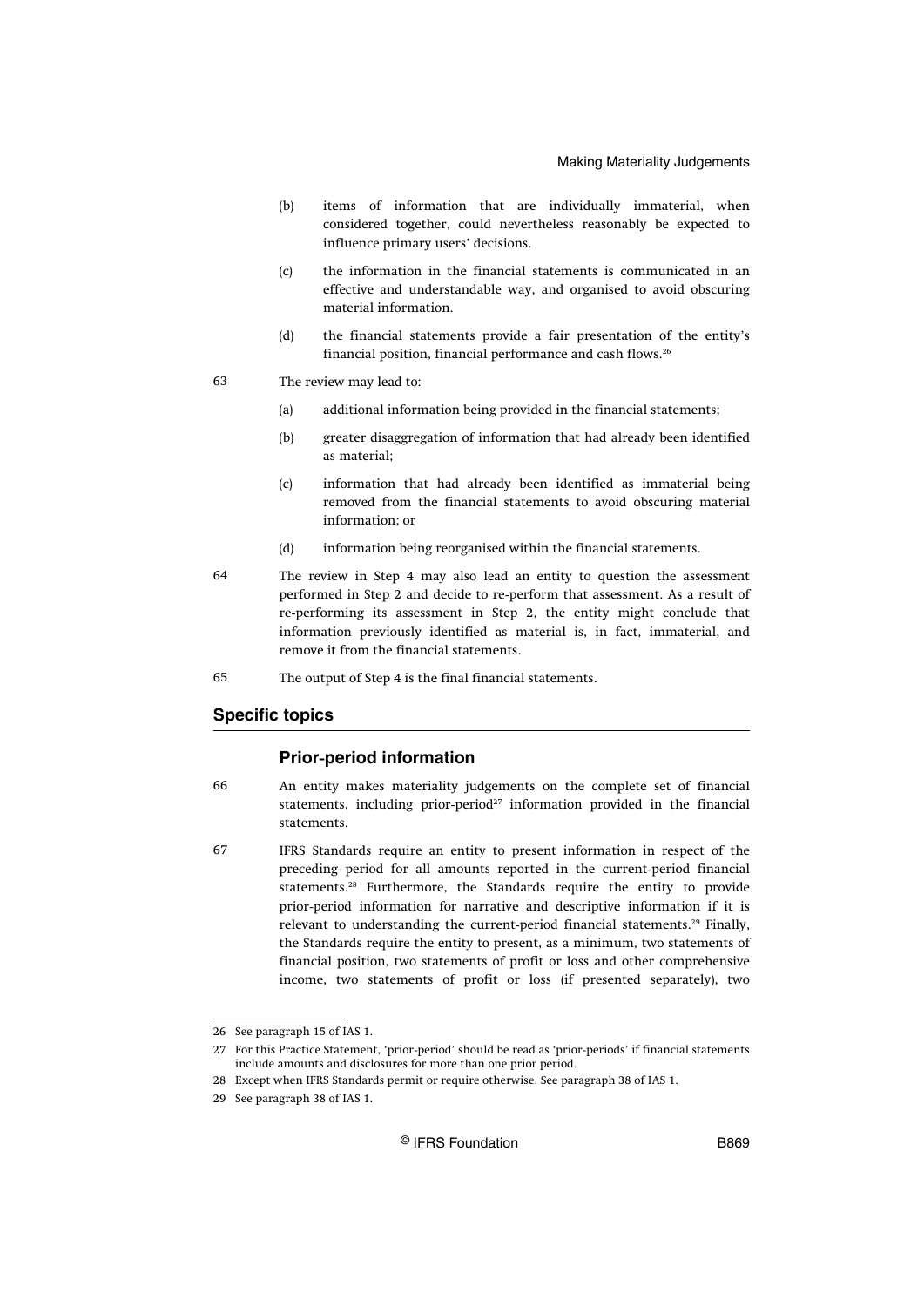<span id="page-23-0"></span>statements of cash flows, two statements of changes in equity, and related notes.<sup>30</sup> These requirements are the minimum comparative information identified by the Standards.<sup>31</sup>

- Assessing whether prior‑period information is material to the current‑period financial statements might lead an entity to: 68
	- (a) provide more prior‑period information than was provided in the prior‑period financial statements (see paragraph 70); or
	- (b) provide less prior‑period information than was provided in the prior‑period financial statements (see [paragraph 71](#page-24-0)).
- An entity also needs to consider any local laws or regulations, in respect of the prior‑period information to be provided in financial statements, when making decisions on what prior‑period information to provide in the current‑period financial statements. Those local laws or regulations might require the entity to provide in the financial statements prior‑period information in addition to the minimum comparative information required by the Standards. The Standards permit the inclusion of such additional information, but require that it is prepared in accordance with the Standards $32$  and does not obscure material information.<sup>33</sup> However, an entity that wishes to state compliance with IFRS Standards cannot provide less information than required by the Standards, even if local laws and regulations permit otherwise. 69

#### **Prior‑period information not previously provided**

An entity must provide prior‑period information needed to understand the current-period financial statements,<sup>34</sup> regardless of whether that information was provided in the prior-period financial statements - this requirement is not conditional on whether the prior‑period information was provided in the prior‑period financial statements. Consequently, the inclusion of prior‑period information not previously included would be required if this is necessary for the primary users to understand the current‑period financial statements.

70

<sup>30</sup> See paragraph 38A of IAS 1.

<sup>31</sup> Paragraph 10(f) of IAS 1 also requires an entity to provide a statement of financial position as at the beginning of the preceding period when the entity applies an accounting policy retrospectively or makes a retrospective restatement of items in its financial statements, or when it reclassifies items in its financial statements in accordance with paragraphs 40A–40D of IAS 1.

<sup>32</sup> See paragraph 38C of IAS 1.

<sup>33</sup> See paragraph 30A of IAS 1 and paragraph BC30F of the Basis for Conclusions on IAS 1.

<sup>34</sup> See paragraph 38 of IAS 1.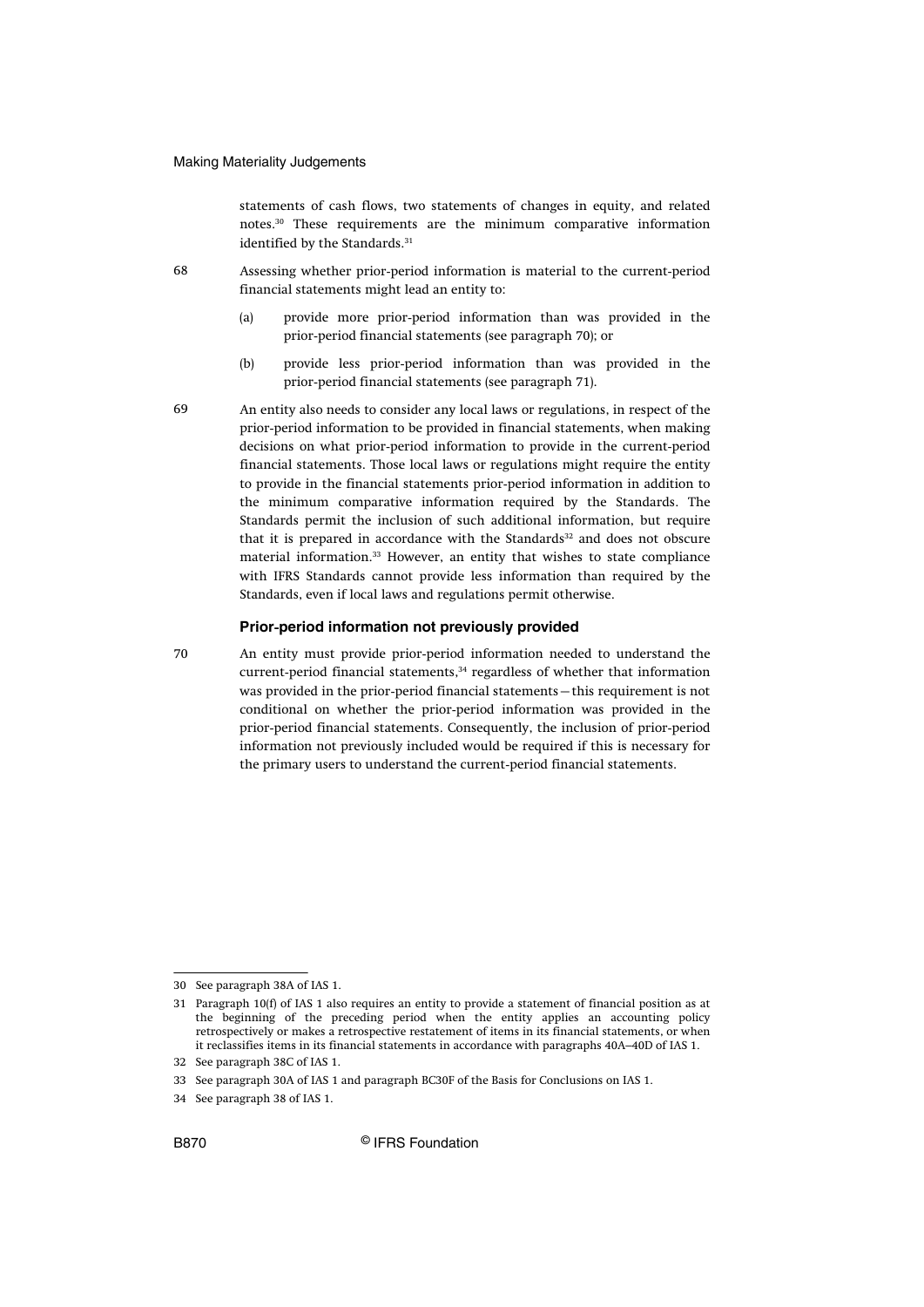### <span id="page-24-0"></span>**Example L—prior‑period information not previously provided**

# **Background**

In the prior period, an entity had a very small amount of debt outstanding. Information about this debt was appropriately assessed as immaterial in the prior period, and so the entity did not disclose any maturity analysis showing the remaining contractual maturities or other information that would otherwise be required by paragraph 39(a) of IFRS 7 *Financial Instruments: Disclosures*.

In the current period, the entity issued a large amount of debt. The entity concluded that information about debt maturity was material information and disclosed it, in the form of a table, in the current‑period financial statements.

### **Application**

The entity might conclude that including a prior-period debt maturity analysis in the financial statements would be necessary for primary users to understand the current‑period financial statements. In these circumstances, a narrative description of the maturity of the prior‑period balances of the outstanding debt might be sufficient.

#### **Summarising prior‑period information**

71

Except to the extent required to comply with any local laws or regulations affecting the preparation of financial statements or their audit, an entity does not automatically reproduce in the current‑period financial statements all the information provided in the prior‑period financial statements. Instead, the entity may summarise prior‑period information, retaining the information necessary for primary users to understand the current‑period financial statements.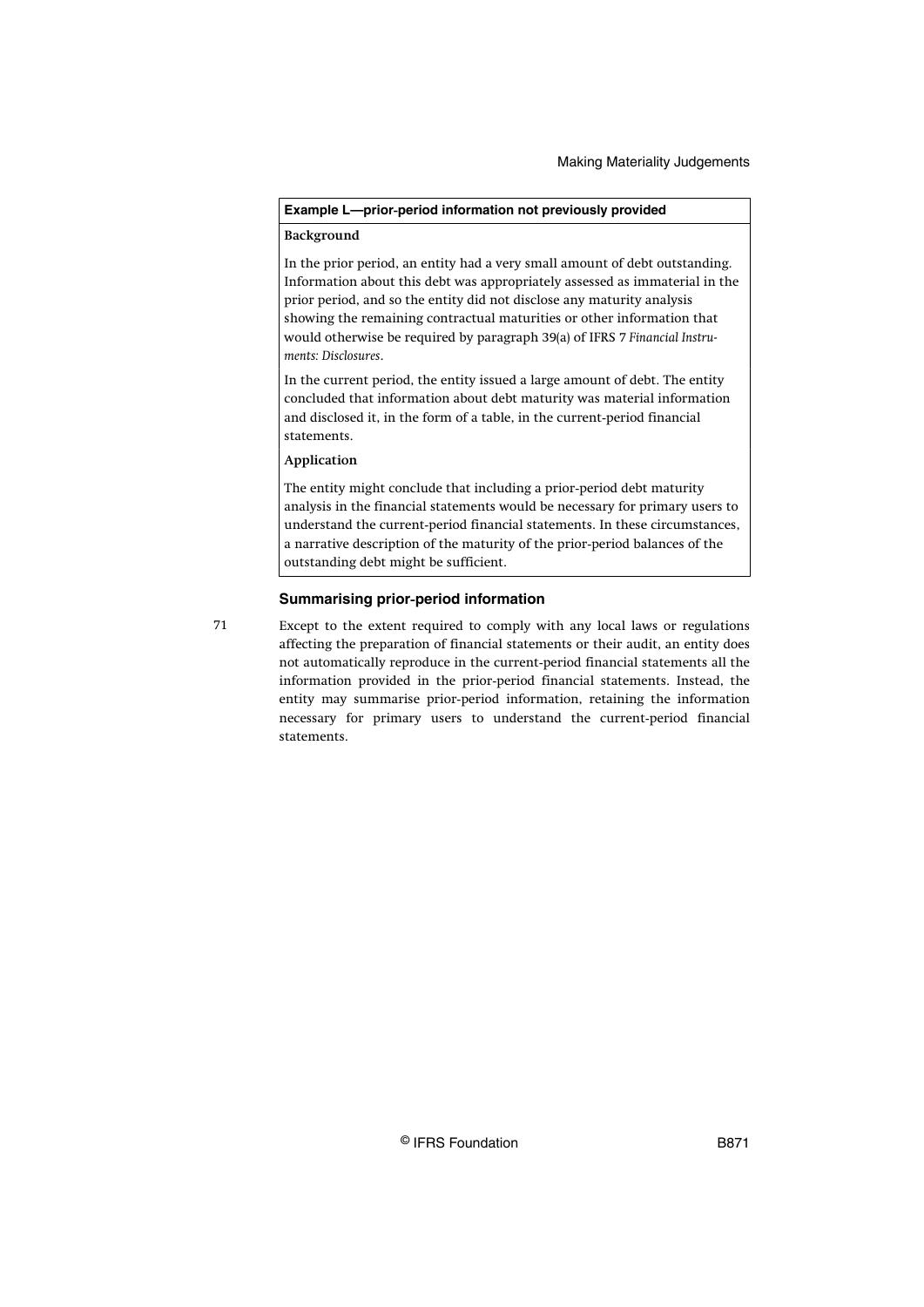#### <span id="page-25-0"></span>**Example M—summarising prior‑period information**

#### **Background**

An entity disclosed, in the prior‑period financial statements, details of a legal dispute which led to the recognition, in that period, of a provision. In accordance with IAS 37 *Provisions, Contingent Liabilities and Contingent Assets* the entity disclosed in the prior-period financial statements a detailed description of uncertainties about the amount and timing of possible cash outflows, in respect of the dispute, together with the major assumptions made concerning future events.

Most of the uncertainties have been resolved in the current period, and, even though the liability has not been settled, a court pronouncement confirmed the amount already recognised in the financial statements by the entity.

The entity considered the relevant local laws, regulations and other reporting requirements and concluded that there were no locally prescribed obligations relating to the inclusion of prior‑period information in the current‑period financial statements.

# **Application**

In these circumstances, on the basis of the requirements in IFRS Standards, the entity may not need to reproduce in the current‑period financial statements all of the information about the legal dispute provided in the prior‑period financial statements. Because most of the uncertainties have been resolved, users of the financial statements for the current period may no longer need detailed information about those uncertainties. Instead, information about those uncertainties might be summarised and updated to reflect the current‑period events and circumstances and the resolution of previously reported uncertainties.

# **Errors**

72

Errors are omissions from and/or misstatements in an entity's financial statements arising from a failure to use, or misuse of, reliable information that is available, or could reasonably be expected to be obtained.<sup>35</sup> Material errors are errors that individually or collectively could reasonably be expected to influence decisions that primary users make on the basis of those financial statements. Errors may affect narrative descriptions disclosed in the notes as well as amounts reported in the primary financial statements or in the notes.

An entity must correct all material errors, as well as any immaterial errors made intentionally to achieve a particular presentation of its financial position, financial performance or cash flows, to ensure compliance with IFRS Standards.<sup>36</sup> The entity should refer to IAS 8 *Accounting Policies, Changes in Accounting Estimates and Errors* for guidance on how to correct an error. 73

<sup>35</sup> See paragraph 5 of IAS 8 (derived from the definition of prior‑period errors).

<sup>36</sup> See paragraph 41 of IAS 8.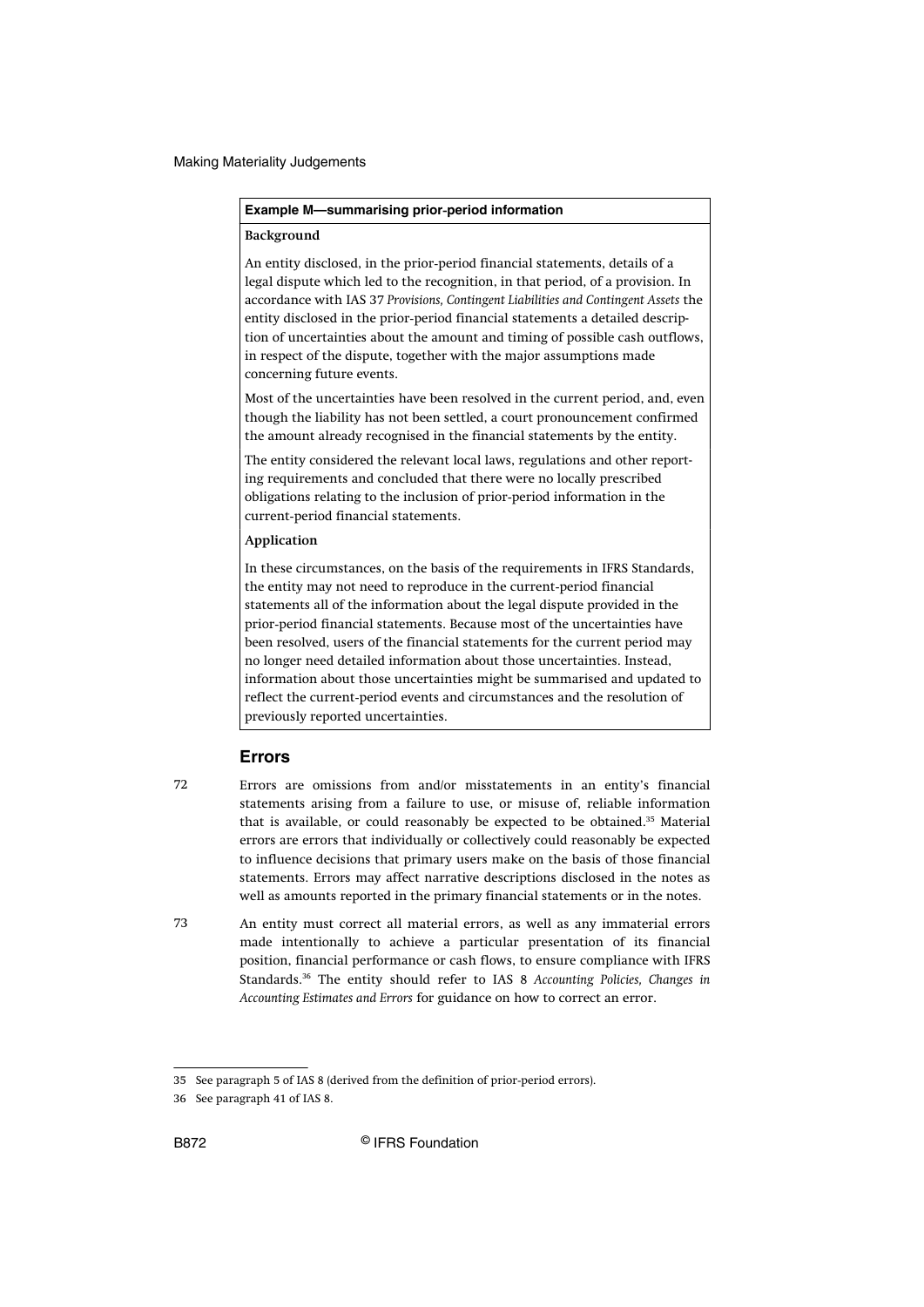- Immaterial errors, if not made intentionally to achieve a particular presentation, do not need to be corrected to ensure compliance with IFRS Standards. However, correcting all errors (including those that are not material) in the preparation of the financial statements lowers the risk that immaterial errors will accumulate over reporting periods and become material. 74
- An entity assesses whether an error is material by applying the same considerations as outlined in the description of the materiality process. Making materiality judgements about errors involves both quantitative and qualitative considerations. The entity identifies information that, if misstated or omitted, could reasonably be expected to influence primary users' decisions (as described in [Step 1](#page-14-0) and [Step 2](#page-15-0) of the materiality process). The entity also considers whether any identified errors are material on a collective basis (as described in [Step 4](#page-21-0) of the materiality process). 75
- If an error is judged not to be material on its own, it might be regarded as material when considered in combination with other information. However, in general, if an error is individually assessed as material to an entity's financial statements, the existence of other errors that affect the entity's financial position, financial performance or cash flows in the opposite way, does not make the error immaterial, nor does it eliminate the need to correct the error. 76

### **Example N—individual and collective assessment of errors**

### **Background**

An entity has identified measures of its profitability as the measures of great interest to the primary users of its financial statements. During the current reporting period, the entity recognised:

- (a) an expense accrual of  $CU100^{(a)}$  that should not have been recognised. The accrual affected the line item 'cost of services'.
- (b) the reversal of a provision of CU80 recognised in the previous period that should not have been reversed. The reversal affected the line item 'other operating income (expense)'.

### **Application**

In assessing whether these errors are material to its financial statements, the entity did not identify the presence of any qualitative factors and thus made its materiality judgement solely from a quantitative perspective. The entity concluded that both errors were individually material because of their impact on its profit.

*continued...*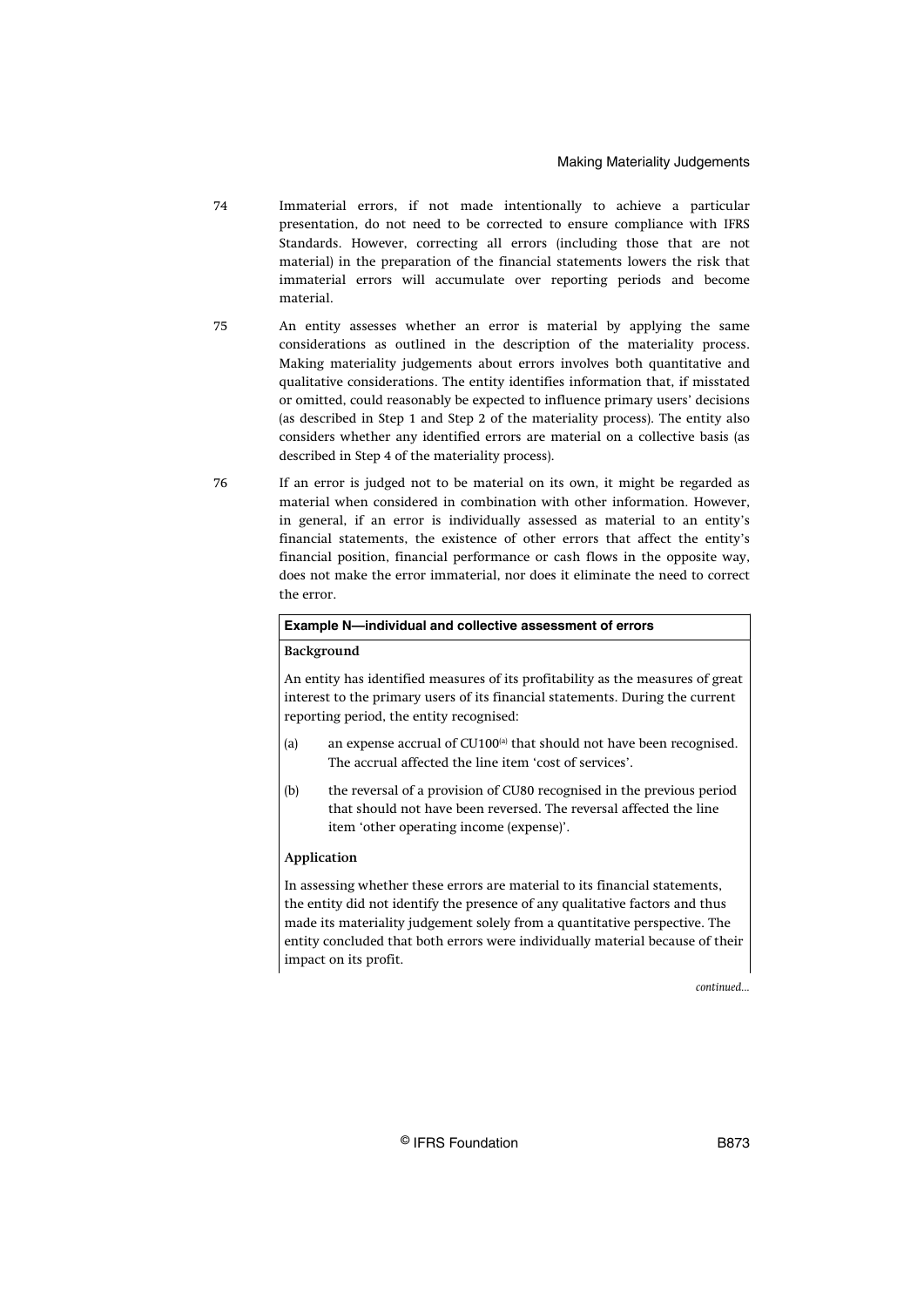<span id="page-27-0"></span>*...continued*

In these circumstances, it would be inappropriate to consider the quantitative effect of the errors on a net basis, ie as a CU20 overstatement of expenses, thereby concluding that the identified errors do not need to be corrected. If an error is individually assessed as material to the entity's financial statements, the existence of other errors that affect the entity's financial position, financial performance or cash flows in an opposite way, does not eliminate the need to correct it, or make the error immaterial.

(a) In this example, currency amounts are denominated in 'currency units' (CU).

#### **Cumulative errors**

- An entity may, over a number of reporting periods, accumulate errors that were immaterial, both in individual prior periods and cumulatively over all prior periods. Uncorrected errors that have accumulated over more than one period are sometimes called 'cumulative errors'. 77
- Materiality judgements about cumulative errors in prior‑period financial statements that an entity made at the time those statements were authorised for issue need not be revisited in subsequent periods unless the entity failed to use, or misused, information that: 78
	- (a) was available when financial statements for those periods were authorised for issue; and
	- (b) could reasonably be expected to have been obtained and taken into account in the preparation of those financial statements.<sup>37</sup>
- To assess whether a cumulative error has become material to the current‑period financial statements, an entity considers whether, in the current period: 79
	- (a) the entity's circumstances have changed, leading to a different materiality assessment for the current period; or
	- (b) further accumulation of a current‑period error onto the cumulative error has occurred.
- An entity must correct cumulative errors if they have become material to the current‑period financial statements. 80

37 See paragraph 5 of IAS 8.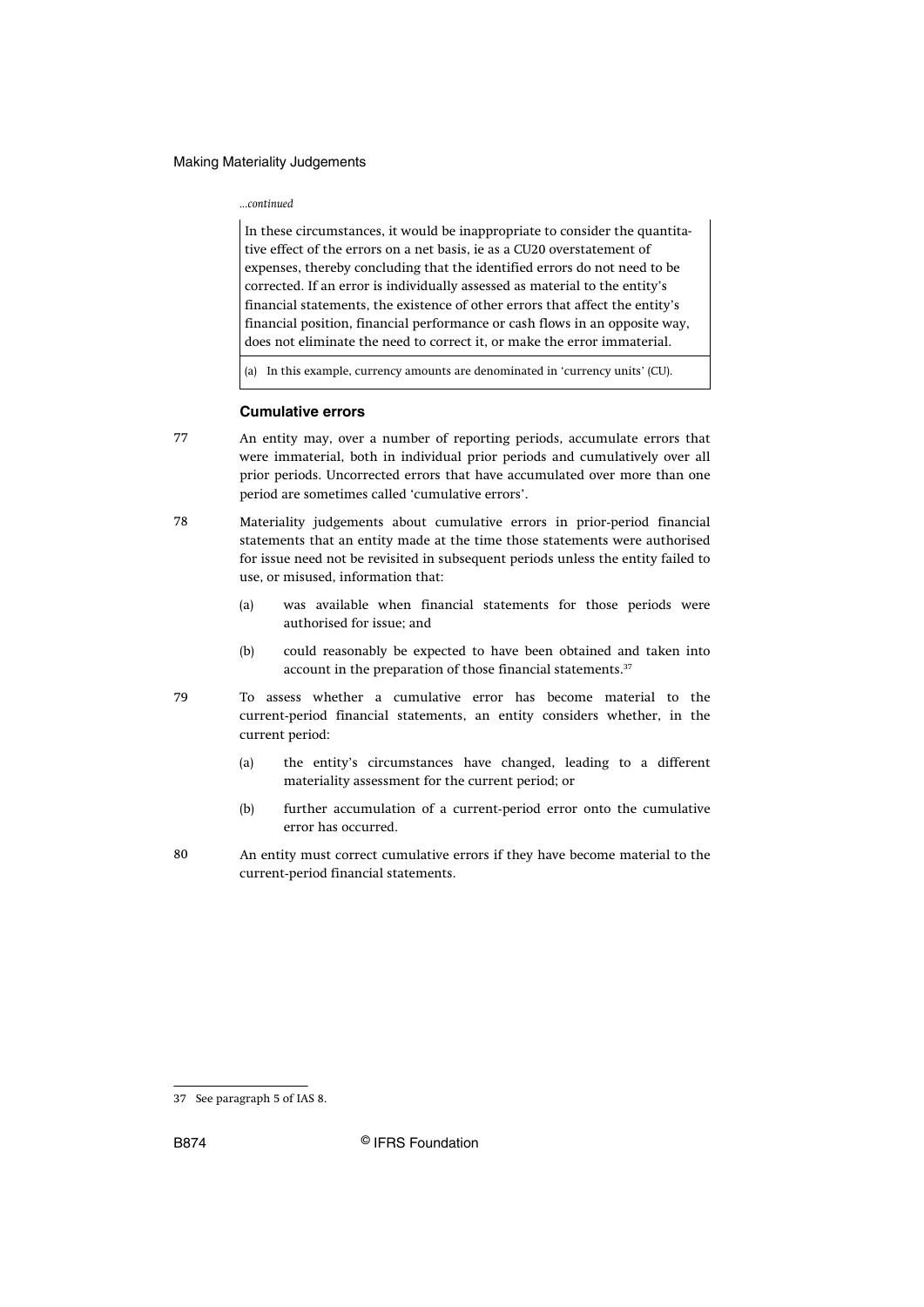### <span id="page-28-0"></span>**Example O—current‑period assessment of cumulative errors**

## **Background**

An entity, three years ago, purchased a plant. The plant has a useful life of 50 years and a residual value amounting to 20 per cent of the plant cost. The entity started to use the plant three years ago, but has not recognised any depreciation for it (cumulative error). In each prior period, the entity assessed the error of not depreciating its plant as being individually and cumulatively immaterial to the financial statements for that period. There is no indication that the materiality judgements of prior periods were wrong.

In the current period, the entity started depreciating the plant.

In the same period, the entity experienced a significant reduction in profitability (the type of circumstance referred to in paragraph 79(a) of the Practice Statement).

#### **Application**

When making its materiality judgements in the preparation of the currentperiod financial statements, the entity concluded that the cumulative error was material to the current-period financial statements.

In this scenario, the entity does not need to revisit the materiality assessments it made in prior periods. However, because in the current period the cumulative error has become material to the current-period financial statements, the entity must apply the requirements in IAS 8 to correct it.

# **Information about covenants**

An entity assesses the materiality of information about the existence and terms of a loan agreement clause (covenant), or of a covenant breach, to decide whether to provide information related to the covenant in the financial statements. This assessment is made in the same way as for other information, that is, by considering whether that information could reasonably be expected to influence decisions that its primary users make on the basis of the entity's financial statements (see 'A four-step materiality process', from [paragraph 33\)](#page-13-0).

82

81

- In particular, when a covenant exists, an entity considers both:
	- (a) the consequences of a breach occurring, that is, the impact a covenant breach would have on the entity's financial position, financial performance and cash flows. If those consequences would affect the entity's financial position, financial performance or cash flows in a way that could reasonably be expected to influence primary users' decisions, then the information about the existence of the covenant and its terms is likely to be material. Conversely, if the consequences of a covenant breach would not affect the entity's financial position, financial performance or cash flows in such a way, then disclosures about the covenant might not be needed.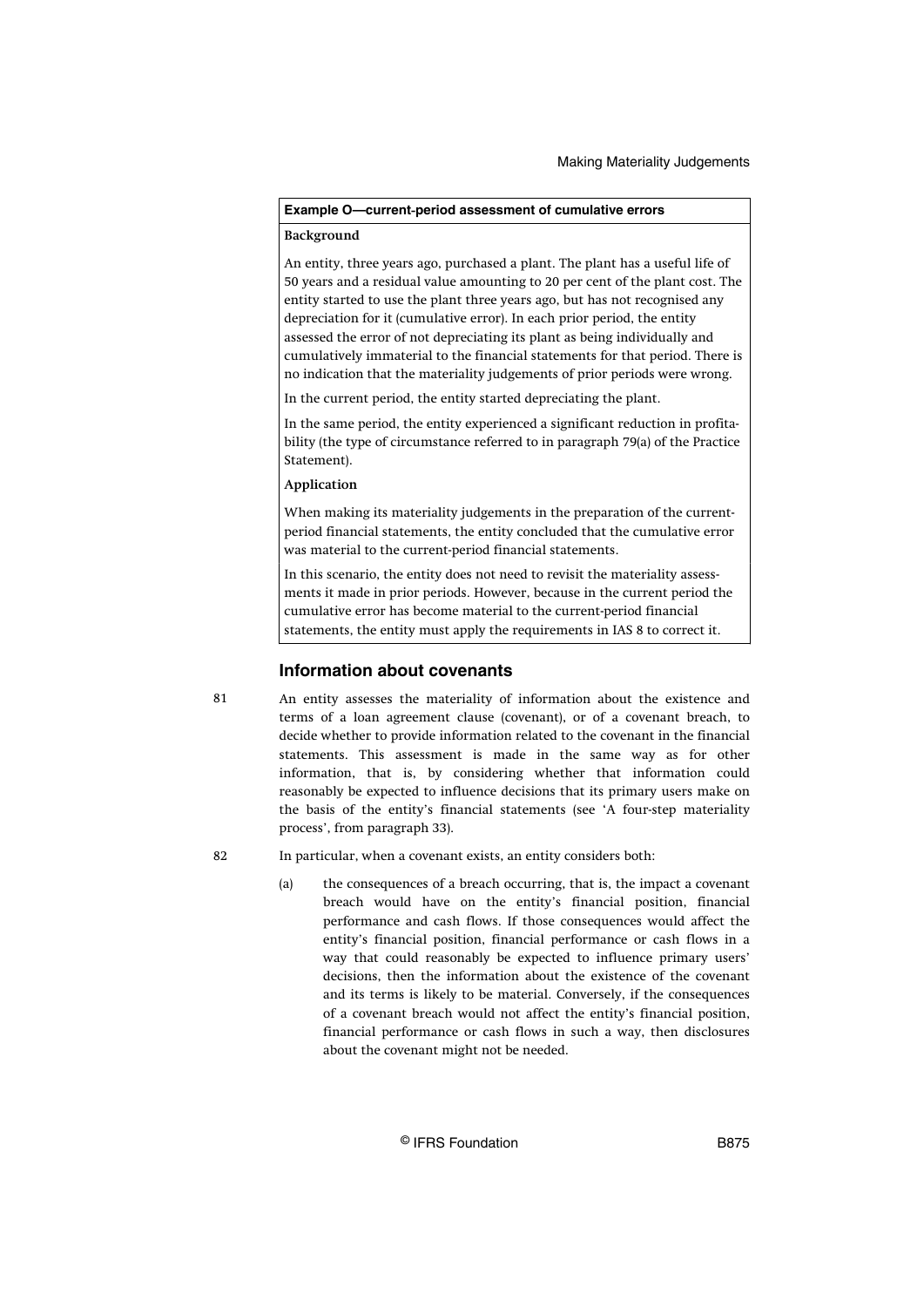- (b) the likelihood of a covenant breach occurring. The more likely it is that a covenant breach would occur, the more likely it is that information about the existence and terms of the covenant would be material.
- In assessing whether information about a covenant is material, a combination of the considerations in paragraph 82(a)–82(b) applies. Information about a covenant for which the consequences of a breach would affect an entity's financial position, financial performance or cash flows in a way that could reasonably be expected to influence primary users' decisions, but for which there is only a remote likelihood of the breach occurring, is not material.

# **Example P—assessing whether information about covenants is material Background**

An entity has rapidly grown over the past five years and recently suffered some liquidity problems. A long-term loan was granted to the entity in the current reporting period. The loan agreement includes a clause that requires the entity to maintain a ratio of debt to equity below a specified threshold, to be measured at each reporting date (the covenant). According to the loan agreement, the debt-to-equity ratio has to be calculated on the basis of debt and equity figures as presented in the entity's IFRS financial statements. If the entity breaches the covenant, the entire loan becomes payable on demand. The disclosure of covenant terms in an entity's financial statements is not required by any local laws or regulations.

#### **Application**

Paragraph 31 of IFRS 7 *Financial Instruments: Disclosures* requires an entity to disclose information that enables users of its financial statements to evaluate the nature and extent of risk arising from financial instruments to which the entity is exposed at the end of the reporting period.

In the preparation of its financial statements, the entity assesses whether information about the existence of the covenant and its terms is material information, considering both the consequences and the likelihood of a breach occurring.

In these circumstances, the entity concluded that, considering its recent liquidity problem, any acceleration of the long-term loan repayment plan (the consequence of the covenant breach occurring) would affect the entity's financial position and cash flows in a way that could reasonably be expected to influence primary users' decisions.

The entity also considered the likelihood of a breach occurring.

*continued...*

83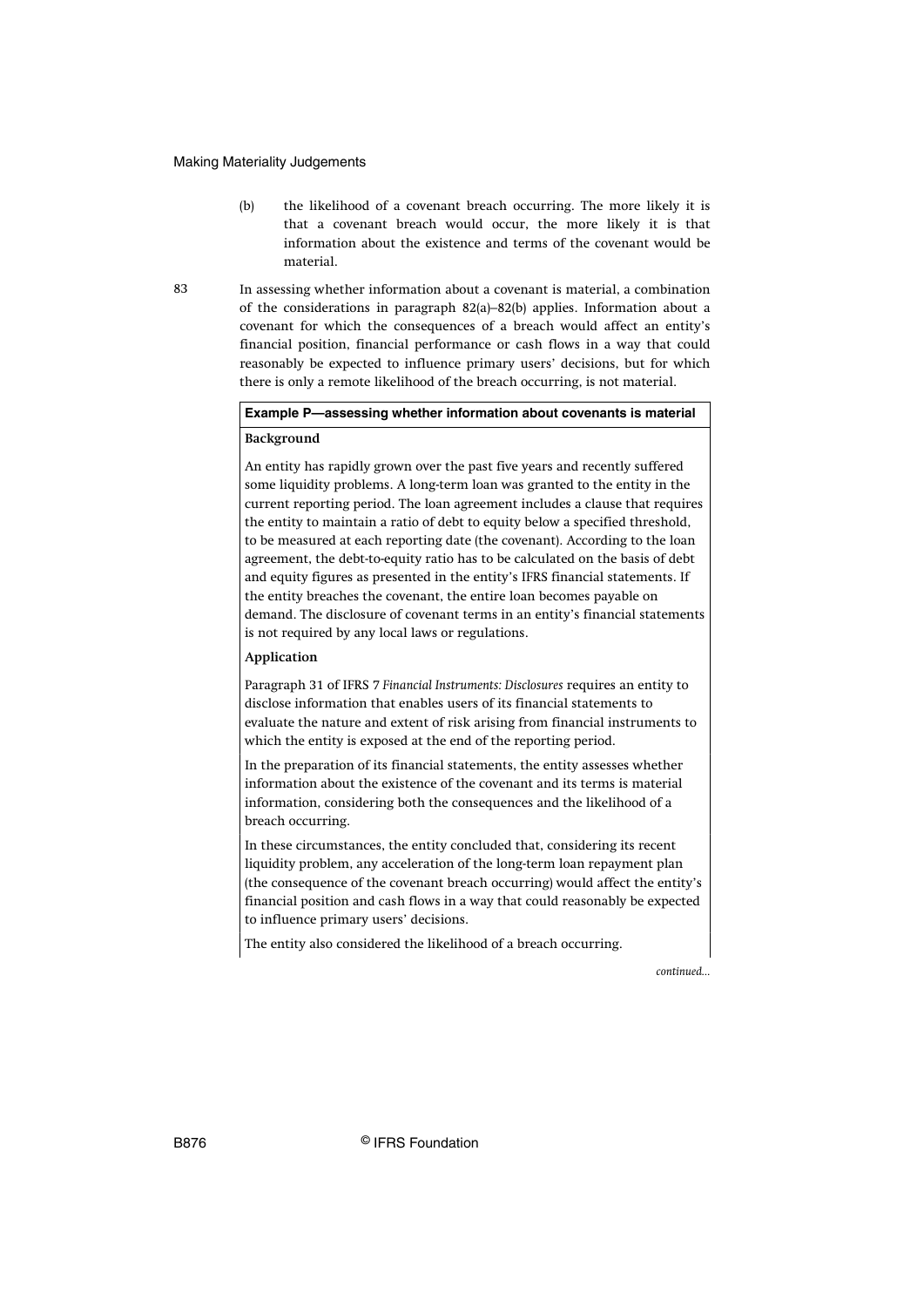#### <span id="page-30-0"></span>*...continued*

84

**Scenario 1—the lender defined the covenant threshold on the basis of the three-year business plan prepared by the entity, adding a 10 per cent tolerance to the forecast figures**

In this scenario, even though the entity has historically met its past business plans, it assessed the likelihood of a breach occurring as higher than remote. Therefore, information about the existence of the covenant and its terms was assessed as material and disclosed in the entity's financial statements.

**Scenario 2—the lender defined the covenant threshold on the basis of the three-year business plan prepared by the entity, adding a 200 per cent tolerance to the forecast figures**

In this scenario, the entity assessed the likelihood of a breach occurring as remote, on the basis of its historical track record of meeting its past business plans and the magnitude of the tolerance included in the covenant threshold. Therefore, although the consequences of the covenant breach would affect the entity's financial position and cash flows in a way that could reasonably be expected to influence primary users' decisions, the entity concluded that information about the existence of the covenant and its terms was not material.

# **Materiality judgements for interim reporting**

- An entity makes materiality judgements in preparing both annual financial statements and interim financial reports prepared in accordance with IAS 34 *Interim Financial Reporting*. In either case, the entity could apply the materiality process described in [paragraphs 29–65](#page-13-0). For its interim financial report, the entity considers the same materiality factors as in its annual assessment. However, it takes into consideration that the time period and the purpose of an interim financial report differ from those of the annual financial statements.
- In making materiality judgements on its interim financial report, an entity focuses on the period covered by that report, that is:  $95$ 
	- (a) it assesses whether information in the interim financial report is material in relation to the interim period financial data, not annual data.<sup>38</sup>
	- (b) it applies the materiality factors on the basis of both the current interim period data and also, whenever there is more than one interim period (eg in the case of quarterly reporting), the data for the current financial year to date.<sup>39</sup>

<sup>38</sup> See paragraphs 23 and 25 of IAS 34 *Interim Financial Reporting*.

<sup>39</sup> Paragraph 20 of IAS 34 requires an entity to include in the interim financial report the statements of profit or loss and other comprehensive income for both periods, the current interim period and the current financial year to date.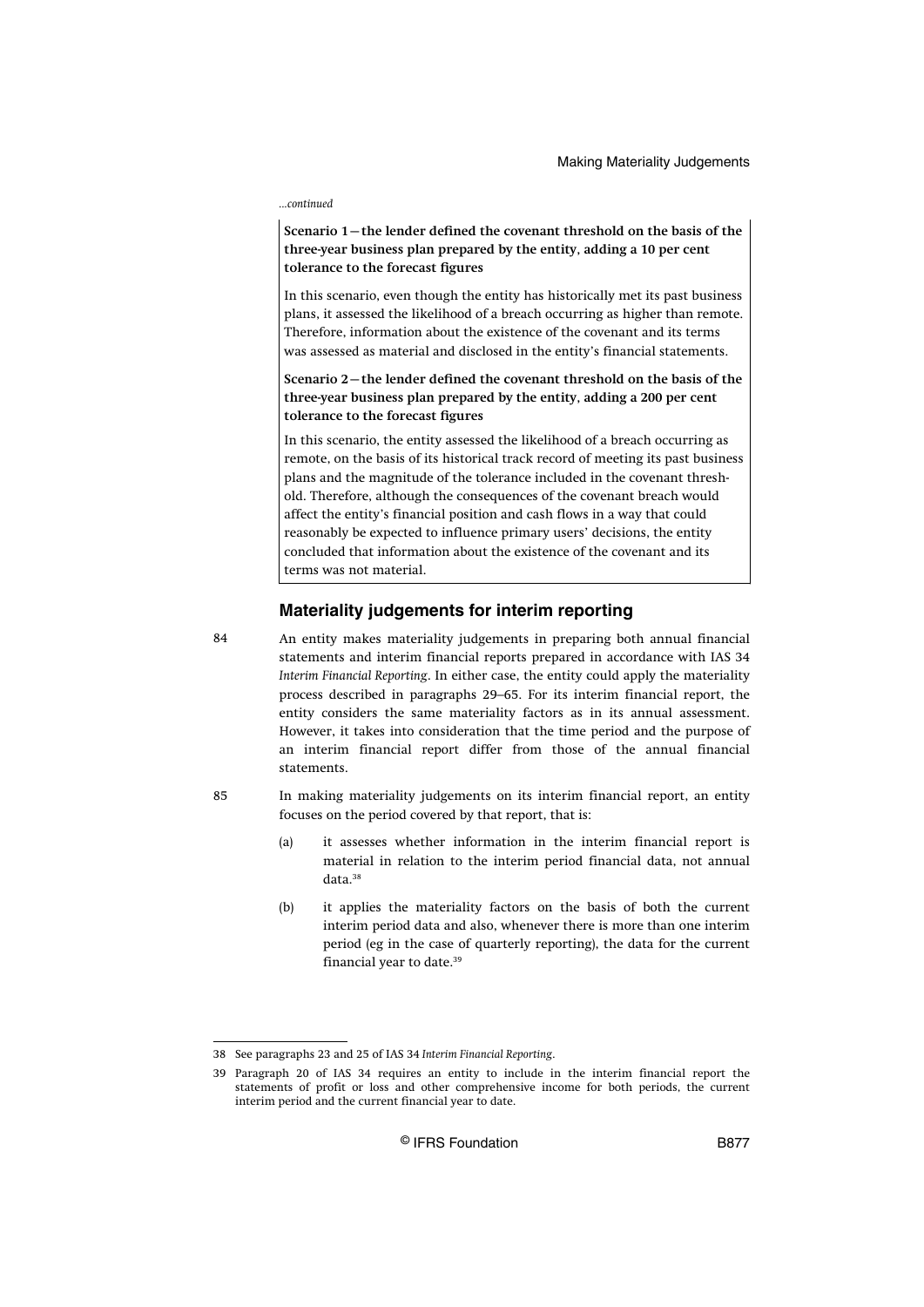(c) it may consider whether to provide in the interim financial report information that is expected to be material to the annual financial statements. However, information that is expected to be material to the annual financial statements need not be provided in the interim financial report if it is not material to the interim financial report.

# **Example Q—information that is expected to be material to the annual financial statements**

# **Background**

An entity sells mainly standardised products to private customers in its home market. In the first half of the reporting period, 98 per cent of the entity's revenue was generated by sales of Product X. The remaining revenue was principally derived from a pilot sale of a new product line—Product Y that the entity planned to launch in the third quarter of the year. The entity expects revenue from Product Y to increase significantly by the end of the annual reporting period, so that Product Y will provide approximately 20 per cent of the entity's revenue for the full annual period.

### **Application**

Paragraph 114 of IFRS 15 *Revenue from Contracts with Customers* requires an entity to disaggregate revenue recognised from contracts into categories that depict how the nature, amount, timing and uncertainty of revenue and cash flows are affected by economic factors.

The entity did not identify any qualitative factors that made the amount of revenues from Product Y material to the interim period.

In these circumstances, the entity concluded that the information about disaggregation of revenue by product lines was not material to the interim financial report and did not disclose it. In the preparation of the interim financial report, the entity is not required to disaggregate its revenue by product lines even if a greater level of disaggregation is expected to be required for the subsequent annual financial statements. In other words, although the entity expects that revenue by product lines will be material information for the annual financial statements, that fact does not influence the materiality assessment in the preparation of the entity's interim financial report.

86

Similarly, an entity may consider whether to provide information in the annual financial statements that is only material to the interim financial report. However, if information is material to the interim financial report, it need not be presented or disclosed subsequently in the annual financial statements if it is not material to those statements.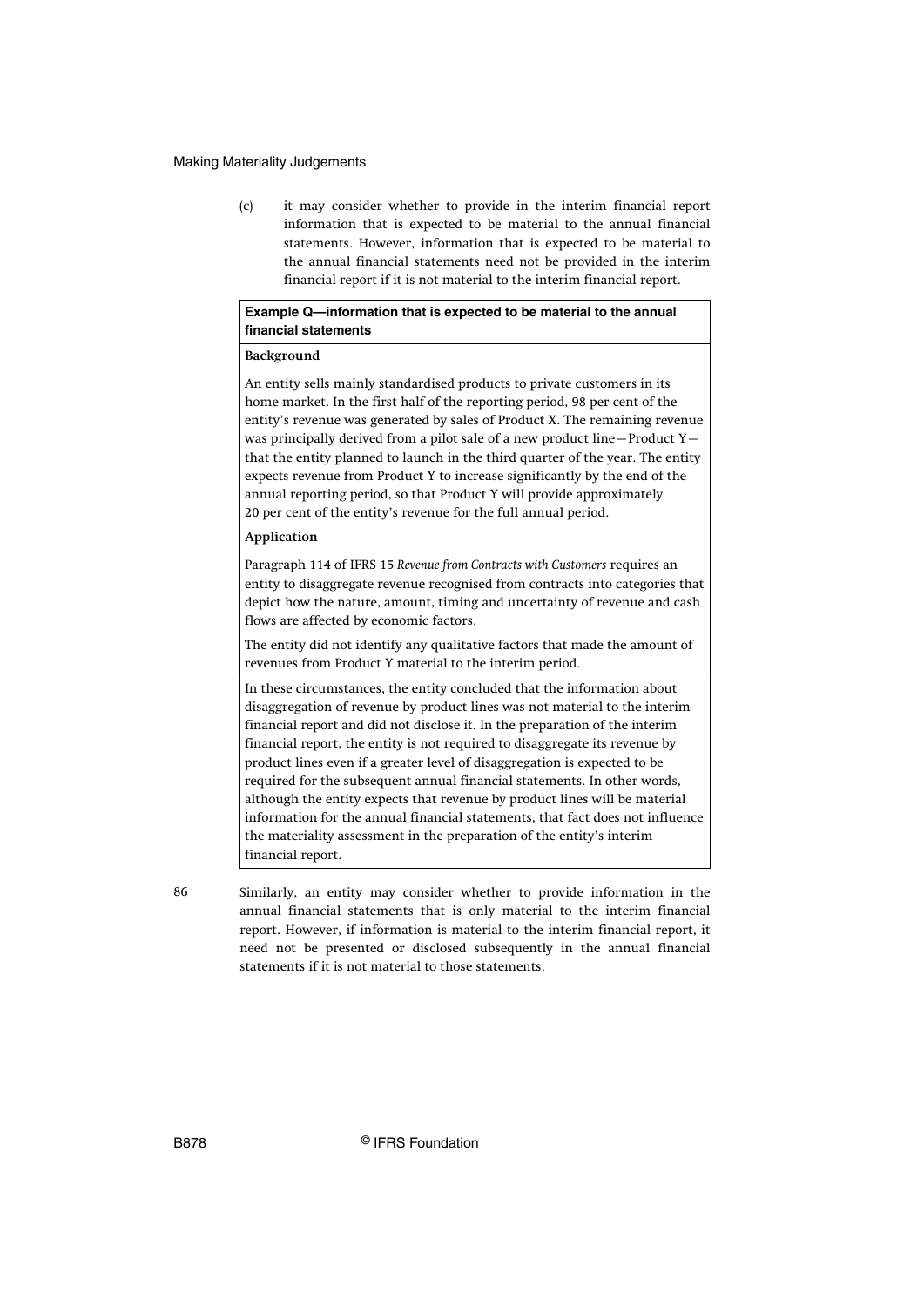# **Example R—information that is only material to the interim financial report**

### **Background**

An entity has identified measures of its profitability and cash flows as the measures of great interest to the primary users of its financial statements. During the interim period, the entity constructed a new chemical handling process to enable it to comply with environmental requirements for the production and storage of dangerous chemicals. Such an item of property, plant and equipment (PP&E) qualifies for recognition as an asset in accordance with paragraph 11 of IAS 16 *Property, Plant and Equipment*.

#### **Application**

Paragraph 74(b) of IAS 16 requires the disclosure of the expenditure recognised in the carrying amount of an item of PP&E in the course of its construction.

In the preparation of the interim financial report, the entity assessed, both from a quantitative and qualitative perspective, the information about expenditure recognised in the carrying amount of the chemical handling process, concluded that information was material to the interim financial report and disclosed it.

The entity incurred no further expenditure related to the chemical handling process in the second half of the annual reporting period. In the preparation of its annual financial statements, the entity assessed the expenditure recognised in the carrying amount of the chemical handling process against its annual profitability and cash flow measures and concluded that this information was not material to the annual financial statements. In reaching that conclusion, the entity did not identify any qualitative factors leading to a different assessment.

The entity is not required to disclose information about the expenditure recognised in the carrying amount of its chemical handling process in its annual financial statements.

In assessing materiality, an entity also considers the purpose of interim financial reports, which differs from the purpose of annual financial statements. An interim financial report is intended to provide an update on the latest complete set of annual financial statements.<sup>40</sup> Information that is material to the interim period, but was already provided in the latest annual financial statements, does not need to be reproduced in the interim financial report, unless something new occurs or an update is needed.<sup>41</sup>

87

© IFRS Foundation B879

<sup>40</sup> See paragraph 6 of IAS 34.

<sup>41</sup> See paragraphs 15–15A of IAS 34.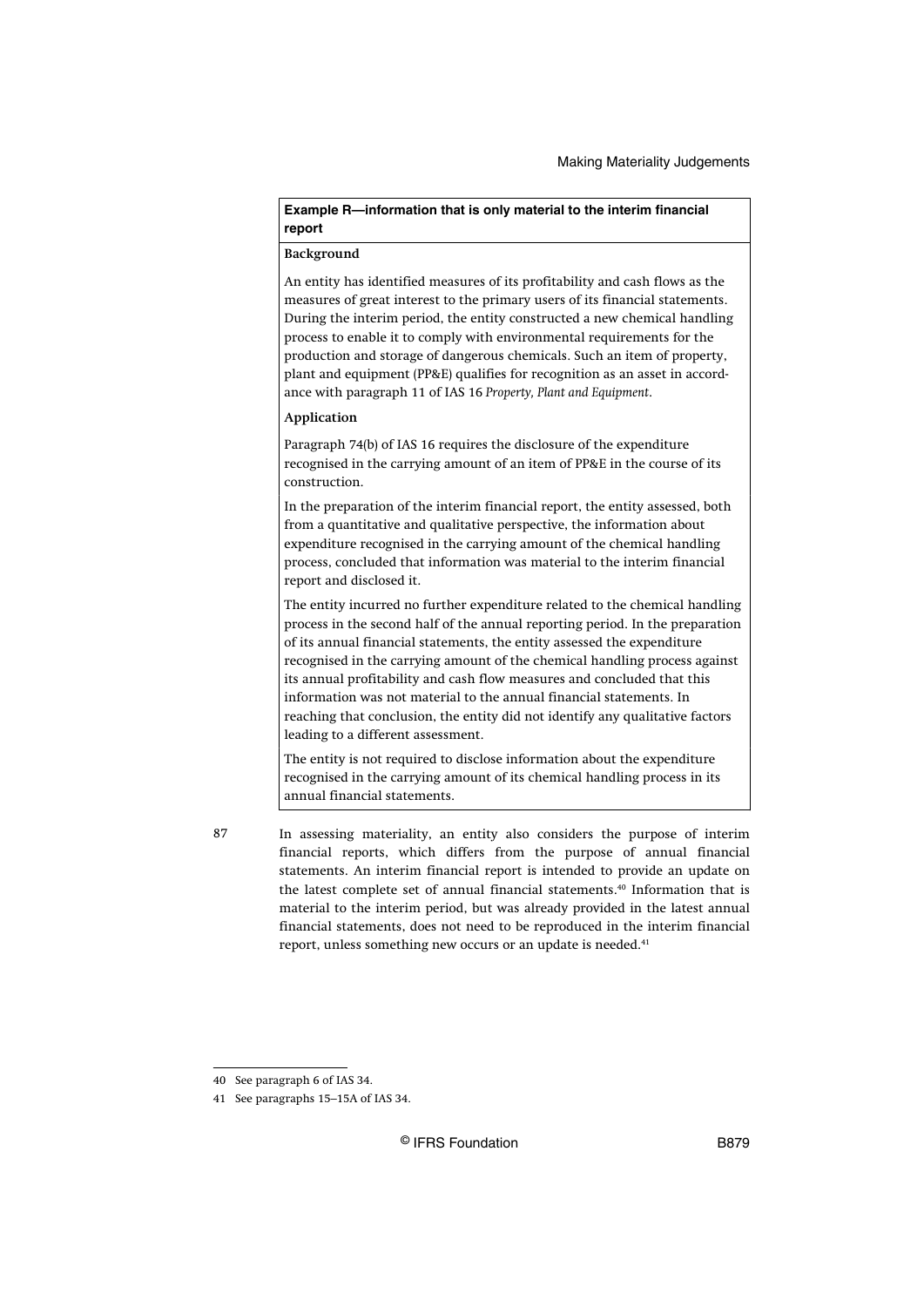### **Interim reporting estimates**

<span id="page-33-0"></span>When an entity concludes that information about estimation uncertainty is material, the entity needs to disclose that information. Measurements included in interim financial reports often rely more on estimates than measurements included in the annual financial statements.<sup>42</sup> That fact does not, in itself, make the estimated measurements material. Nevertheless, relying on estimates for interim financial data to a greater extent than for annual financial data might result in more disclosures about such uncertainties being material, and thus being provided in the interim financial report, compared with the annual financial statements. 88

# **Application date**

89

This Practice Statement does not change any requirements in IFRS Standards or introduce any new requirements. An entity that chooses to apply the guidance in the Practice Statement is permitted to apply it to financial statements prepared from 14 September 2017.

<sup>42</sup> See paragraph 41 of IAS 34.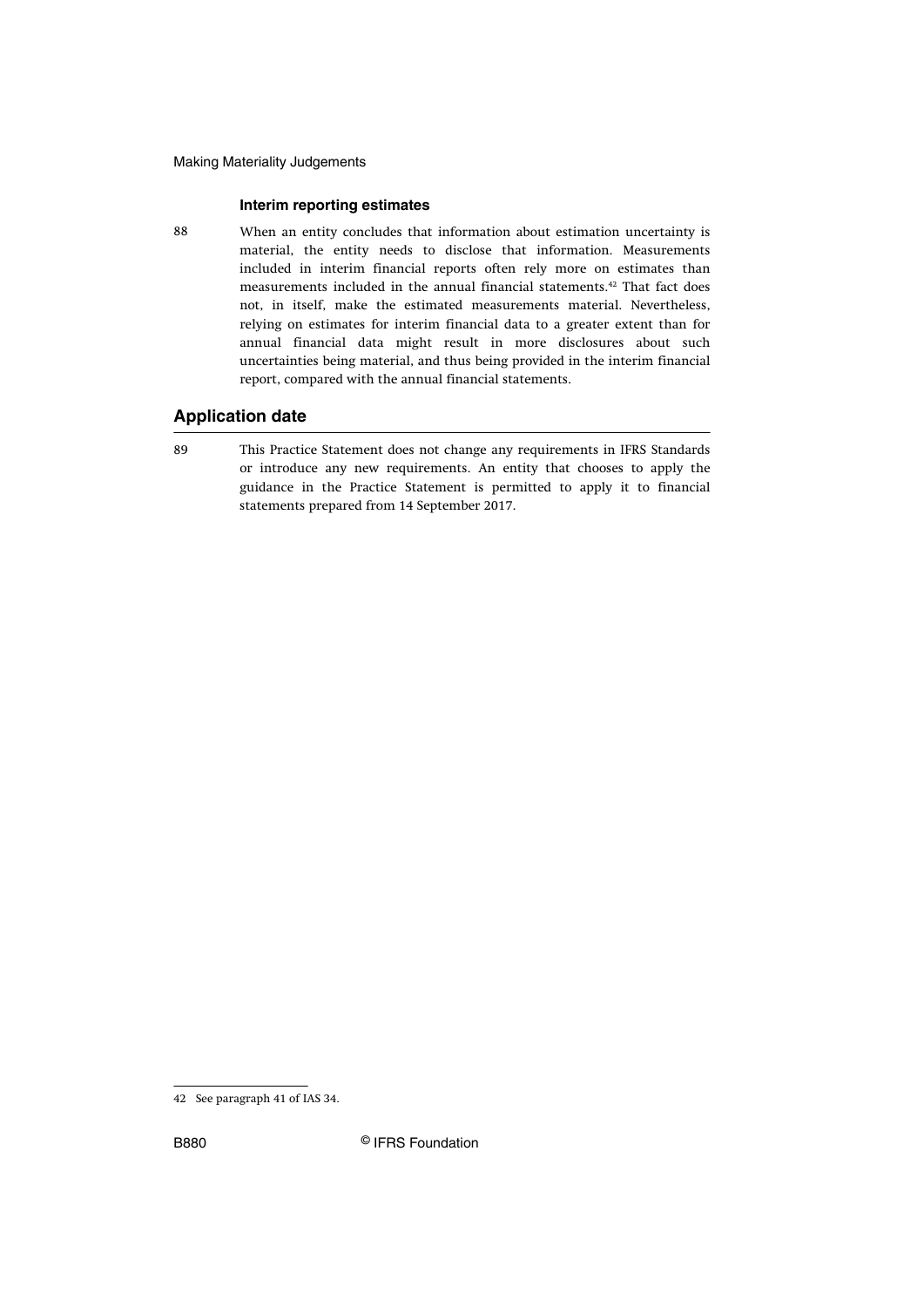# <span id="page-34-0"></span>**Appendix References to the Conceptual Framework for Financial Reporting and IFRS Standards**

# **Extracts from the Conceptual Framework for Financial Reporting**

### **Paragraph 1.2**

Referred to in paragraphs 7 and 17 of the Practice Statement

The objective of general purpose financial reporting is to provide financial information about the reporting entity that is useful to existing and potential investors, lenders and other creditors in making decisions relating to providing resources to the entity. Those decisions involve decisions about:

- (a) buying, selling or holding equity and debt instruments;
- (b) providing or settling loans and other forms of credit; or
- (c) exercising rights to vote on, or otherwise influence, management's actions that affect the use of the entity's economic resources.

#### **Paragraph 1.3**

Referred to in paragraph 18 of the Practice Statement

The decisions described in paragraph 1.2 depend on the returns that existing and potential investors, lenders and other creditors expect, for example, dividends, principal and interest payments or market price increases. Investors', lenders' and other creditors' expectations about returns depend on their assessment of the amount, timing and uncertainty of (the prospects for) future net cash inflows to the entity and on their assessment of management's stewardship of the entity's economic resources. Existing and potential investors, lenders and other creditors need information to help them make those assessments.

#### **Paragraph 1.4**

Referred to in paragraphs 19 and 38 of the Practice Statement

To make the assessments described in paragraph 1.3, existing and potential investors, lenders and other creditors need information about:

- (a) the economic resources of the entity, claims against the entity and changes in those resources and claims (see paragraphs 1.12–1.21); and
- (b) how efficiently and effectively the entity's management and governing board have discharged their responsibilities to use the entity's economic resources (see paragraphs 1.22–1.23).

### **Paragraph 1.5**

Referred to in [paragraph 13](#page-8-0) of the Practice Statement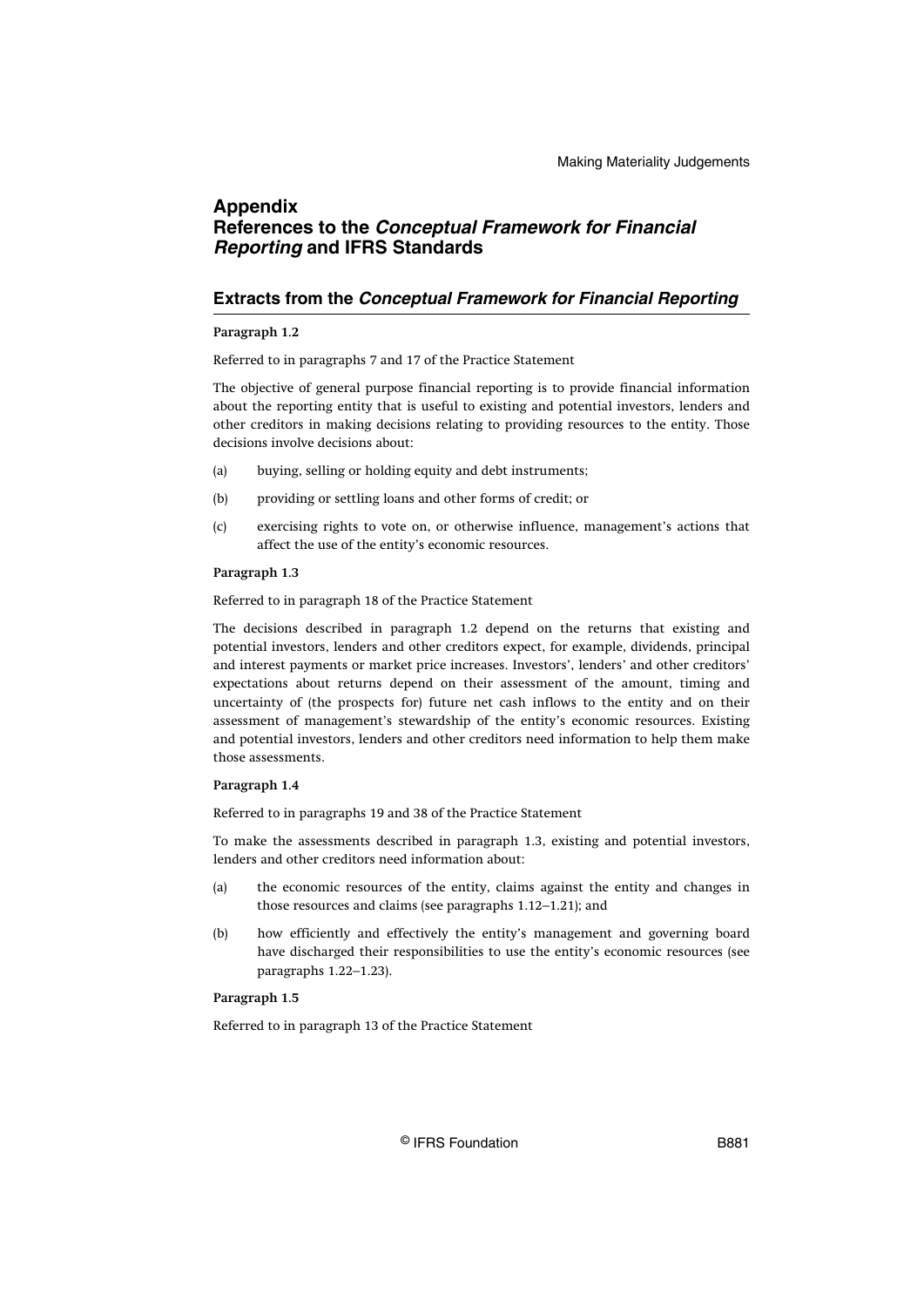Many existing and potential investors, lenders and other creditors cannot require reporting entities to provide information directly to them and must rely on general purpose financial reports for much of the financial information they need. Consequently, they are the primary users to whom general purpose financial reports are directed.

### **Paragraph 1.6**

Referred to in [paragraph 21](#page-9-0) of the Practice Statement

However, general purpose financial reports do not and cannot provide all of the information that existing and potential investors, lenders and other creditors need. Those users need to consider pertinent information from other sources, for example, general economic conditions and expectations, political events and political climate, and industry and company outlooks.

#### **Paragraph 1.8**

Referred to in paragraph 36 of the Practice Statement

Individual primary users have different, and possibly conflicting, information needs and desires. The Board, in developing Standards, will seek to provide the information set that will meet the needs of the maximum number of primary users. However, focusing on common information needs does not prevent the reporting entity from including additional information that is most useful to a particular subset of primary users.

#### **Paragraph 1.9**

Referred to in [paragraph 13](#page-8-0) of the Practice Statement

The management of a reporting entity is also interested in financial information about the entity. However, management need not rely on general purpose financial reports because it is able to obtain the financial information it needs internally.

## **Paragraph 1.10**

Referred to in [paragraph 13](#page-8-0) of the Practice Statement

Other parties, such as regulators and members of the public other than investors, lenders and other creditors, may also find general purpose financial reports useful. However, those reports are not primarily directed to these other groups.

#### **Paragraph 2.7**

Referred to in paragraph 20 of the Practice Statement

Financial information is capable of making a difference in decisions if it has predictive value, confirmatory value or both.

# **Paragraph 2.11**

Referred to in [paragraph 5](#page-4-0) of the Practice Statement

Information is material if omitting, misstating or obscuring it could reasonably be expected to influence decisions that the primary users of general purpose financial reports (see paragraph 1.5) make on the basis of those reports, which provide financial information about a specific reporting entity. In other words, materiality is an entityspecific aspect of relevance based on the nature or magnitude, or both, of the items to which the information relates in the context of an individual entity's financial report.

B882 **CONFIDENTIAL CONTRACT CONTRACT CONTROL**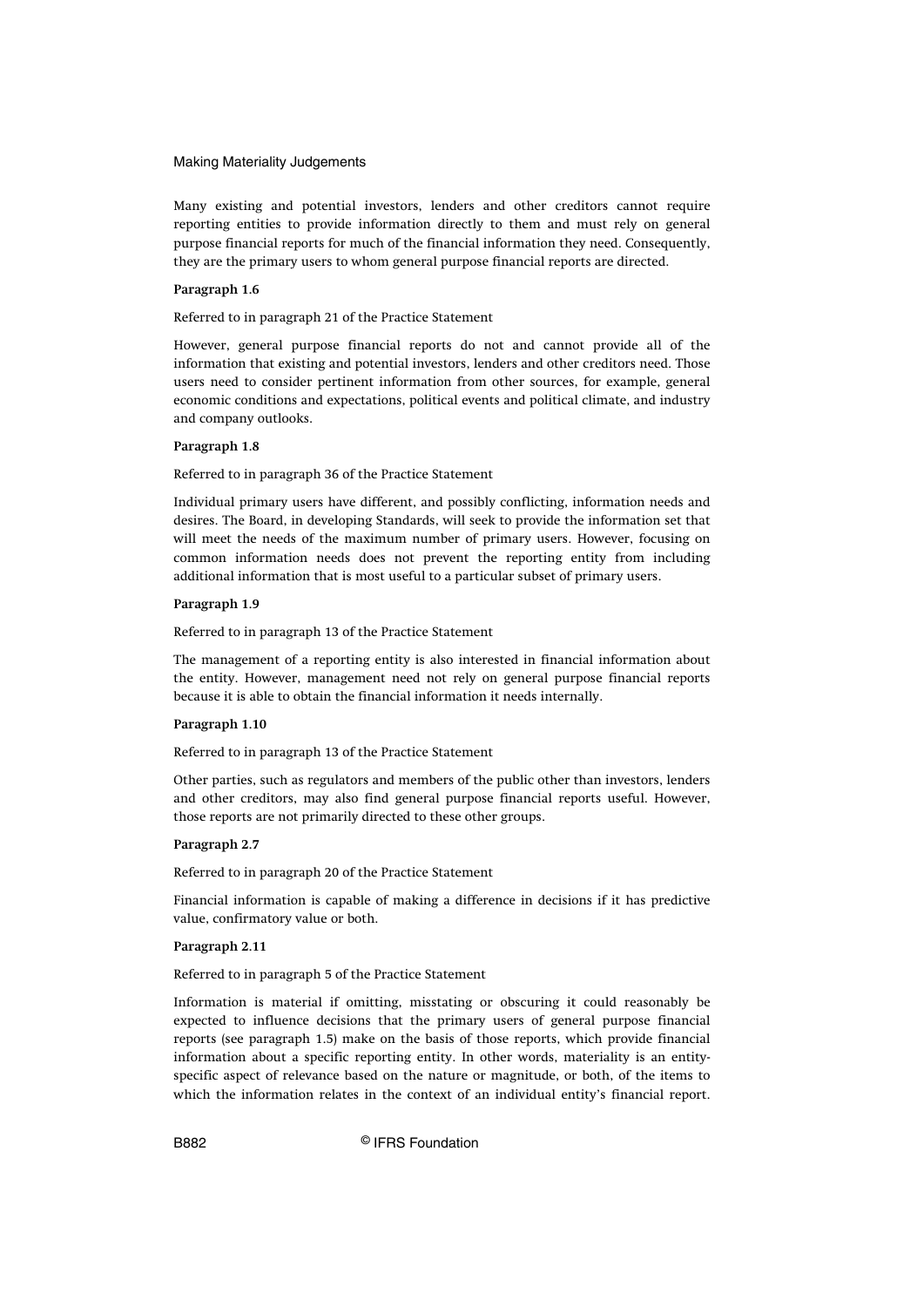Consequently, the Board cannot specify a uniform quantitative threshold for materiality or predetermine what could be material in a particular situation.

#### **Paragraph 2.34**

Referred to in [paragraph 56](#page-20-0) of the Practice Statement

Classifying, characterising and presenting information clearly and concisely makes it understandable.

# **Paragraph 2.36**

Referred to in paragraph 15 of the Practice Statement

Financial reports are prepared for users who have a reasonable knowledge of business and economic activities and who review and analyse the information diligently. At times, even well-informed and diligent users may need to seek the aid of an adviser to understand information about complex economic phenomena.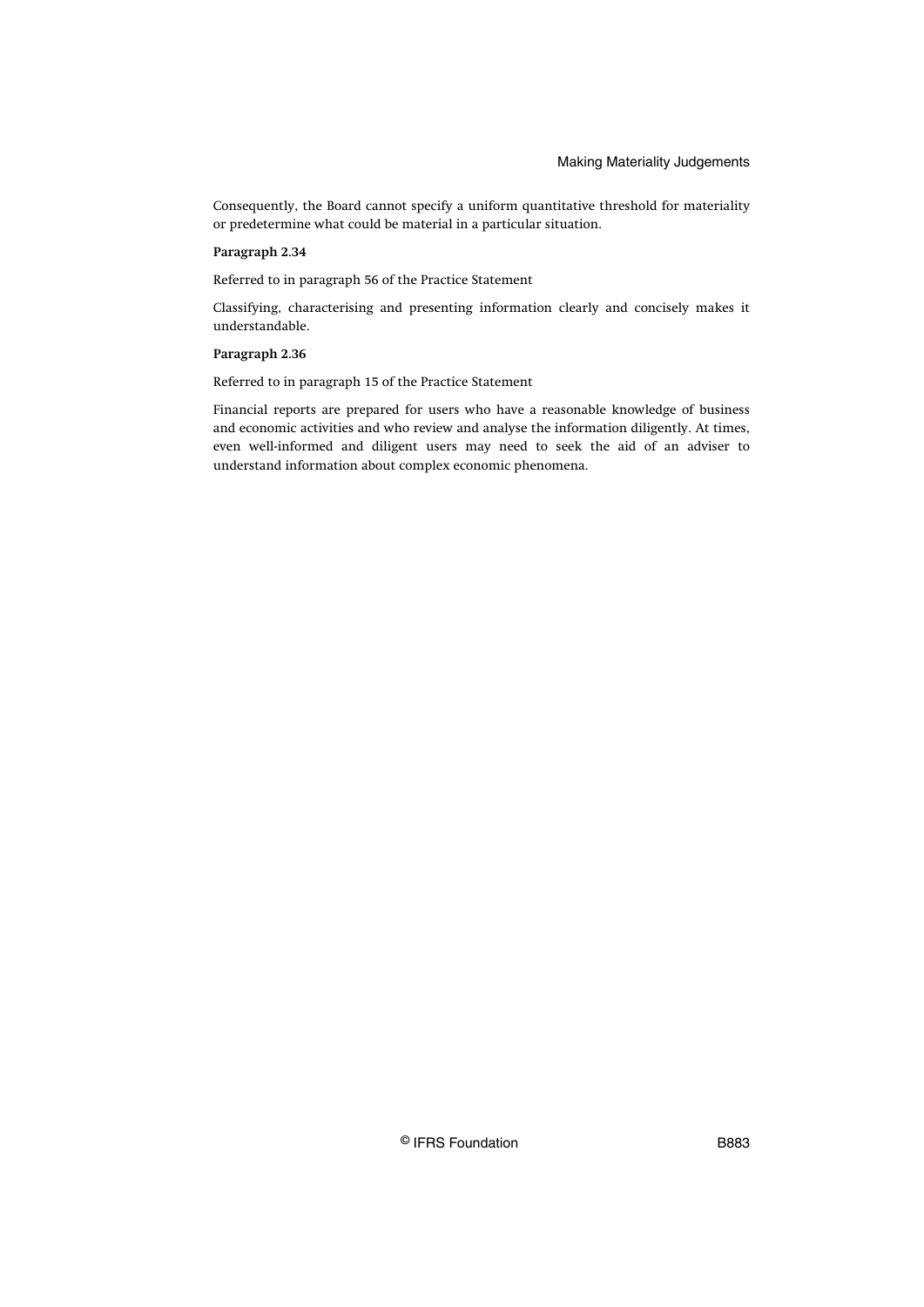# **Extracts from IAS 1 Presentation of Financial Statements**

#### **Paragraph 7**

Referred to in [paragraphs 5](#page-4-0), 41 and [60](#page-21-0) of the Practice Statement

*Material***:**

**Information is material if omitting, misstating or obscuring it could reasonably be expected to influence decisions that the primary users of general purpose financial statements make on the basis of those financial statements which provide financial information about a specific reporting entity.**

Materiality depends on the nature or magnitude of information, or both. An entity assesses whether information, either individually or in combination with other information, is material in the context of its financial statements taken as a whole.

#### **Paragraph 7**

Referred to in paragraph 6 of the Practice Statement

Assessing whether information could reasonably be expected to influence decisions made by the primary users of a specific reporting entity's general purpose financial statements requires an entity to consider the characteristics of those users while also considering the entity's own circumstances. […] At times, even well informed and diligent users may need to seek the aid of an adviser to understand information about complex economic phenomena.

#### **Paragraph 15**

Referred to in paragraph 62 of the Practice Statement

**Financial statements shall present fairly the financial position, financial performance and cash flows of an entity. Fair presentation requires the faithful representation of the effects of transactions, other events and conditions in accordance with the definitions and recognition criteria for assets, liabilities, income and expenses set out in the** *Conceptual Framework for Financial Reporting* **(***Conceptual Framework***). The application of IFRSs, with additional disclosure when necessary, is presumed to result in financial statements that achieve a fair presentation.**

### **Paragraph 17**

Referred to in [paragraph 10](#page-6-0) of the Practice Statement

In virtually all circumstances, an entity achieves a fair presentation by compliance with applicable IFRSs. A fair presentation also requires an entity:

- (a) to select and apply accounting policies in accordance with IAS 8 *Accounting Policies, Changes in Accounting Estimates and Errors*. IAS 8 sets out a hierarchy of authoritative guidance that management considers in the absence of an IFRS that specifically applies to an item.
- (b) to present information, including accounting policies, in a manner that provides relevant, reliable, comparable and understandable information.
- (c) to provide additional disclosures when compliance with the specific requirements in IFRSs is insufficient to enable users to understand the impact of particular transactions, other events and conditions on the entity's financial position and financial performance.

B884 **CONFIDENTIAL CONTRACT CONTRACT CONTROL**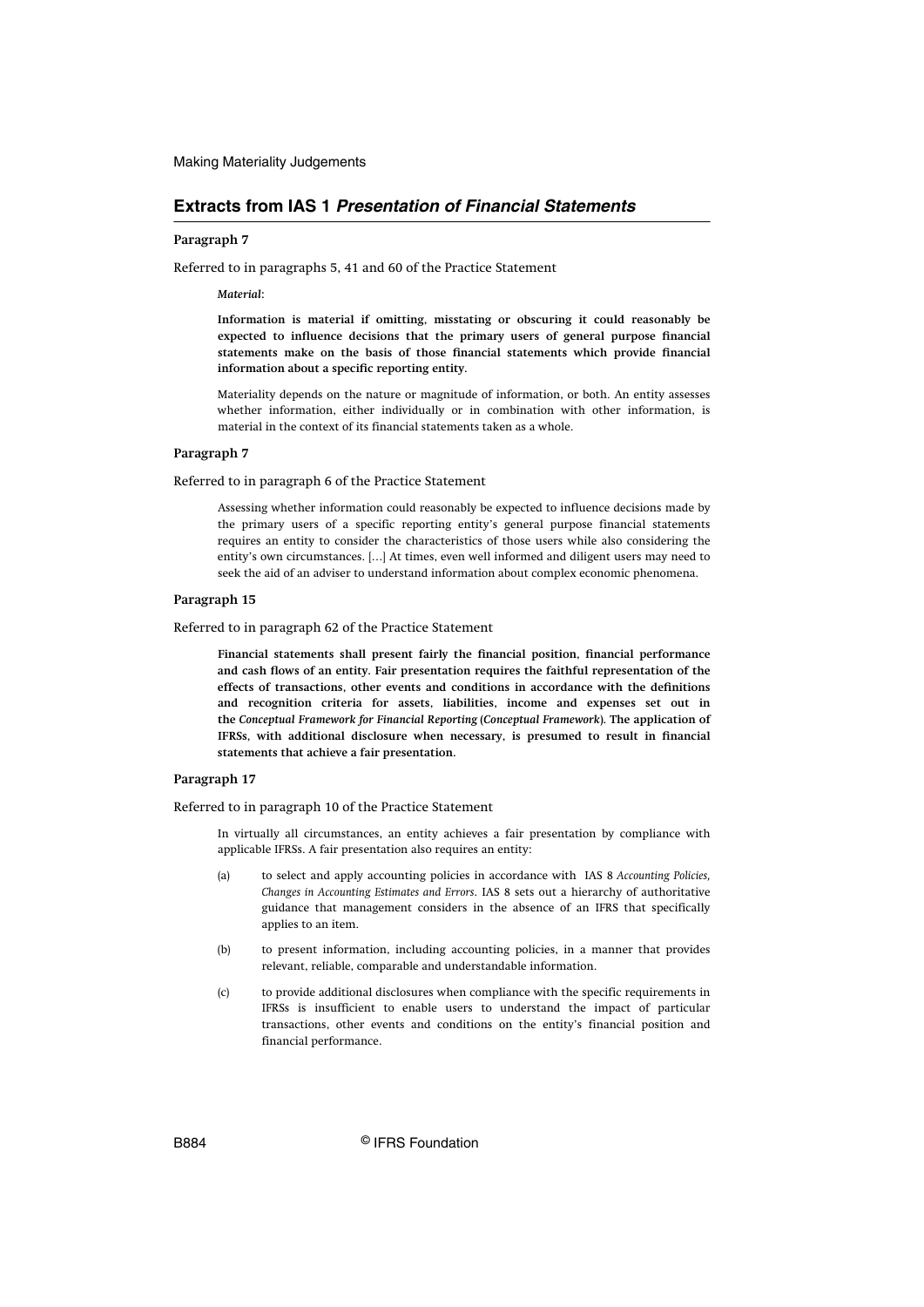### **Paragraph 29**

Referred to in paragraph 43 of the Practice Statement

**An entity shall present separately each material class of similar items. An entity shall present separately items of a dissimilar nature or function unless they are immaterial.**

#### **Paragraph 30A**

Referred to in paragraphs 28, 57 and 69 of the Practice Statement

When applying this and other IFRSs an entity shall decide, taking into consideration all relevant facts and circumstances, how it aggregates information in the financial statements, which include the notes. An entity shall not reduce the understandability of its financial statements by obscuring material information with immaterial information or by aggregating material items that have different natures or functions.

#### **Paragraph 31**

Referred to in [paragraph 10](#page-6-0) of the Practice Statement

Some IFRSs specify information that is required to be included in the financial statements, which include the notes. An entity need not provide a specific disclosure required by an IFRS if the information resulting from that disclosure is not material. This is the case even if the IFRS contains a list of specific requirements or describes them as minimum requirements. An entity shall also consider whether to provide additional disclosures when compliance with the specific requirements in IFRS is insufficient to enable users of financial statements to understand the impact of particular transactions, other events and conditions on the entity's financial position and financial performance.

#### **Paragraph 38**

Referred to in paragraphs 67 and [70](#page-23-0) of the Practice Statement

**Except when IFRSs permit or require otherwise, an entity shall present comparative information in respect of the preceding period for all amounts reported in the current period's financial statements. An entity shall include comparative information for narrative and descriptive information if it is relevant to understanding the current period's financial statements.**

### **Paragraph 38A**

Referred to in paragraph 67 of the Practice Statement

**An entity shall present, as a minimum, two statements of financial position, two statements of profit or loss and other comprehensive income, two separate statements of profit or loss (if presented), two statements of cash flows and two statements of changes in equity, and related notes.**

#### **Paragraph 38C**

Referred to in paragraph 69 of the Practice Statement

An entity may present comparative information in addition to the minimum comparative financial statements required by IFRSs, as long as that information is prepared in accordance with IFRSs. This comparative information may consist of one or more statements referred to in [paragraph 10,](#page-6-0) but need not comprise a complete set of financial statements. When this is the case, the entity shall present related note information for those additional statements.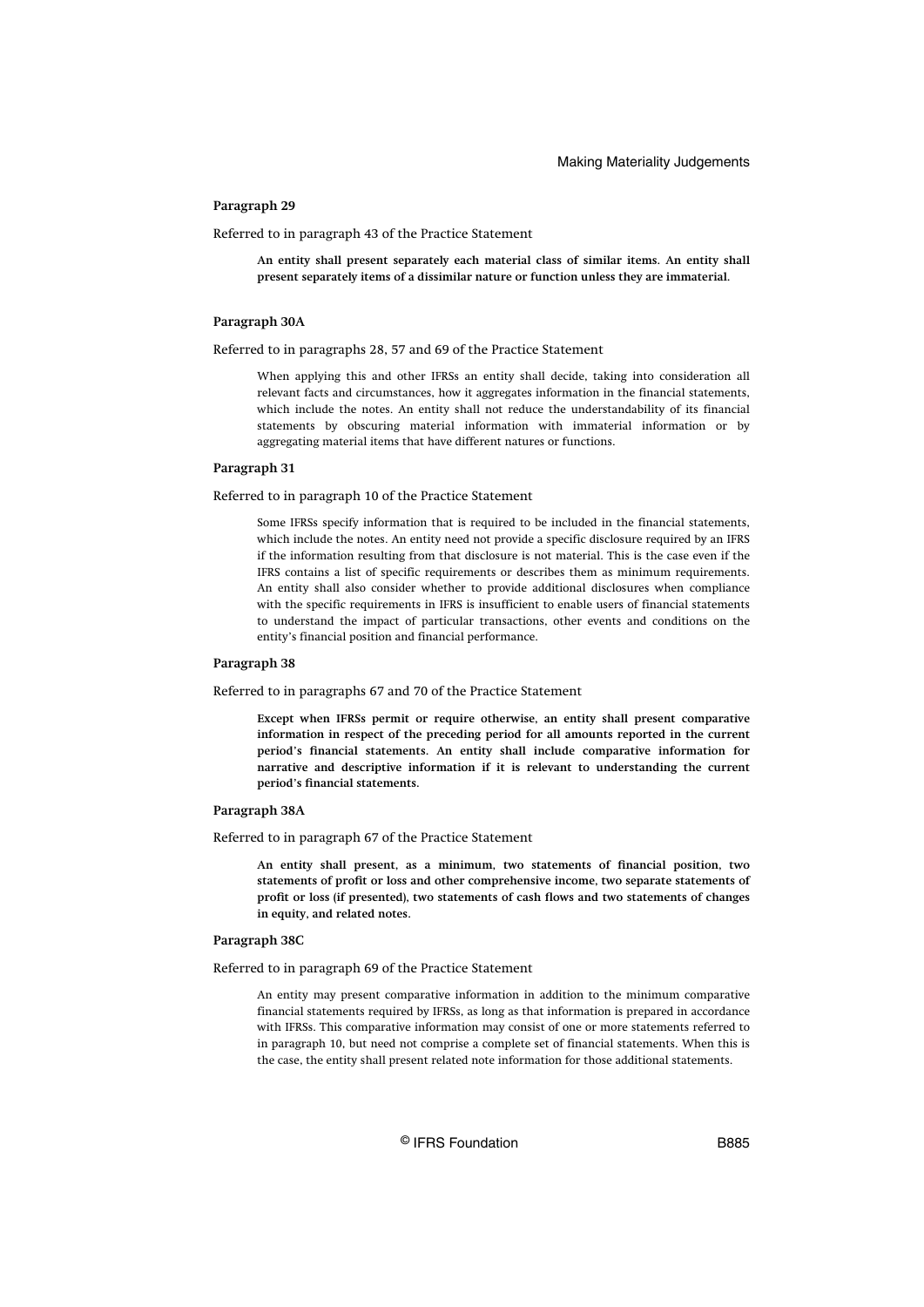### **Paragraph BC30F of the Basis for Conclusions**

Referred to in paragraphs 28 and 69 of the Practice Statement

Paragraph 30A was added to IAS 1 to highlight that when an entity decides how it aggregates information in the financial statements, it should take into consideration all relevant facts and circumstances. Paragraph 30A emphasises that an entity should not reduce the understandability of its financial statements by providing immaterial information that obscures the material information in financial statements or by aggregating material items that have different natures or functions. Obscuring material information with immaterial information in financial statements makes the material information less visible and therefore makes the financial statements less understandable. The amendments do not actually prohibit entities from disclosing immaterial information, because the Board thinks that such a requirement would not be operational; however, the amendments emphasise that disclosure should not result in material information being obscured.

B886 **CONFIDENTIAL CONTRACT B886 CONFIDENT CONFIDENT CONFIDENT CONFIDENT CONFIDENT CONFIDENT CONFIDENT**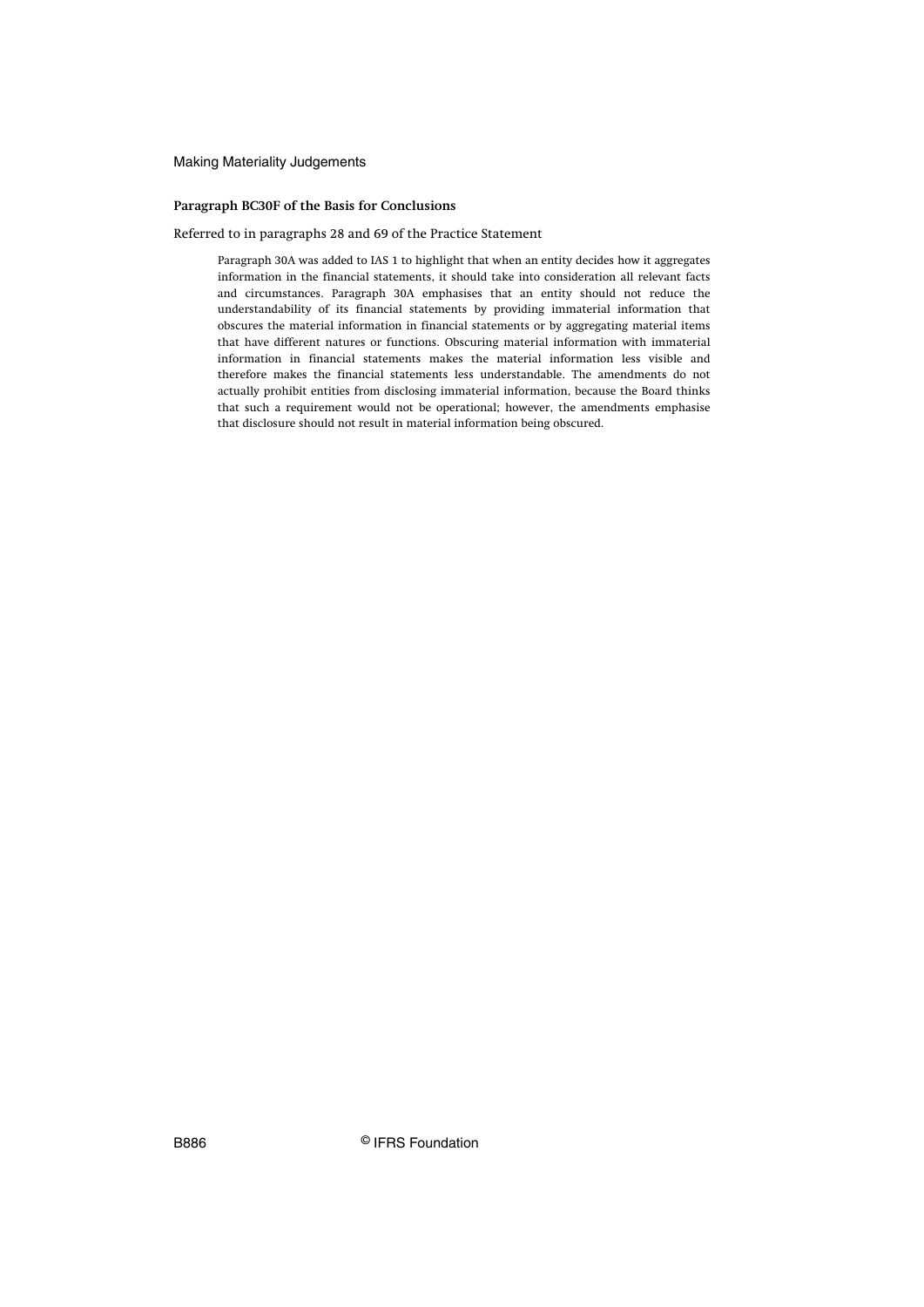# **Extracts from IAS 8 Accounting Policies, Changes in Accounting Estimates and Errors**

# **Paragraph 5**

Referred to in [paragraphs 72](#page-25-0) and 78 of the Practice Statement

*Prior period errors* **are omissions from, and misstatements in, the entity's financial statements for one or more prior periods arising from a failure to use, or misuse of, reliable information that:**

- (a) **was available when financial statements for those periods were authorised for issue; and**
- (b) **could reasonably be expected to have been obtained and taken into account in the preparation and presentation of those financial statements.**

**Such errors include the effects of mathematical mistakes, mistakes in applying accounting policies, oversights or misinterpretations of facts, and fraud.**

### **Paragraph 8**

Referred to in [paragraph 8](#page-5-0) of the Practice Statement

IFRSs set out accounting policies that the IASB has concluded result in financial statements containing relevant and reliable information about the transactions, other events and conditions to which they apply. Those policies need not be applied when the effect of applying them is immaterial. However, it is inappropriate to make, or leave uncorrected, immaterial departures from IFRSs to achieve a particular presentation of an entity's financial position, financial performance or cash flows.

#### **Paragraph 41**

Referred to in paragraph 73 of the Practice Statement

Errors can arise in respect of the recognition, measurement, presentation or disclosure of elements of financial statements. Financial statements do not comply with IFRSs if they contain either material errors or immaterial errors made intentionally to achieve a particular presentation of an entity's financial position, financial performance or cash flows. Potential current period errors discovered in that period are corrected before the financial statements are authorised for issue. However, material errors are sometimes not discovered until a subsequent period, and these prior period errors are corrected in the comparative information presented in the financial statements for that subsequent period (see paragraphs 42–47).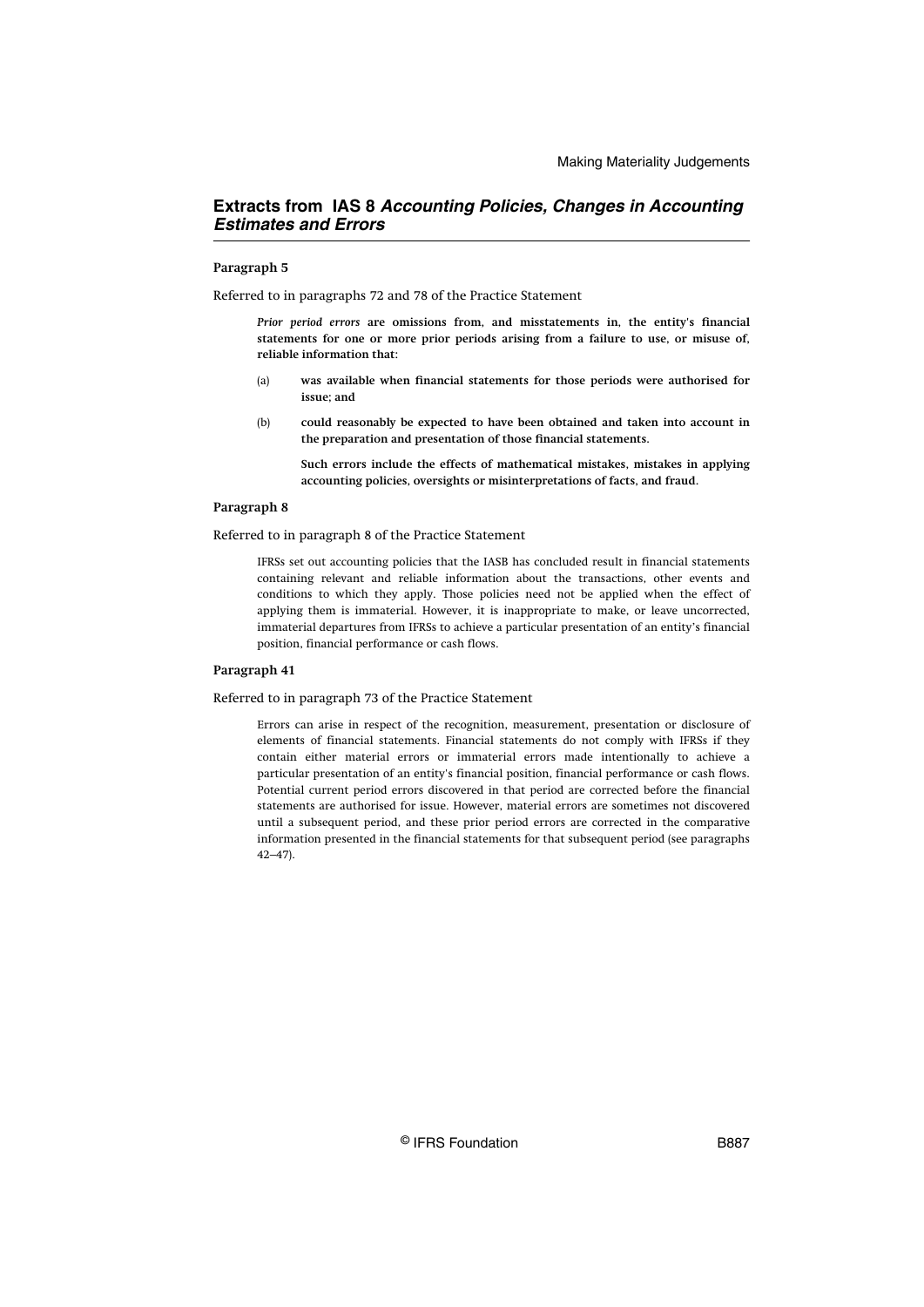# **Extracts from IAS 34 Interim Financial Reporting**

#### **Paragraph 6**

Referred to in paragraph 87 of the Practice Statement

In the interest of timeliness and cost considerations and to avoid repetition of information previously reported, an entity may be required to or may elect to provide less information at interim dates as compared with its annual financial statements. This Standard defines the minimum content of an interim financial report as including condensed financial statements and selected explanatory notes. The interim financial report is intended to provide an update on the latest complete set of annual financial statements. Accordingly, it focuses on new activities, events, and circumstances and does not duplicate information previously reported.

#### **Paragraph 15**

Referred to in paragraph 87 of the Practice Statement

An entity shall include in its interim financial report an explanation of events and transactions that are significant to an understanding of the changes in financial position and performance of the entity since the end of the last annual reporting period. Information disclosed in relation to those events and transactions shall update the relevant information presented in the most recent annual financial report.

#### **Paragraph 15A**

Referred to in paragraph 87 of the Practice Statement

A user of an entity's interim financial report will have access to the most recent annual financial report of that entity. Therefore, it is unnecessary for the notes to an interim financial report to provide relatively insignificant updates to the information that was reported in the notes in the most recent annual financial report.

#### **Paragraph 20**

Referred to in paragraph 85 of the Practice Statement

**Interim reports shall include interim financial statements (condensed or complete) for periods as follows:**

- (a) **statement of financial position as of the end of the current interim period and a comparative statement of financial position as of the end of the immediately preceding financial year.**
- (b) **statements of profit or loss and other comprehensive income for the current interim period and cumulatively for the current financial year to date, with comparative statements of profit or loss and other comprehensive income for the comparable interim periods (current and year‑to‑date) of the immediately preceding financial year. As permitted by IAS 1 (as amended in 2011), an interim report may present for each period a statement or statements of profit or loss and other comprehensive income.**
- (c) **statement of changes in equity cumulatively for the current financial year to date, with a comparative statement for the comparable year‑to‑date period of the immediately preceding financial year.**
- (d) **statement of cash flows cumulatively for the current financial year to date, with a comparative statement for the comparable year‑to‑date period of the immediately preceding financial year.**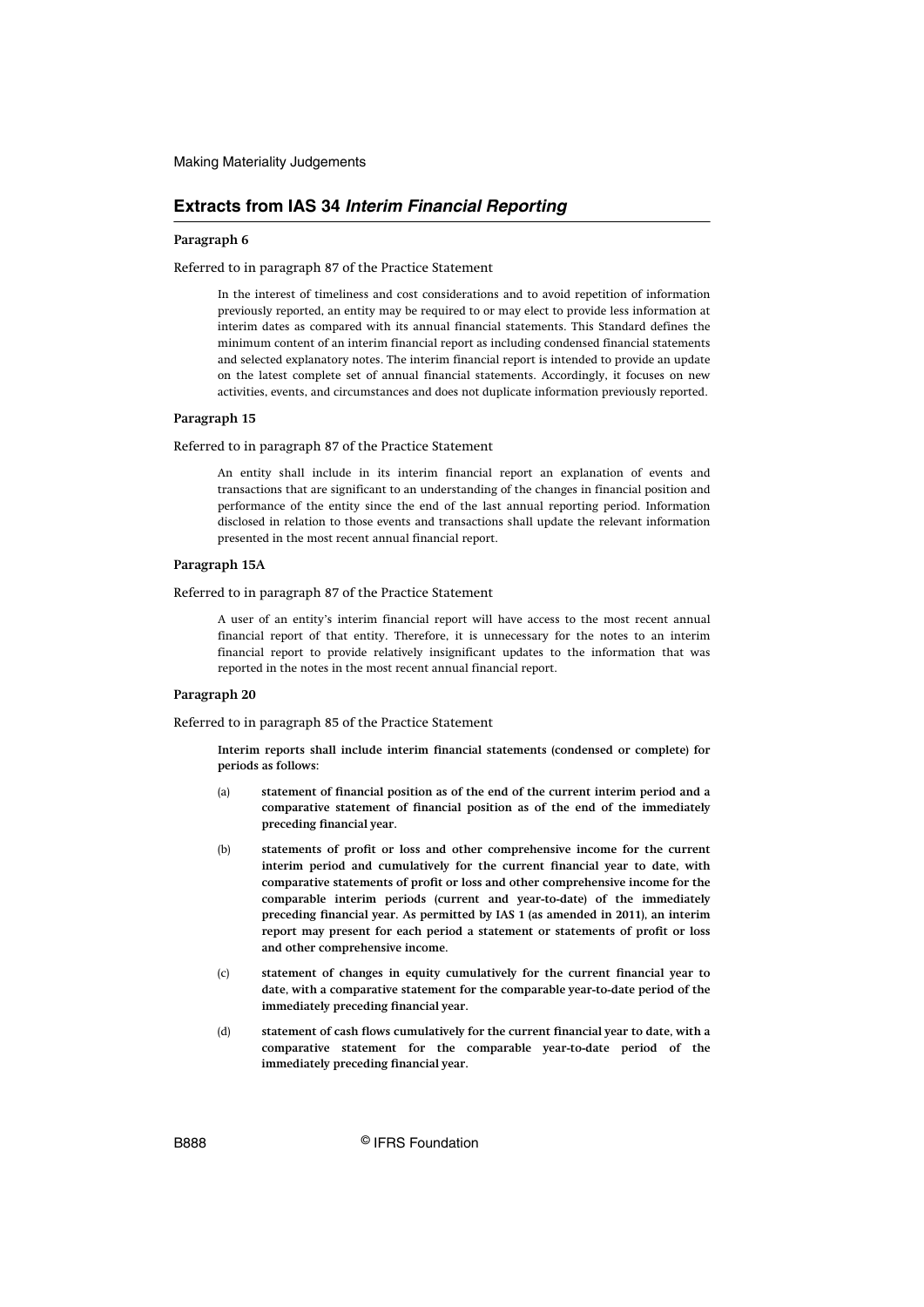# **Paragraph 23**

Referred to in paragraph 85 of the Practice Statement

**In deciding how to recognise, measure, classify, or disclose an item for interim financial reporting purposes, materiality shall be assessed in relation to the interim period financial data. In making assessments of materiality, it shall be recognised that interim measurements may rely on estimates to a greater extent than measurements of annual financial data.**

#### **Paragraph 25**

Referred to in paragraph 85 of the Practice Statement

While judgement is always required in assessing materiality, this Standard bases the recognition and disclosure decision on data for the interim period by itself for reasons of understandability of the interim figures. Thus, for example, unusual items, changes in accounting policies or estimates, and errors are recognised and disclosed on the basis of materiality in relation to interim period data to avoid misleading inferences that might result from non‑disclosure. The overriding goal is to ensure that an interim financial report includes all information that is relevant to understanding an entity's financial position and performance during the interim period.

#### **Paragraph 41**

Referred to in [paragraph 88](#page-33-0) of the Practice Statement

**The measurement procedures to be followed in an interim financial report shall be designed to ensure that the resulting information is reliable and that all material financial information that is relevant to an understanding of the financial position or performance of the entity is appropriately disclosed. While measurements in both annual and interim financial reports are often based on reasonable estimates, the preparation of interim financial reports generally will require a greater use of estimation methods than annual financial reports.**